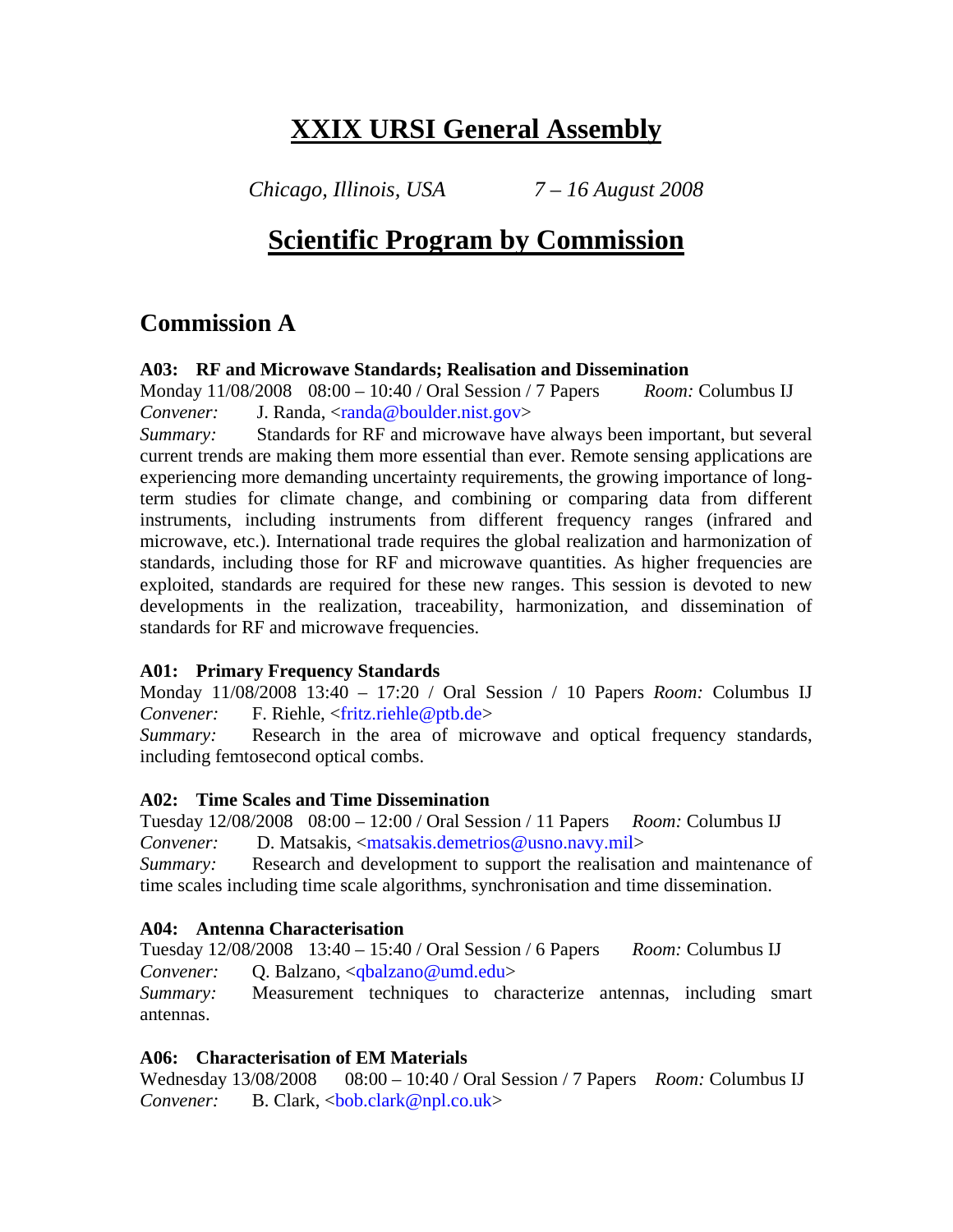*Summary:* Characterization of the electromagnetic properties of materials.

# **AE: EMC Measurements**

Wednesday 13/08/2008 13:40 – 17:20 / Oral Session / 10 Papers *Room:* Columbus IJ *Conveners:* A. C. Marvin, <acm@ohm.york.ac.uk>

B. Demoulin, <bernard.demoulin@univ-lille1.fr>

*Summary:* Measurement techniques to characterise EM emissions, immunity and interference, including anechoic chambers and reverberation chambers.

# **A05: Measurements to Support Advanced Communications Systems**

Thursday 14/08/2008 08:00 – 12:00 / Oral Session / 11 Papers *Room:* Columbus IJ *Conveners:* (not available)

*Summary:* Standards and measurements techniques to support the development and exploitation of advanced communication systems, including time domain measurements.

# **AC: Measurements Methods and Model Extractions for Wireless Systems**

Thursday 14/08/2008 14:40 – 15:40 / Oral Session / 3 Papers *Room:* Columbus IJ

*Conveners:* R. Thomae, Reiner.Thomae@TU-Ilmenau.de M. Jensen

*Summary:* Measurement of wireless propagation channels forms the basis for our fundamental understanding of propagation models, and is also the basis for channel models, which in turn are used for the design and testing of new wireless systems. The emergence of new wireless communication technologies (MIMO, UWB, etc.) has also led to new challenges for wireless channel measurement technology. The session will give an overview of recent developments in the area.

### **A07: EM Dosimetry**

Friday 15/08/2008 08:00 – 10:40 / Oral Session / 7 Papers *Room:* Columbus IJ *Convener:* N. Kuster, <kuster@itis.ethz.ch>

*Summary:* Standards and measurements techniques for EM fields.

# **A09: Wireless Sensor Networks**

Friday 15/08/2008 13:40 – 1720 / Oral Session / 10 Papers *Room:* Columbus IJ *Convener:* N. Goldsman, <neil@umd.edu>

*Summary:* Measurements to support the development and exploitation of Wireless Sensor Networks.

# **A08: Terahertz Technologies**

Saturday 16/08/2008 08:00 – 10:40 / Oral Session / 7 Papers *Room:* Columbus IJ *Conveners:* (not available)

*Summary:* Standards and measurements techniques to support exploitation of the Terahertz region of the EM spectrum.

# **Poster Session I:**

Tuesday 12/08/2008 15:40 – 18:20 *Room:* Riverside Center Exhibition Hall *Convener:* P. Banerjee, <ppdanerjee@mail.nplindia.ernet.in>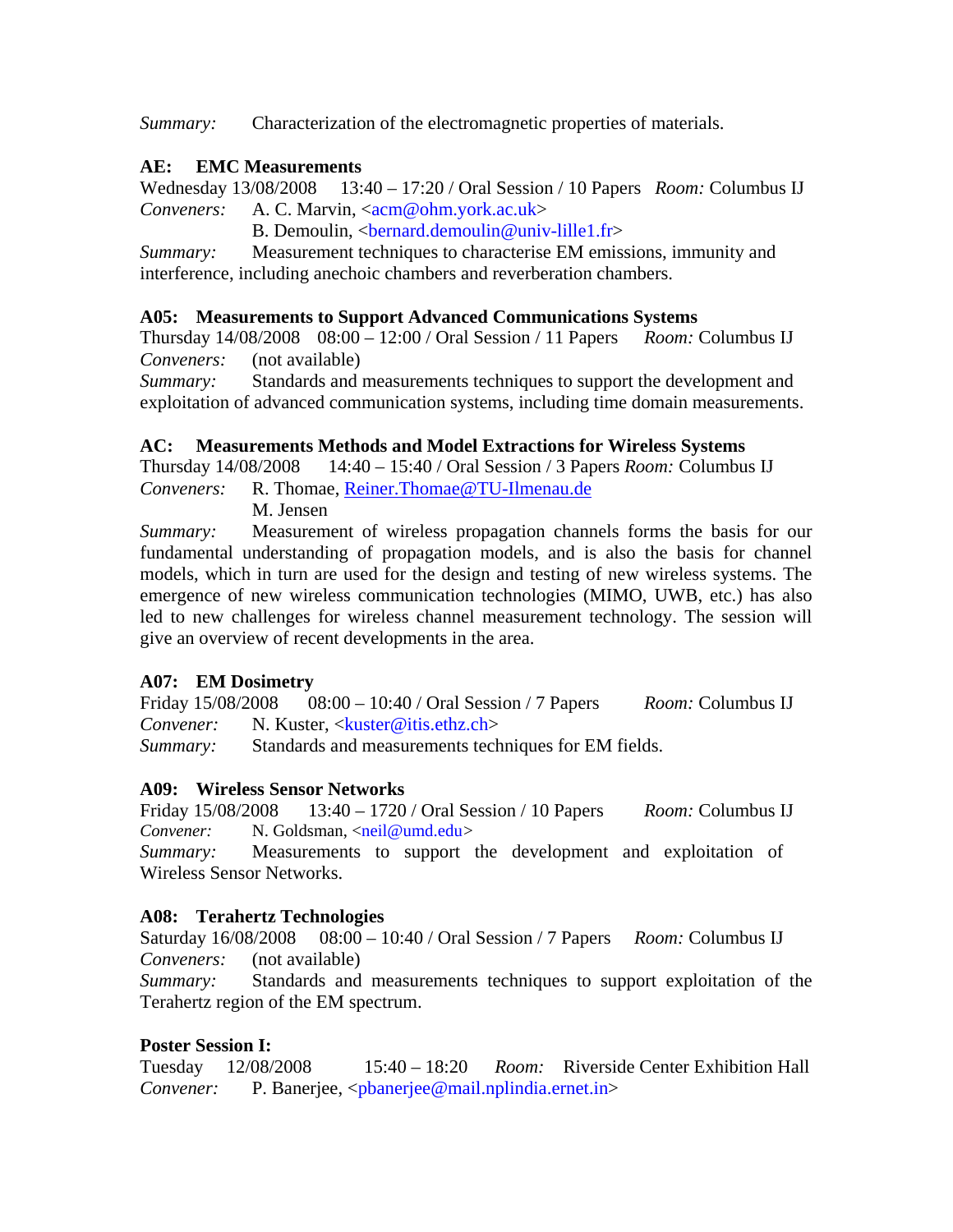#### **Poster Session II:**

Thursday 14/08/2008 15:40 – 18:20 *Room:* Riverside Center Exhibition Hall *Convener:* P. Banerjee, <pbanerjee@mail.nplindia.ernet.in>

## **AT - Tutorial A: (title not available)**

Thursday 14/08/2008 13:40 – 14:40 *Room:* Columbus IJ *Convener:* (not available) *Lecturer:* (not available)

# **Commission B**

### **B07: Wave Field Imaging for Homeland Security**

Monday 11/08/2008 08:00 – 10:40 / Oral Session / 7 Papers *Room:* Grand B Conveners: K. Langenberg, <langenberg@uni-kassel.de>

J. Detlefsen, <detlefsen@tum.de>

*Summary:* "Homeland Security" covers all aspects of science and engineering that may contribute to ensuring the safety and security of persons in a public environment. As such, wave fields in a general sense (acoustic, elastic and electromagnetic waves in every frequency regime) can be relevant to the development of imaging systems to screen persons for concealed objects, to scan buildings to assess their integrity, and to monitor the aging of materials non-destructively. Therefore, papers from rather distant disciplines are solicited in order to exchange ideas and to recognize common approaches.

## **B03: Inverse Scattering**

Monday 11/08/2008 14:40 – 17:20 / Oral Session / 7 Papers *Room:* Grand B *Conveners:* E. Marengo, <emarengo@ece.neu.edu>

### Q. H. Liu, <qhliu@ ee.duke.edu>

*Summary:* This session covers contributions that detail new advances in the wave inverse theory, its methods and applications. This includes the development of efficient and rapid algorithms for solving linear and nonlinear inverse scattering problems in areas such as geophysical probing, remote sensing, non-destructive testing, medical imaging, target identification, etc. Radio frequency, microwave tomography and applications, iterative nonlinear inverse scattering techniques and electromagnetic techniques for nondestructive testing and evaluation are also of interest.

### **B01: Electromagnetic Theory**

Tuesday 12/08/2008 08:00 – 12:00 / Oral Session / 11 Papers *Room:* Grand B *Conveners:* G. Kristensson, <gerhard.kristensson@es.lth.se**>** 

B. Z. Steinberg, <steinber@eng.tau.ac.il>

*Summary:* This session focuses on the fundamental aspects of electromagnetic theory in a broad sense. It includes new solution methods and approaches for problems in electromagnetics, as well as other theoretical aspects of electromagnetic theory. Advances in mathematical methods, solutions to canonical problems and electromagnetism in micro-and nano-technologies are of interest. Optimization and design for EM applications, as well as, mathematical modeling of nonlinear phenomena, EM problems of complex and nonlinear materials and new approaches for solving wave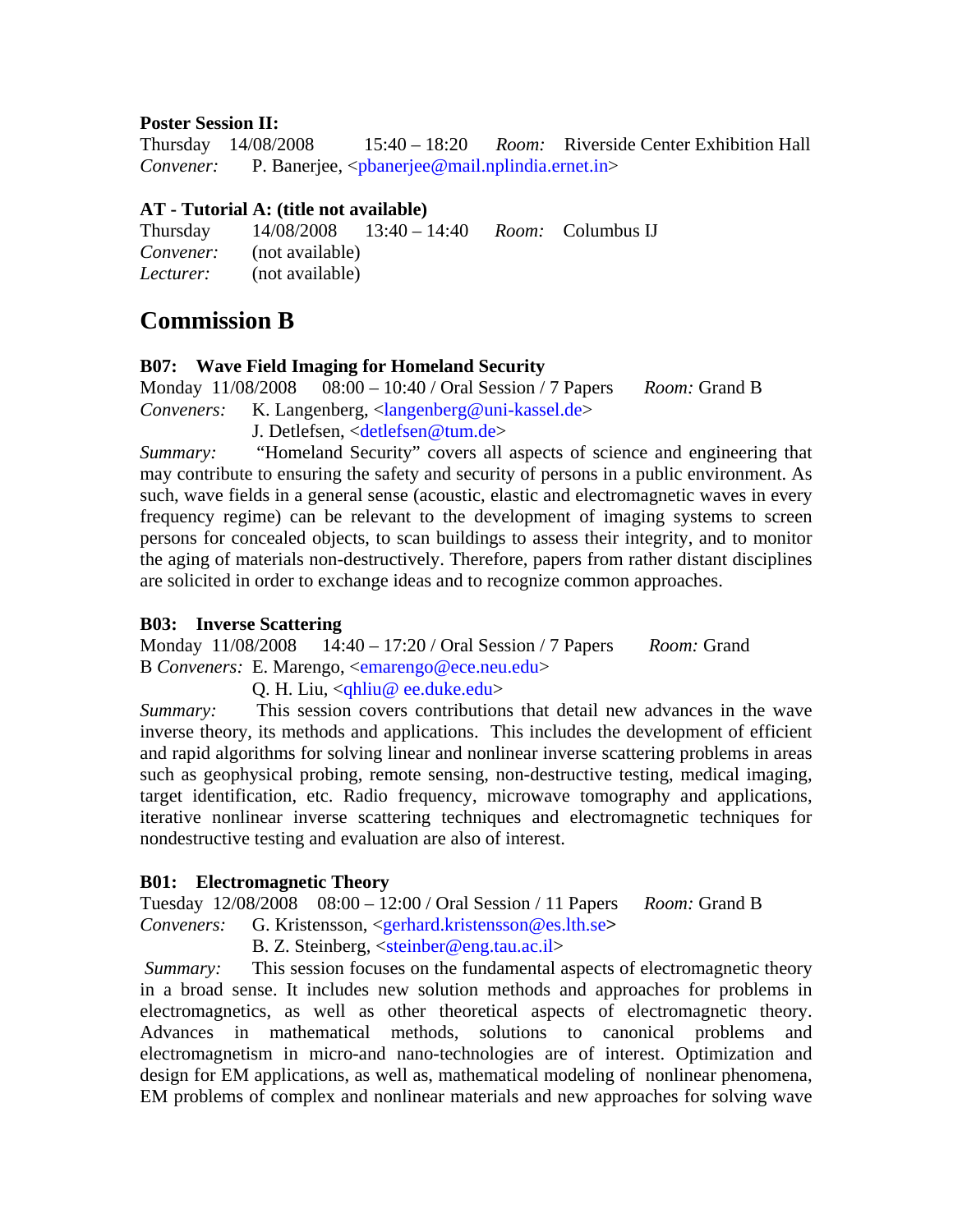propagation problems in these materials are especially welcome.

#### **BCK: Body Area Networks, Including Medical Application**

Tuesday 12/08/2008 13:40 – 15:40 / Oral Session / 6 Papers *Room:* Grand B

*Conveners:* Y. Rahmat-Samii, <rahmat@ee.ucla.edu>

K. Ito, <ito.koichi@faculty.chiba-u.jp>

*Summary:* Wireless systems, especially mobiles, require antennas with systemdependent requirements. They include operation near the human body, operation in a multi-path environment, extremely small size, space, beam and polarization diversity, dual-frequency operation, pattern reconfiguration, smart antennas and adaptive techniques. Unique quality factors, in contrast to the classical ones, are also introduced such as mean effective gain, correlation factor and efficiency in terms of volume, design techniques for antennas featured for mobile wireless systems, implementation of new concepts, cost-effective realization of antennas and field-test results are of special interest. Introduction of latest projects such as ACE are introduced.

#### **BCD: Physical Limitations of Electromagnetic Metamaterials**

Wednesday 13/08/2008 08:00 – 10:40 / Oral Session / 7 Papers *Room:* Grand B *Conveners:* A. Sihvola, <ari.sihvola@tkk.fi>

A. Yaghjian, <a.yaghjian@verizon.net>

C. Caloz, <christophe.caloz@polymtl.ca>

*Summary:* This session shall focus on the limitations and restrictions that basic principles of physics and engineering practicalities place upon the development of electromagnetic materials and their applications. Recent research on the design and use of various metamaterials has created a large amount of theoretical studies on the behavior and use of materials with unconventional material parameters such as negative permittivity and permeability or large anisotropies. On the other hand, fundamental principles such as causality, energy, and dispersion relationships as well as practical considerations such as losses, tolerances, and bandwidth may preclude the existence or practical realization of certain metamaterials and their applications. In this session, these limits will be charted.

#### **B02: Scattering and Diffraction**

Wednesday 13/08/2008 13:40 – 17:20 / Oral Session / 10 Papers *Room:* Grand B *Conveners:* L. Klinkenbusch, **<**lbk@tf.uni-kiel.de> G. Manara,  $\langle d6951@ing.unipi.it\rangle$ 

*Summary:* The session will review topics covering a wide range of scattering and diffraction problems, including edge diffraction, high frequency methods, hybridization with high frequency methods, use of artificial structures for optimal control of wave propagation, scattering from disordered media and potential applications. Study of scattering from non-linear/anisotropic media as well as mathematical problems will also be emphasized.

### **BK: Future Challenges of Computational Electromagnetics**

Thursday 14/08/2008 08:00 – 12:00 / Oral Session / 11 Papers *Room:* Grand B *Conveners:* T. Sarkar, <tksarkar@syr.edu>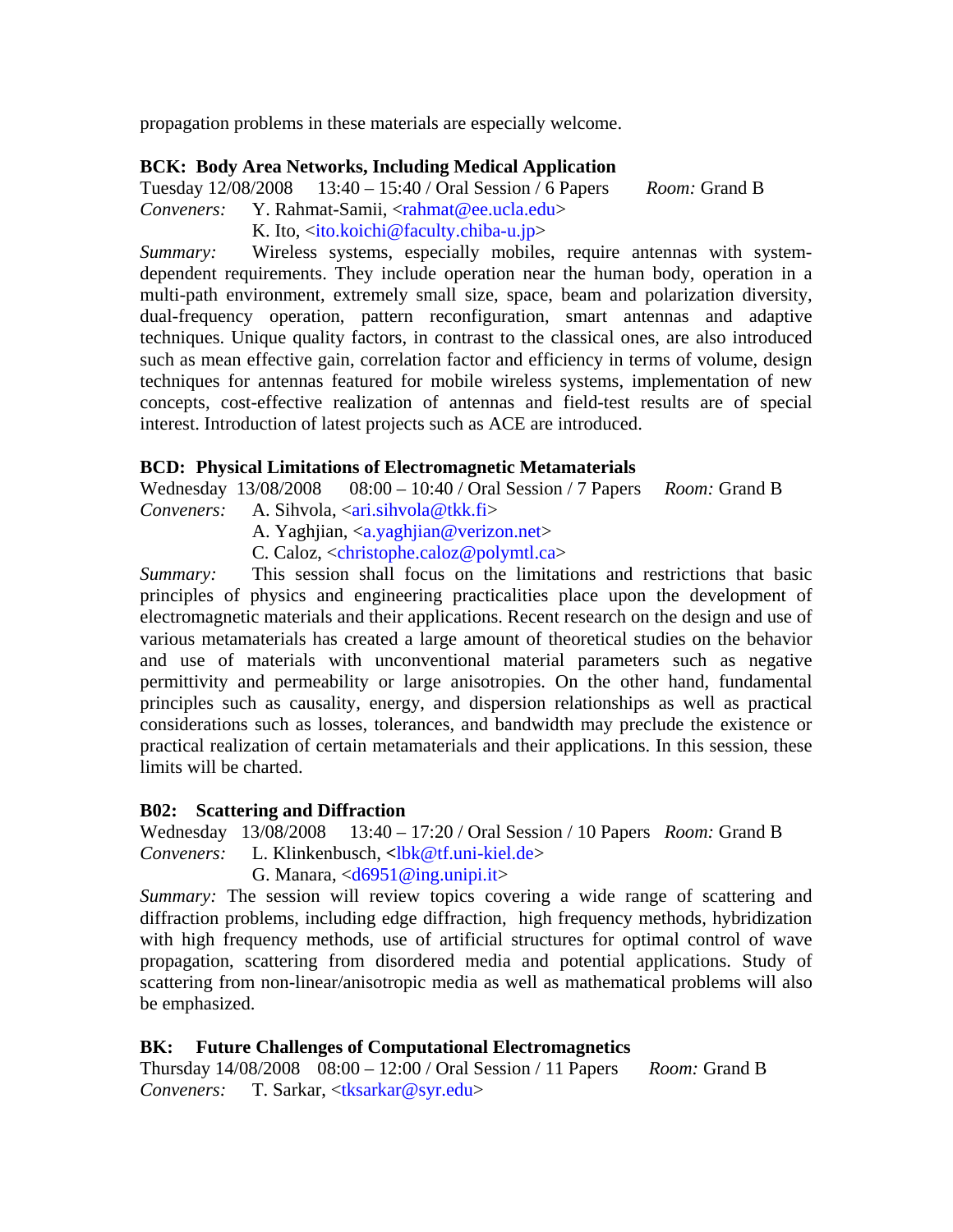#### M. Salazar-Palma, <salazar@tsc.uc3m.es>

*Summary:* In the future the processors will be multicore. In addition the clock speeds are changing rapidly. They will have a tremendous impact on the computational electromagnetics. The objectives of this session are surveying the state of the art in computational electromagnetics and understanding what the future will bring.

#### **BKF: Stochastic Modeling and Uncertainty Management in Electromagnetics**

Thursday 14/08/2008 13:40 – 15:40 / Oral Session / 6 Papers *Room:* Grand B *Conveners:* M.-F. Wong, <manfai.wong@orange-ftgroup.com>

J. Wiart, <joe.wiart@orange-ftgroup.com>

*Summary:* While electromagnetic modeling has made great progress, known deterministic data imply very accurate analyses. A great challenge of electromagnetic modeling is to take into account stochastic processes (random media) or to manage uncertainties (lack of knowledge). Classical Monte-Carlo methods are unpractical in real life applications, thus specific techniques are needed.

#### **B05: Numerical, Asymptotic and Hybrid Methods**

Friday 15/08/2008 08:00 – 10:40 / Oral Session / 7 Papers *Room:* Grand B *Conveners:* V. Galdi, <vgaldi@unisannio.it>

M. Ando,  $\langle$ mando@antenna.ee.titech.ac.jp>

*Summary:* This session will address the developments in the construction of integral and differential equation methods, as well as, hybrid and asymptotic techniques for efficient solution of radiation and scattering problems. Special interest will be also on solvers for large problems, and application of model based parameter estimation techniques to speed up field computations in time and frequency domains.

#### **B04: Antennas and arrays**

Friday 15/08/2008 13:40 – 17:20 / Oral Session / 10 Papers *Room:* Grand B *Conveners:* H. Nakano, **<**nakano@k.hosei.ac.jp>

R. W. Ziolkowski, <ziolkows@ece.arizona.edu>

*Summary:* This session will concentrate on methods for the design, analysis and synthesis of antennas and arrays with a particular emphasis on electromagnetics aspects. It will include wideband and multiband elements and arrays, novel and exotic materials as well as material modifications for antenna performance enhancements, miniaturization methods and associated issues relating to bandwidth and efficiency, applications of formal antenna shape and volume design optimization methods and related algorithms, large finite arrays and associated fast methods, reconfigurable antennas and arrays, and coupling among antenna elements and large arrays/subarrays, interaction and coupling effects with the environment, numerical and hybrid methods, conformal antennas and antennas in layered media, antennas for space-based applications, efficient design methods for arrays and associated feed networks, fabrication and integration aspects of antennas and arrays, including material development processes.

#### **B06: Transient Fields and Ultrawide-band Antennas**

Saturday 16/08/2008 08:00 – 10:40 / Oral Session / 7 Papers *Room:* Grand B *Conveners:* E. Heyman, <heyman@eng.tau.ac.il>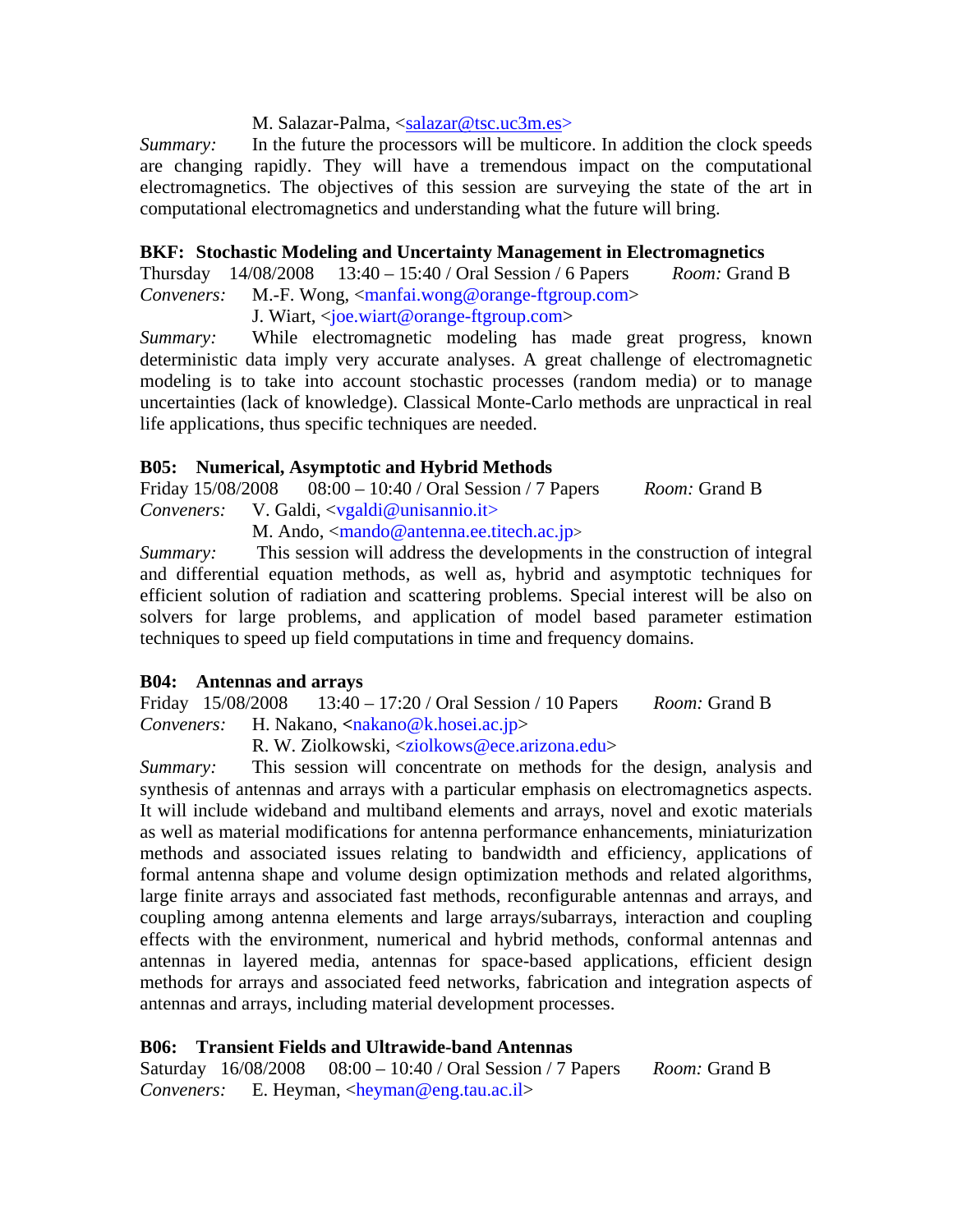#### F. Capolino, <capolino@dii.unisi.it>

*Summary:* True time domain radiation and reception has become important in applications ranging from impulse radar to ultra wideband radio to electronic warfare. This session will explore the theory that relates these varied applications and the systems that have been built to realize true pulsed radiation. Invited presentations will cover transient radiation and propagation theory and the relationship to frequency domain theory; methods and hardware for true time domain measurements; antennas and systems for UWB radio; impulse radar, target ID, and ground penetrating radar; and timed/UWB arrays, UWB SAR, and time reversal imaging. Papers are encouraged that explore true transient radiation physics, not just time domain numerical modeling.

#### **Poster Session I:**

Tuesday 12/08/2008 15:40 – 18:20 *Room:* Riverside Center Exhibition Hall Conveners: D. R. Jackson, <diackson@uh.edu> A. Petosa, <aldo.petosa@crc.ca>

#### **Poster Session II:**

Thursday 14/08/2008 15:40 – 18:20 *Room:* Riverside Center Exhibition Hall Conveners: D. R. Jackson, <djackson@uh.edu> A. Petosa, <aldo.petosa@crc.ca>

# **BT - Tutorial B: Transmission-Line Metamaterials: Fundamentals and Applications**

|            | Monday 11/08/2008 |                                                                                    | $13:40 - 14:40$ <i>Room:</i> Grand B |  |  |
|------------|-------------------|------------------------------------------------------------------------------------|--------------------------------------|--|--|
| Conveners: |                   | L. Shafai, $\langle$ shafai@ee.umanitoba.ca>                                       |                                      |  |  |
|            |                   | K. Langenberg, $\langle \text{language} \rangle$ and $\langle \text{line} \rangle$ |                                      |  |  |
| Lecturer:  |                   | George Eleftheriades, (University of Toronto, Canada),                             |                                      |  |  |
|            |                   | $\leq$ gelefth@waves.utoronto.ca>                                                  |                                      |  |  |

# **Commission C**

### **C01: Metropolitan Area Networks (WiMax) and Local Area Networks (WiFi)**

Monday 11/08/2008 08:00 – 10:40 / Oral Session / 7 Papers *Room:* Columbus GH *Conveners:* V. Koivunen, <visa.koivunen@hut.fi>

Eldad Peraiha, <eldad.perahia@intel.com>

*Summary:* WiMax and WiFi are the two most important standards for wireless data communications networks. WiMax tries to cover large areas, while the ubiquitous WiFi is suitable for shorter distances. The current session will cover all aspects for data communications systems, from propagation and electromagnetic compatibility aspects, to physical-layer techniques for improving data rates, to techniques for ensuring quality of service and robustness.

### **C02: 4G Cellular Communications**

Monday 11/08/2008 13:40 – 17:20 / Oral Session / 10 Papers *Room:* Columbus GH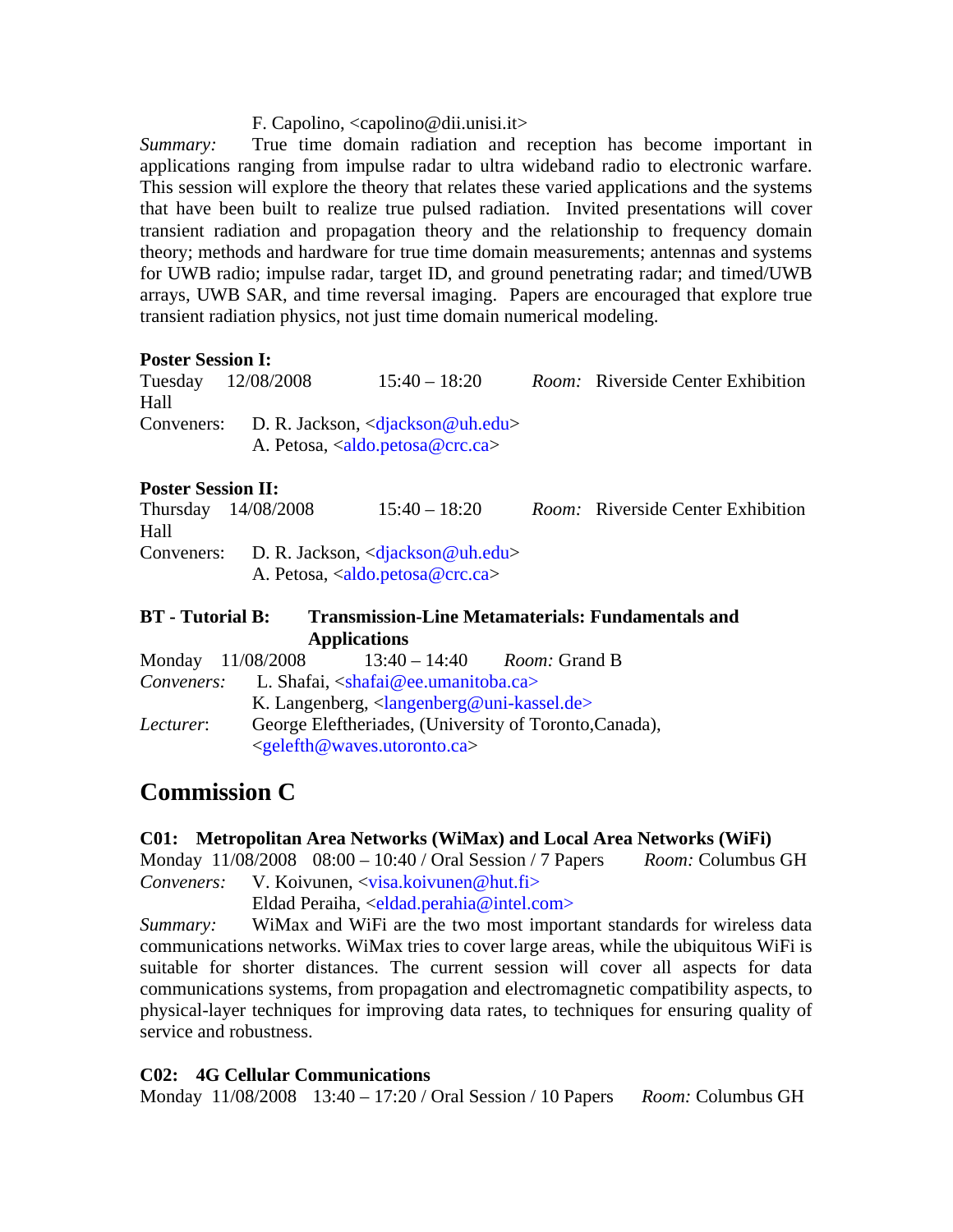*Conveners:* M. Shafi, <mansoor.shafi@telecom.co.nz> J. Medbo, <jonas.medbo@ericsson.com>

*Summary:* The debate for IMT advanced (4G) air interfaces is gathering momentum. WRC 07 is expected to identify spectrum needs for 4G. The ITU R is expected to standardise the air interface in 2008 or early 2009. Various candidate proposals for the air interface are already being pursued. This session will focus on:

1. What are the key requirements and objectives of IMT advanced and how are they different from IMT 2000 and its enhancements

2. What kind of techniques are needed to be deployed in the air interface e.g. , Single carrier vs multi carrier systems, Wider bandwidths up to 100 MHz, Spatial multiplexing, Spatial signal processing, Beam forming, Diversity, TDD vs FDD and channel reciprocity issues, Joint optimisation of MAC and PHY layers

3. Propagation models that are relevant for evaluation and dimensioning of 4G systemsspecifically models that are valid for frequencies up to 6GHz and for carrier bandwidths that range fro 10-100 MHz

# **C03: Multi-antenna Systems**

Tuesday 12/08/2008 08:00 – 12:00 / Oral Session / 11 Papers *Room:* Columbus GH *Conveners:* M. Chiani, <mchiani@deis.unibo.it>

B. K. Lau,  $\langle$ buon-iong.lau@es.lth.se $>$ 

*Summary:* Multiple antenna systems can exploit the spatial resource to mitigate multipath, to reduce multiuser interference and to increase spectral efficiency. For these reasons, the usage of multiple antenna is one of the key technologies in modern radio communication systems, including cellular systems, high-speed wireless LAN, as well as energy-constrained multi nodes wireless systems. This session will cover radio communication systems performance, channel characterization and antenna design for multiple antenna systems, including MIMO and distributed MIMO.

### **C04: Interference-limited Scenarios and Multiuser Detection for Wireless**

Tuesday 12/08/2008 13:40 – 15:40 / Oral Session / 6 Papers *Room:* Columbus GH *Conveners:* R. Mueller, <ralf@iet.ntnu.no>

U. Mitra

*Summary:* This session is dedicated to algorithms used in wireless communication for mitigating, reducing or exploiting the effects of interference and crosstalk which arise due to MIMO, multiple-access or broadcast. The scope of the session spans novel algorithms, their performance analysis, as well as a unified view of the covered areas and the examination of the theoretical limits of reliable communication under presence of interference.

### **C05: Ultrawideband Systems**

Wednesday 13/08/2008 08:00 – 10:40 / Oral Session / 7 Papers *Room:* Columbus GH *Conveners:* L. Lampe, <lampe@ece.ubc.ca>

D. Goeckel, goeckel@chloe.ecs.umass.edu

*Summary:* Wireless communication using ultra-wideband (UWB) signals has received great attention among industry groups, academia, and standardization and regulation bodies, not to mention the military. The key feature of UWB radios is that very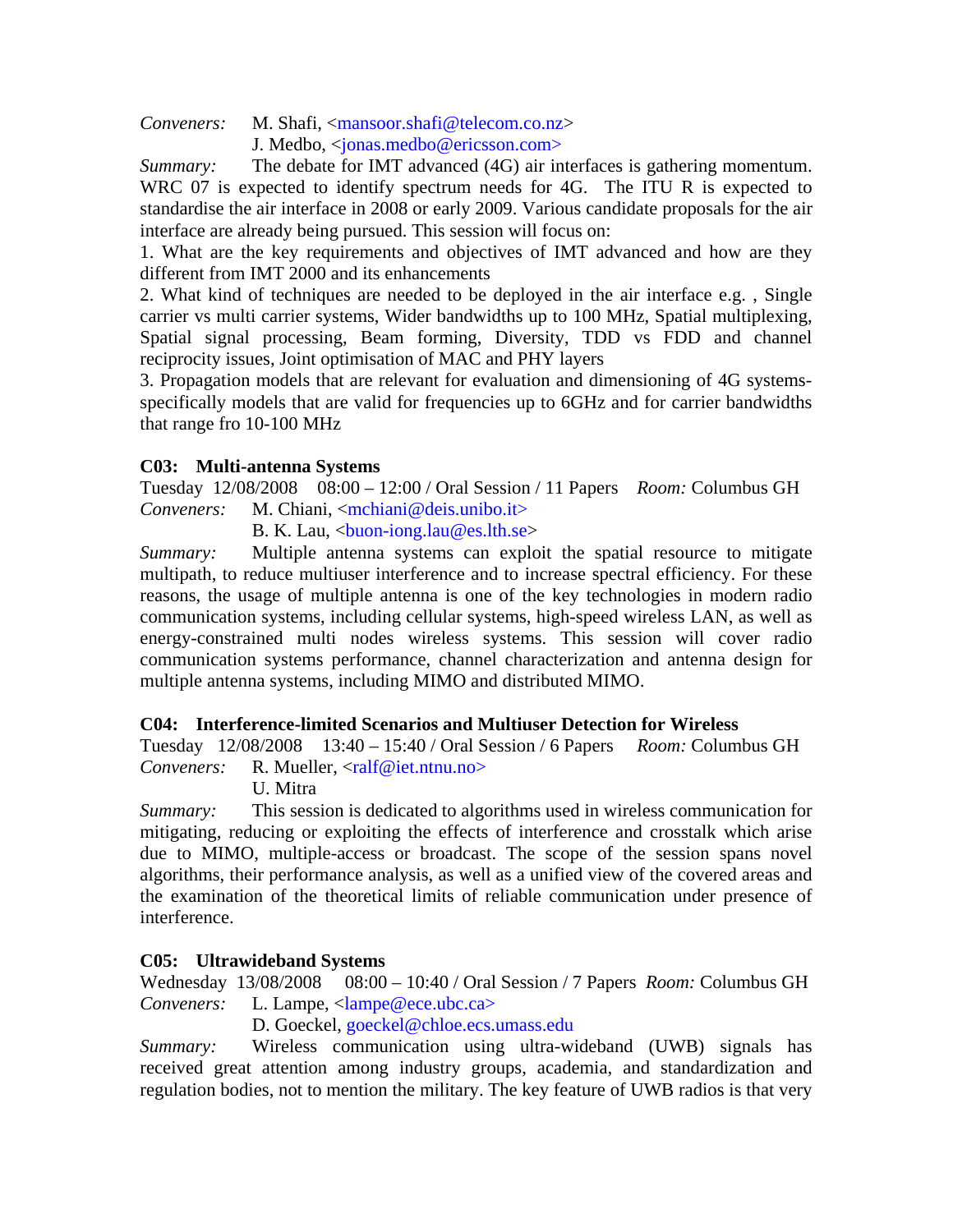low-power signals are emitted over an extremely broad radio spectrum, typically between several hundred Megahertz and a few Gigahertz. As such UWB signals enable highlyefficient use and reuse of frequency spectrum and accurate device localization. The major boost for commercialization of UWB technology came in February 2002 with the decision by the U.S. Federal Communications Commission (FCC) to allow unlicensed operation of UWB devices in the 3.1-10.6 GHz band, and subsequent regulation efforts on a global scale. UWB enabled devices are believed to have enormous potential in various areas like radar and safety applications and data communications. Possible obstacles for the UWB vision to become reality (in the near future) come from concerns about coexistence with established radio-communication services, inhomogeneities in the international radio regulation and fragmentation of the radio spectrum, dissensions in standardization efforts, and technological challenges arising from the unprecedentedly large bandwidth of UWB signals. This session will feature seven invited presentations that revolve around current developments of UWB communications including UWB communications technology, applications, standards, coexistence issues, etc.

#### **C06: Cooperative Communications**

Wednesday 13/08/2008 14:40 – 17:20 / Oral Session / 7 Papers *Room:* Columbus GH *Conveners:* A. Nosratinia, <aria@utdallas.edu>

L. VandenDorpe, <luc.vandendorpe@uclouvain.be>

*Summary:* Cooperative communications is a new paradigm for radio communication. While conventional systems compete for resources and interfere with each other when accessing the radio channel, transmitters in cooperative communications work together to transmit or forward information. As a consequence, robustness of the transmission can be greatly enhanced (higher diversity order), and overall energy consumption for successfully transmitting a message to its destination is reduced. The current session will cover both theoretical and practical investigations of cooperative communications.

#### **C07: Cognitive Radio and Software Radio**

Thursday 14/08/2008 08:00 – 10:20 / Oral Session / 6 Papers *Room:* Columbus GH *Convener:* J. Sydor, <*john.sydor@crc.ca>* 

*Summary:* Cognitive Radio (CR) is now on the cusp of implementation. What was once an academic study on the behavior of radio systems endowed with artificial intelligence qualities has become a realizable technology garnering the attention of cellular implementers and spectrum policy makers around the world. In large measure this rapid evolution is fueled by a new generation of broadband wireless standards that support protocols and modulation techniques capable of undertaking sophisticated radio sensing and dynamic bandwidth assignment tasks. To the wireless scientist CR provides an unprecedented capability by a wireless network to measure and characterize its own propagation and interference environment. Theoretical examinations tell us that if sufficient information about the interference and propagation channel is obtained, then system capacities rivaling those obtained by MIMO systems can be achieved by Cognitive Radio. Understanding how such information is obtained and stored and the manner it is used to control the spatial, temporal and spectral attributes of a wireless link offers exciting insights into and about Cognitive Radio. New wireless challenges have proliferated: spectrum sub-licensing, trading, and sharing concepts based on game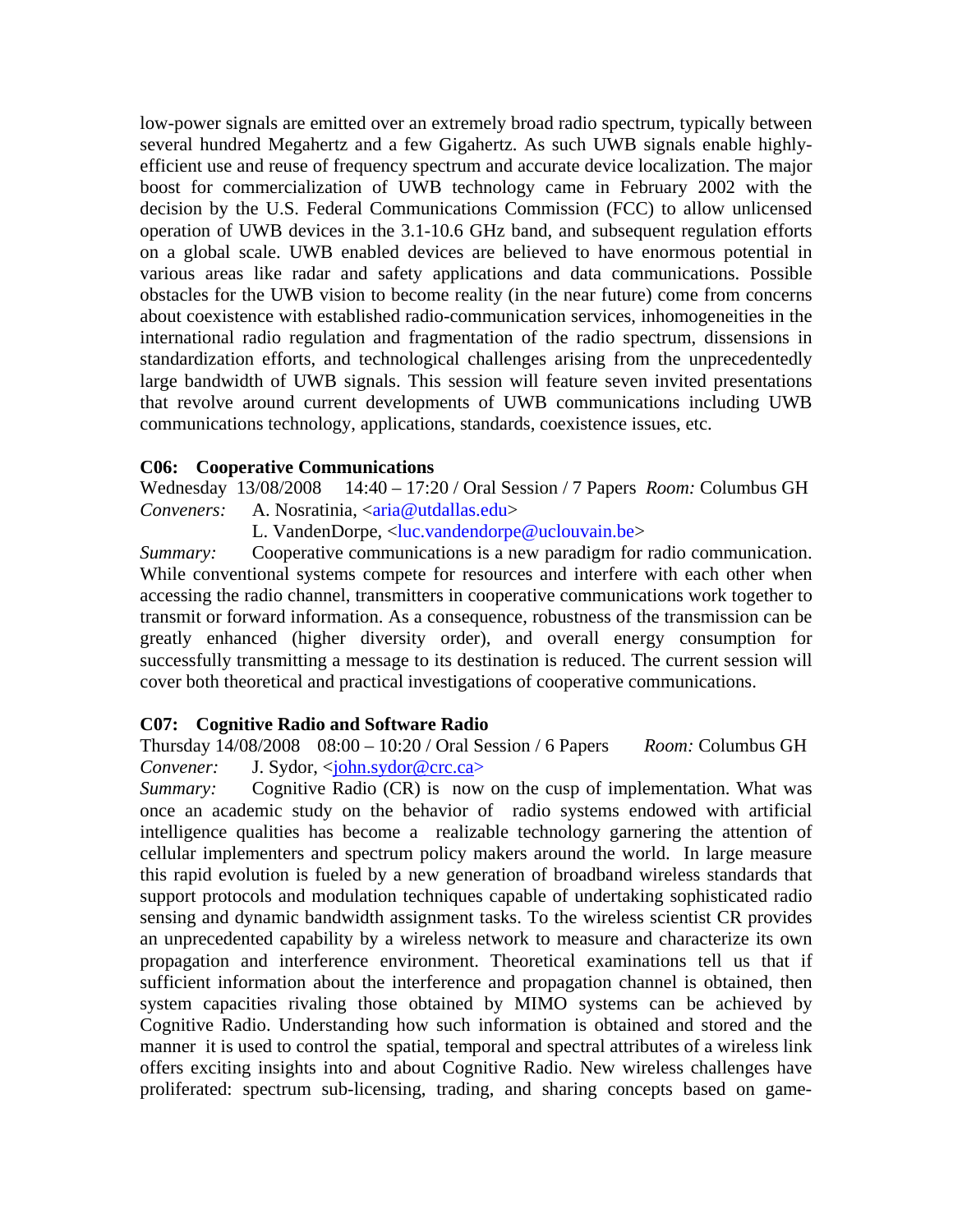theoretic and economic models are being devised; radio designers are contemplating VOIP handsets endowed with opportunistic algorithms that forage for WIFI spectrum and increasing capacity by scheduling a multiplicity of interfering wireless users working on a common channel becomes achievable if a cognitive network has knowledge of its instantaneous offered traffic and the interference interactions amongst its community of users. The creation of a rich environmental knowledge data base and the ability to make coordinated data communications decisions seems to be key to some Cognitive Radio strategies. Alternatively there may be simpler algorithmic approaches that are as efficient when faced with the complexity of coordinating the operation of a multitude of interacting wireless devices, be they within mesh networks or serviced by set of base stations having re-configurable antenna patterns. Whatever the approaches, indications are that the next generation of broadband radio standards and computationally intensive wireless chipsets will have the facility and processing power to support Cognitive Radio. The URSI 2008 Conference Commission C Session on Cognitive and Software Radio will examine such issues, and contributions in this field are solicited.

#### **C08: Signal Processing for Software Radio**

Thursday 14/08/2008 10:20 – 12:00 / Oral Session / 5 Papers *Room:* Columbus GH *Conveners:* Y. Louët, <yves.louet@rennes.supelec.fr>

J. Palicot, <jpalicot@rennes.supelec.fr>

*Summary:* Software Radio systems have recently gained increased attention because it refers basically to an ensemble of techniques that permit the reconfiguration of a communication system without the need to change any hardware system element. The consequence is that almost all topics of signal processing and digital communications are involved in this trend. This session will attempt to address some key signal processing advances for Software Radio systems design. Power amplification, analog to digital converters or spectrum sensors are examples of topics of high interest for this session.

#### **C09: Radio Resource Allocation**

Thursday 14/08/2008 13:40 – 15:40 / Oral Session / 6 Papers *Room:* Columbus GH *Convener:* J.-C. Imbeaux, jeanclaude.imbeaux@orange-ftgroup.com

*Summary:* In a radiocommunication system, resources such as frequency channel, time slot, spreading code, transmitted power... must be shared between users to avoid interference and to ensure a good QoS. The objective is to utilize the limited radio spectrum resources and radio network infrastructure as efficiently as possible. This session is dedicated to mechanisms for dynamic and adaptive radio resource allocation in multi-users systems, considering traffic requirements, and the impact on the capacity of the system. A wide variety of mechanisms for RRM (Radio Resource Management) can be considered: distributed (autonomous or with some coordination by exchange of information between base stations) or centralised management ; use or not of reports returned by terminal users ; physical layer or/and upper layer mechanisms (such as scheduling algorithms at MAC layer)... Description of new algorithms with possible application to existing radio access systems, and performance evaluation are awaited.

#### **C10: Millimeter-wave Systems (including 60 GHz) for Radar and High-datarate Communications**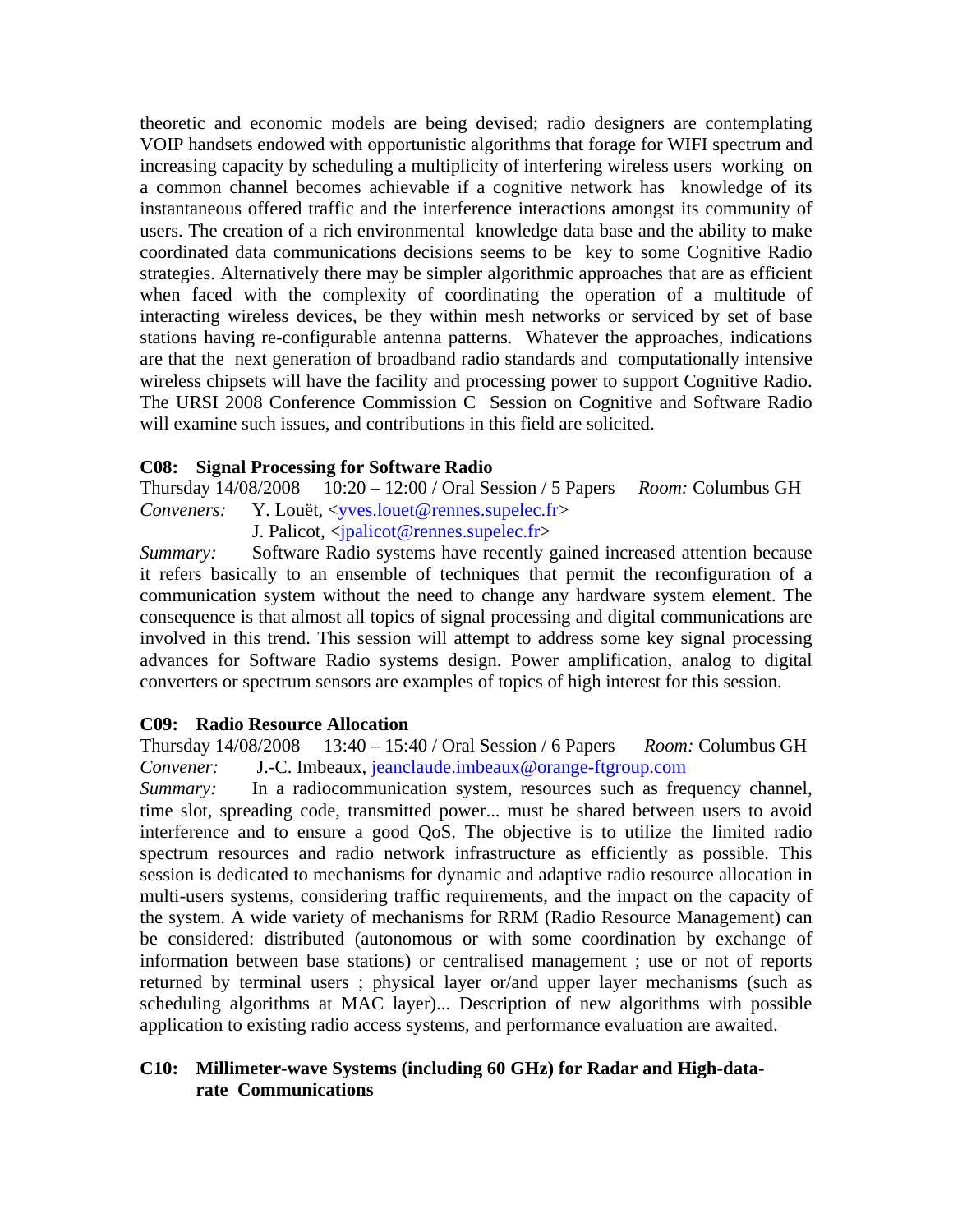Friday 15/08/2008 08:00 – 10:40 / Oral Session / 7 Papers *Room:* Columbus GH *Convener:* L. Correia, <luis.correia@lx.it.pt>

*Summary:* Millimetre waves are gaining interest again, due to the increase in data rates that are foreseen for mobile and wireless systems. In fact, the increase of the data rates made available at the air interface is one of the major topics for research these days, as a natural consequence of systems development. Therefore, all aspects related with wave propagation at millimetre waves, as well as their interaction with system design, are attracting, again, an increased interest, namely path loss modelling, fading statistics, time channel characterisation, and MIMO channel implementation, just to name a few. The specific scenarios, being indoor or outdoor, also play a major role, and need to be taken into consideration. This session intends to address these many aspects, by attracting papers from researchers working in this area, which will enable not only a timely presentation of a state of the art on the topic, but also the possibility to discuss the many aspects involved in it.

#### **C00: Forum on Radio Science and Telecommunications**

Friday 15/08/2008 13:40 – 17:20 / Oral Session / 10 Papers *Room:* Columbus GH *Convener:* G. Brussaard, <gert.brussaard@radicom.nl> *Summary:* (not available)

#### **C11: Communicating Objects**

Saturday 16/08/2008 08:00 – 10:40 / Oral Session / 7 Papers *Room:* Columbus GH *Conveners:* A. Sibille, <alain.sibille@ensta.fr>

M. Mickle, <mickle@engr.pitt.edu>

*Summary:* All sorts of communicating objects have penetrated our daily lives, and many more are to come in the near future. The benefits which these pervasive technologies promise, address the interaction between human beings and their environment, or between non human entities themselves (e.g. the internet of things). The basic building blocks of these objects are generally available, but their integration into an ultra low cost/ultra low consumption device is a challenging task. The efficient design of communicating objects needs a global system approach, wisely marrying energetics, electromagnetics, electronics, programming and networking, completed by sensor or actuator related technologies in some cases. The session addresses these challenges, especially with respect to radio, signal processing and networking aspects of communicating objects.

#### **Poster Session I:**

Tuesday 12/08/2008 15:40 – 18:20 *Room:* Riverside Center Exhibition Hall Convener: T. Ohira, <ohira@ieee.org>

#### **Poster Session II:**

Thursday 14/08/2008 15:40 – 18:20 *Room:* Riverside Center Exhibition Hall Convener: T. Ohira, <ohira@ieee.org>

# **CT - Tutorial C: Cooperative Communications**

Wednesday 13/08/2008 13:40 – 14:40 *Room:* Columbus GH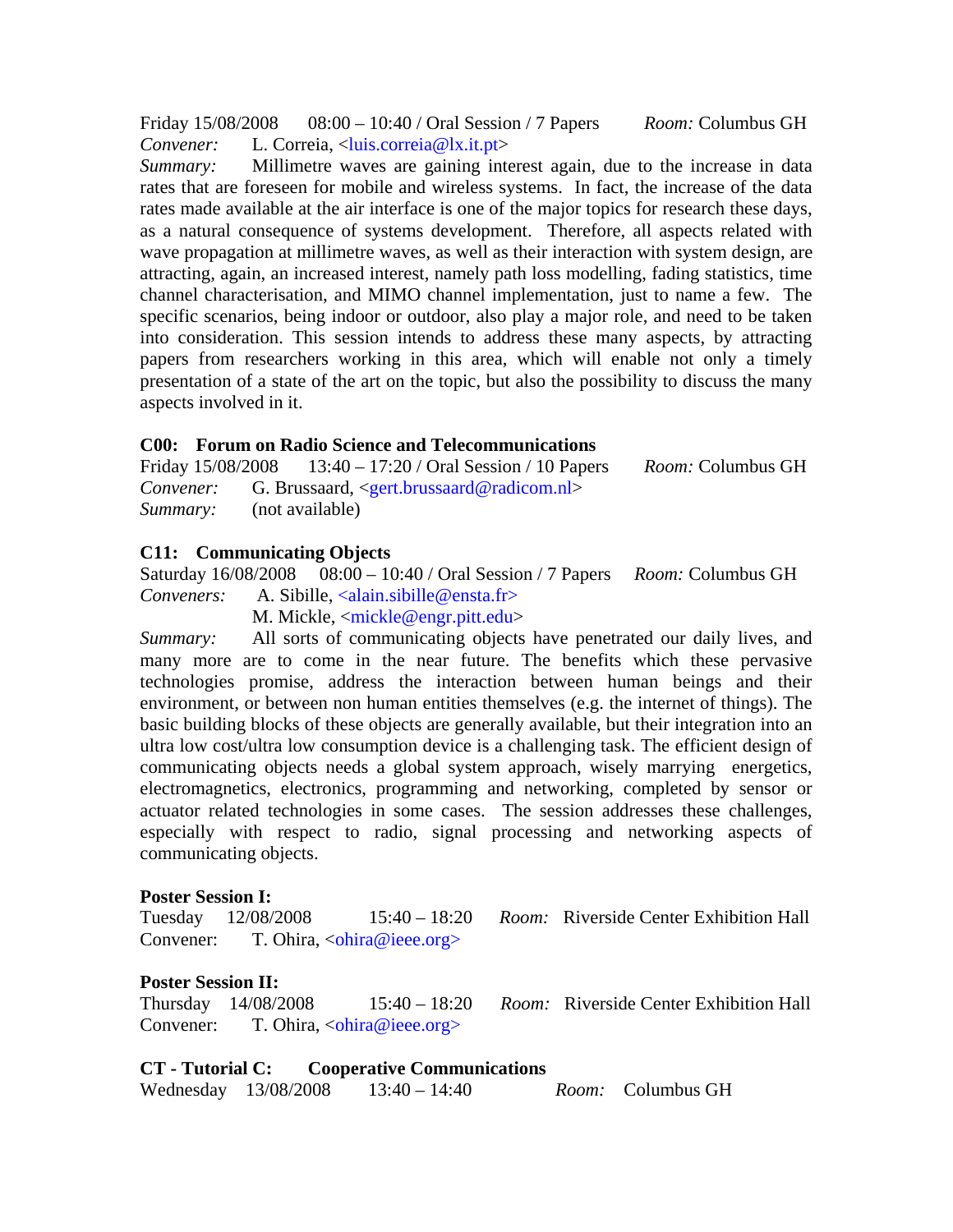*Convener:* A. F. Molisch, <andreas.molisch@ieee.org> *Lecturer:* M. Z. Win, <moewin@mit.edu>

# **Commission D**

## **D01: RFID Technology and Applications**

Monday 11/08/2008 08:00 – 10:40 / Oral Session / 7 Papers *Room:* Columbus AB *Convener:* S. Tedjini, <smail.tedjini@esisar.inpg.fr>

*Summary:* The birth of the Radio Frequency IDentification (RFID) was in October 1948 after the paper of H. Stockman "Communications by Means of Reflected Power". One of the first applications was "Identification of Friend or Foe" (IFF) for aircraft. Nowadays, the technological advances in microelectronics, microwaves, and embedded software are drastically expanding the application field of the RFID. This session will address the current development of RFID system including tags and readers.

# **D02: Optical Devices Including Guided Waves**

Monday 11/08/2008 13:40 – 17:20 / Oral Session / 10 Papers *Room:* Columbus AB *Convener:* Thyagarajan, <ktrajan@physics.iitd.ac.in>

*Summary:* This session could include both linear and nonlinear optical effects in guided waves. It concerns plasmonic optical waveguides, waveguides based on photonic crystals and Bragg effects, parametric down conversion and four waves mixing in guided waves to generate entangled photon pairs etc.

## **DB: Plasmonics**

Tuesday 12/08/2008 08:00 – 12:00 / Oral Session / 11 Papers *Room:* Columbus AB *Conveners:* F. de Fornel, <ffornel@u-bourgogne.fr>

N. Engheta, <engheta@ee.upenn.edu>

R. W. Ziolkowski, <ziolkows@ece.arizona.edu>

*Summary:* Surface plasmons are interfacial electromagnetic modes that can be exploited to control the propagation and local oscillation of electromagnetic energy. This topical conference will explore fundamental and applied plasmonic concepts, the control and manipulation of local and propagating surface plasmons, plasmon dynamics, and novel plasmonic nanostructures.

### **D03: Microwave Photonics**

Tuesday 12/08/2008 13:40 – 15:40 / Oral Session / 6 Papers *Room:* Columbus AB *Convener:* N. J. Gomes, <n.j.gomes@kent.ac.uk>

*Summary:* The interaction and interfacing between the optical and microwave domains is a challenging area for current research, with many potential benefits as it can bring together the high bandwidth capabilities of fibre optic technology with the flexibility of wireless systems. This session will address current developments in microwave photonics, from components to systems, and from applications in wireless communication systems to those in high-speed and microwave/millimetre-wave measurements.

### **D04: Transistor Session**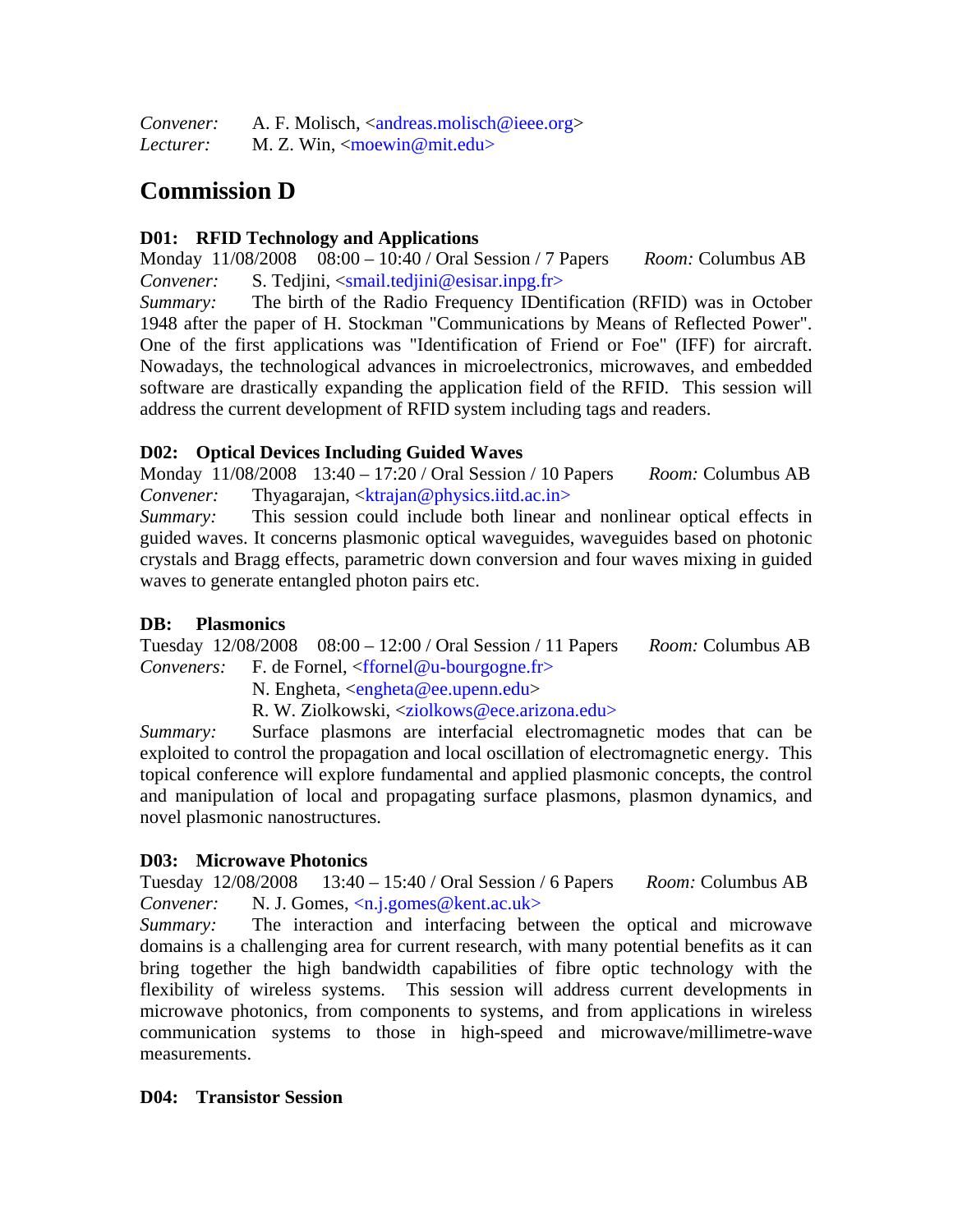Wednesday 13/08/2008 08:00 – 9:20 / Oral Session / 4 Papers *Room:* Columbus AB *Convener:* M. Östling, <ostling@imit.kth.se>

*Summary:* The session called "Ultimate limits in transistor performances" should be composed of a series of different invited talks where each talk should focus on a particular transistor technology. The session should cover: 1) Ultimate high frequency performance bipolar transistors in SiGe HBT technology as well as in III-V technology. 2) Ultimate high frequency CMOS transistor performances. 3) Ultimate high frequency performances for emerging techniques. i.e carbon nanotube transistors. 4) Ultimate high speed performances in spintronic transistor technology.

### **DE: Simulation and Characterization of Mixed Signals and Power Integrity**

Wednesday 13/08/2008 13:40 – 17:20 / Oral Session / 10 Papers *Room:* Columbus AB *Conveners:* V. Nair, <Vijay.k.nair@intel.com>

- S. Tedjini, <smail.tedjini@esisar.inpg.fr>
- J. Kim, <joungho@ee.kaist.ac.kr>

*Summary:* System level modeling and simulation of hybrid integrated systems are major steps for their efficient design. Nowadays embedded systems could include analogue and digital electronics, radiofrequency parts, physical sensors and actuators. The optimization of such system requires the use of simulator able to address analogue, digital and RF signals. This session is dedicated to mixed simulators and their application.

### **D05: Modeling of High Frequency Devices and Circuits**

Thursday 14/08/2008 08:00 – 12:00 / Oral Session / 11 Papers *Room:* Columbus AB *Conveners:* S. El-Ghazaly, <elghazaly@utk.edu>

*Summary:* The demand for high-frequency devices and circuits is steadily growing. Increased commercial and personal use of wireless technology is a major driver for the increased demand. Moreover, there is a staggering need for high-speed digital circuits to satisfy the requirements for faster computers, which proliferate in the form of computational tools or as embedded systems. The main characteristics of new technologies include high-density circuits, relentless miniaturization, low-cost materials, low power, and fast design cycles. To meet strict standards and satisfy often-conflicting requirements, device and circuit designers rely heavily on accurate modelling tools to achieve first-path success. Hence, new device and circuit modelling and simulation tools are needed. This session reviews the latest developments in this area.

#### **D06: Plastic Devices for Nomad Apparatus (Mobile Phone….)**

Thursday 14/08/2008 13:40 – 15:40 / Oral Session / 6 Papers *Room:* Columbus AB *Convener:* A. Moliton, <amoliton@unilim.fr>

*Summary:* Plastic optoelectronic devices exhibit huge developments in nomad systems (mobile phone or mobile computer) because of their low weight and their aptitude to be integrated on such apparatus. These plastic devices can act as well as light emitter (OLEDs: Organic Light Emitting Devices) as photonic receptor (OPV: Organic Photovoltaic solar cell) that renew electrical power. Furthermore, organic transistor (TFT: thin film transistor) can be also integrated to control pixels of displays made of individual OLEDs.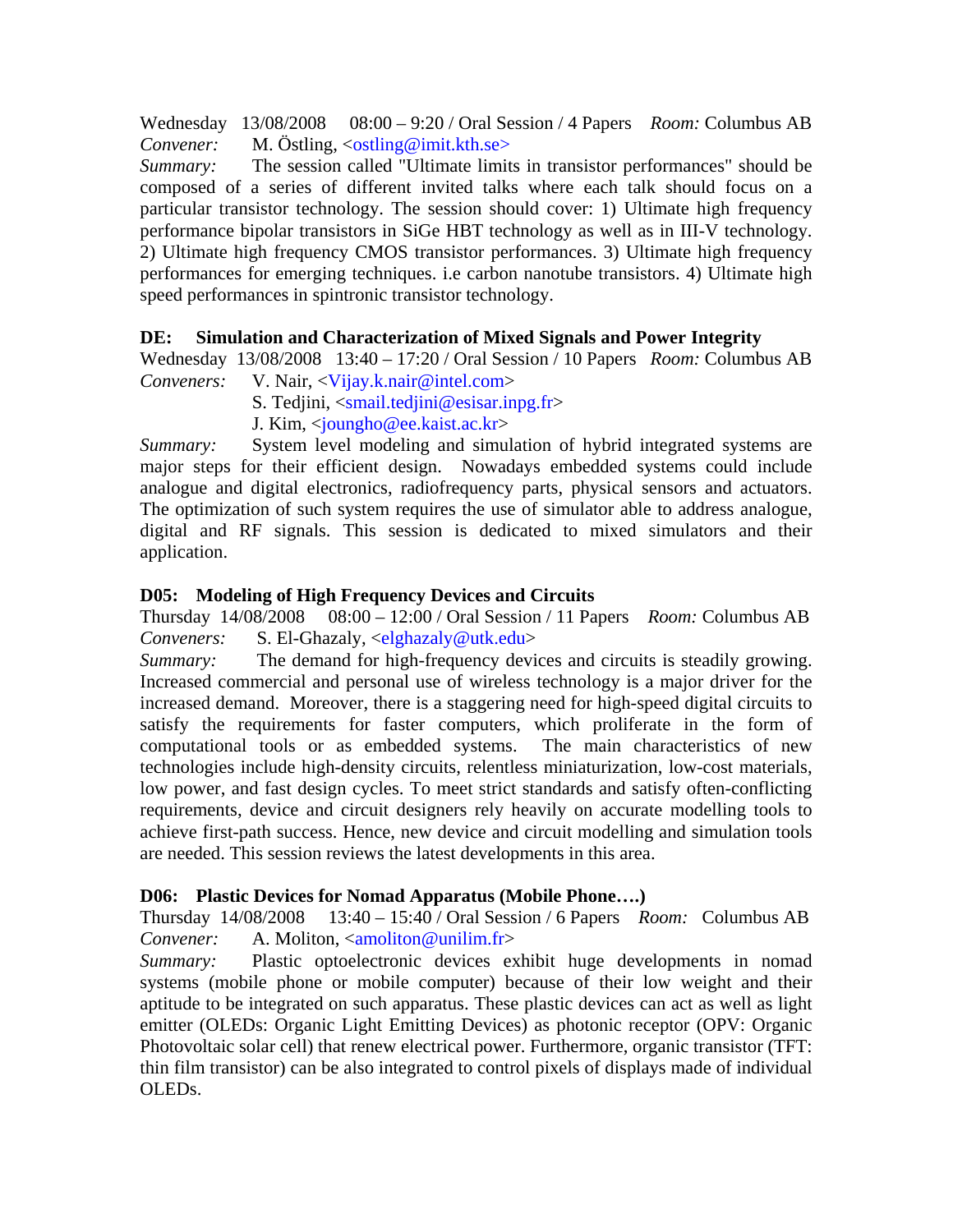#### **D07: Terahertz Technology**

Friday 15/08/2008 08:00 – 10:40 / Oral Session / 7 Papers *Room:* Columbus AB *Convener:* E. J. Schweicher, <schweicher@rma.ac.be>

*Summary:* NDI/NDT/NDE means Non Destructive Inspection/ Testing/ Evaluation. Terahertz (THz) radiation fills the gap between microwaves and infrared; it is nonionizing & safe for humans. It can identify the unique molecular signatures of substances: all macromolecules (like explosives, drugs) exhibit resonance frequencies in the THz. It offers significant advantages in medical imaging, homeland security, high-speed wireless networks, space exploration and other applications. For example, it can penetrate clothing to detect hidden items and be used to image skin cancers. THz waves are also a marvelous NDI/NDT/NDE tool (example: imaging applications include flaw detection in the Sprayed- On-Foam-Insulation (SOFI) for the Space Shuttle program), they perform detection of threat objects in checked airline baggage and stand-off detection of threat objects in packages or on people, because a lot of materials are transparent - cloth, paper, plastics, ceramics, food and human tissue. At the same time, large molecules have characteristic spectra. Recent reports of shoebox-sized scanners for drugs and explosives (which exhibit unique THz fingerprints) also promise easier law enforcement. THz waves exhibit a single drawback: they do not penetrate water  $\&$  metals, because metals reflect THz waves while water absorbs them. Similar to X-ray images, THz waves penetrate through most materials and can easily reveal imperfections such as voids, delaminations, cracks and density variations. THz offers some advantages over X-ray including that the THz radiation is non-ionising and thus is completely safe. THz NDT will be used in pharmaceutical industry (a very conservative industry)  $\&$  in cloth, plastics, ceramics, paper, food industries, etc.

#### **D08: Micro and Nanophotonics**

Friday 15/08/2008 13:40 – 17:20 / Oral Session / 10 Papers *Room:* Columbus AB *Convener:* F. Kaertner, <kaertner@mit.edu>

*Summary:* High index contrast micro- and nano-photonic devices, photonic crystals, plasmonics, electronic and photonic integration. High density integrated photonics based on group IV as well as group III-VI semiconductor materials, metals and dielectrics. Passive and active devices and a combination thereof, design tools, or micro and nanofabrication techniques. Nonlinear effects in micro and nano devices, linear and nonlinear effects enhanced by high index contrast waveguides, photonic crystals and plasmons.

#### **D09: MEMS and NEMS Components**

Saturday 16/08/2008 08:00 – 10:40 / Oral Session / 7 Papers *Room:* Columbus AB *Conveners:* R. Sorrentino, <sorrentino@eumwa.org>

F. Coccetti, <fcoccett@laas.fr>

*Summary:* The development of information technology is giving rise to a tremendous increase in the volume of wireless communications, which has become a fully pervasive technology. To alleviate the resulting congestion, increasingly stringent specifications are required, such as multiband and multistandard capabilities, terminal reconfigurability, low-power consumption, etc. In this context, Micro-Electro-Mechanical-Systems appears as a strategic technology to overcome the limitations of conventional solid-state devices and to create unprecedented functionalities. Fabricated by low-cost photo-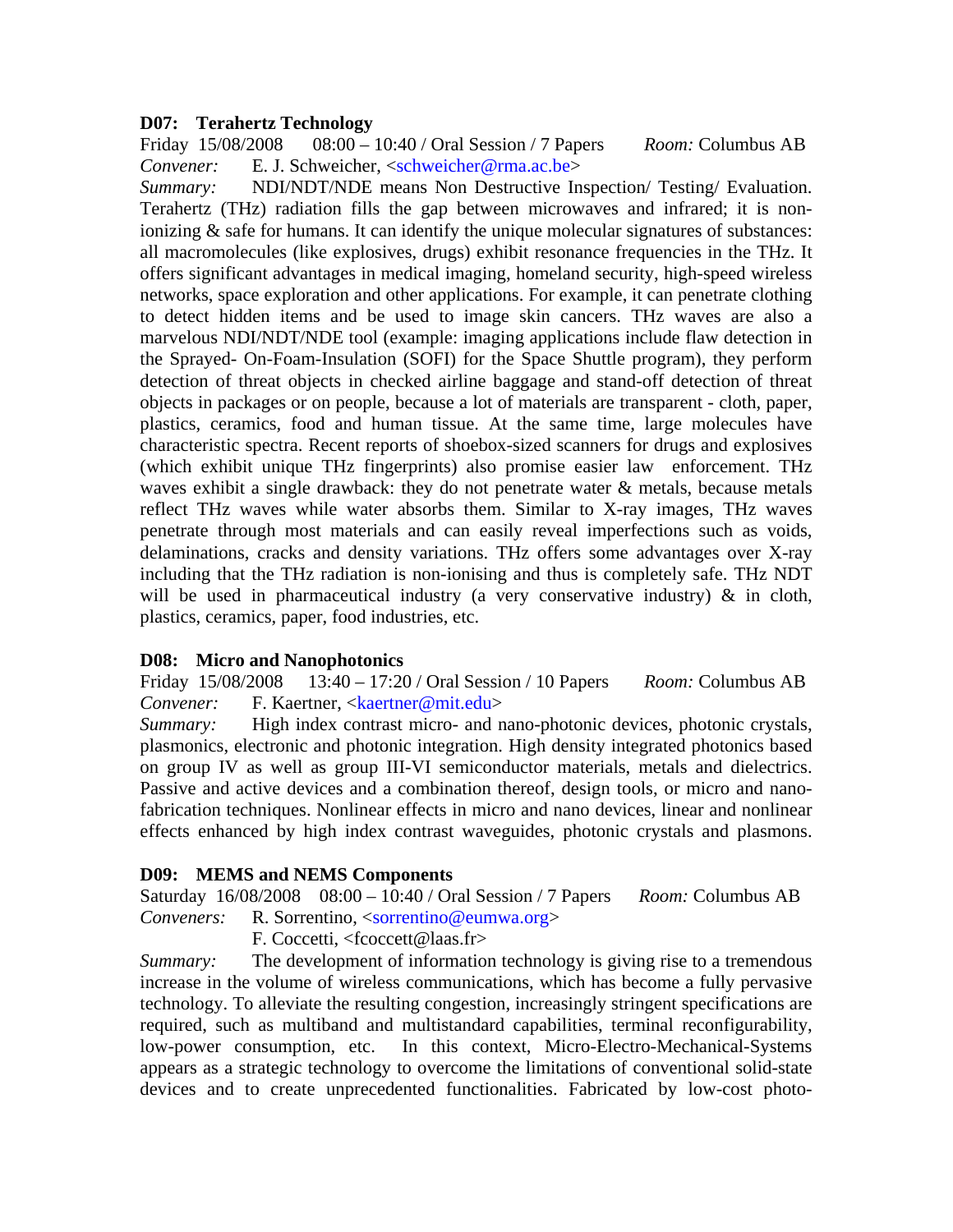lithographic IC-compatible batch processes, RF-MEMS or, more in general, Microsystems Technology (MST) enable superior performances in terms of linearity, low power consumption, re-configurability, and thus represent a key technology for future innovative radio frequency communication systems. While sharing most of the advantages of RF-MEMS, RF-NEMS exhibit inherent better performance in addressing critical issues such as miniaturization and power handling. The development of RF-NEMS-based components (e.g. using carbon nano-tubes CNT or nanowires) however introduces a further level of complexity due to the less mature fabrication technology and the higher complexity of analysis and modelling tools. Papers are solicited describing the most recent advances in research and development of RF-MEMS and NEMS, addressing both critical technological issues, such as reliability, power handling and packaging, as well as the design and optimisation of single components (switches, capacitors, resonators,…) and the implementation of MEMS enhanced RF modules (such as reconfigurable RF front-ends, antennas, etc.).

#### **Poster Session I:**

Tuesday 12/08/2008 15:40 – 18:20 *Room:* Riverside Center Exhibition Hall Conveners: F. de Fornel, <ffornel@u-bourgogne.fr>

F. Kaertner, <kaertner@mit.edu>

*Summary:* Contributed papers related to :

(a) Electronic devices, circuits, systems and applications;

(b) Photonic devices, systems and applications;

(c) Physics, materials, CAD, technology and reliability of electronic and photonic devices *down to nanoscale including quantum devices*, with particular reference to radio science and telecommunications.

#### **Poster Session II:**

Thursday 14/08/2008 15:40 – 18:20 *Room:* Riverside Center Exhibition Hall Conveners: F. de Fornel, <ffornel@u-bourgogne.fr>

F. Kaertner, <kaertner@mit.edu>

*Summary:* Contributed papers related to :

(a) Electronic devices, circuits, systems and applications;

(b) Photonic devices, systems and applications;

(c) Physics, materials, CAD, technology and reliability of electronic and photonic devices *down to nanoscale including quantum devices*, with particular reference to radio science and telecommunications.

# **DT - Tutorial D: (title not available)**

|           |                 | Wednessday $13/08/2008$ 09:40 - 10:40                            | <i>Room:</i> Columbus AB |
|-----------|-----------------|------------------------------------------------------------------|--------------------------|
|           |                 | <i>Convener:</i> F. de Fornel, $\langle$ ffornel@u-bourgogne.fr> |                          |
| Lecturer: | (not available) |                                                                  |                          |

# **Commission E**

# **E01: Intentional Electromagnetic Interference**

Monday 11/08/2008 08:00 – 10:40 / Oral Session / 7 Papers *Room:* Columbus CD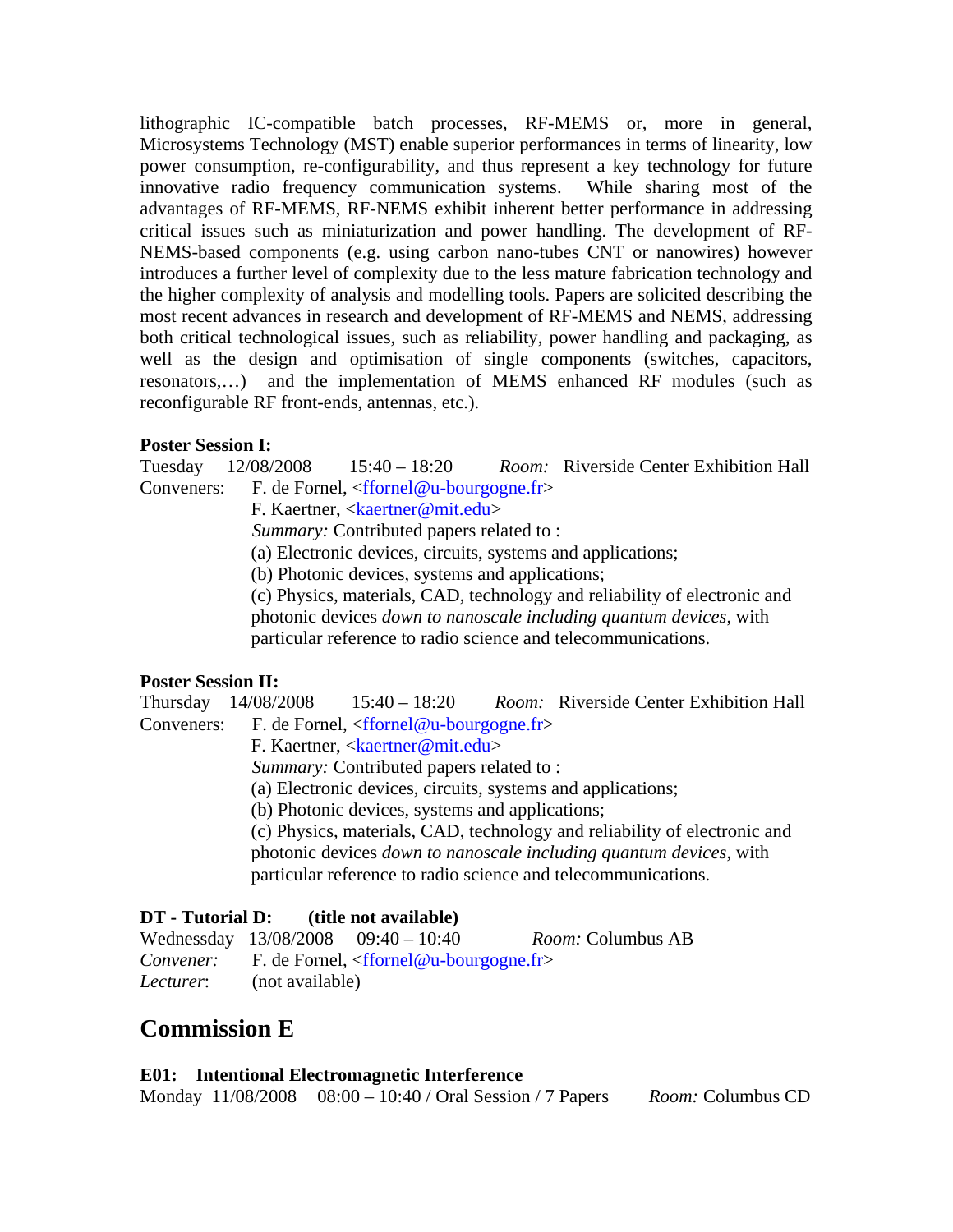*Conveners:* M. Bäckström, < mats.backstrom@saabgroup.com>

W. A. Radasky, <wradasky@aol.com>

*Summary:* Intentional Electromagnetic Interference (IEMI) covers the area of interference of commercial equipment and systems through criminal or terrorist actions. The emphasis in this area is determining the levels of vulnerability that exist to modern commercial equipment and the methods to protect them from these threats.

# **E06: Lightning Discharges and Related Phenomena**

Monday 11/08/2008 13:40 – 17:20 / Oral Session / 10 Papers *Room:* Columbus CD *Conveners:* Z. Kawasaki, <zen@comm.eng.osaka-u.ac.jp>

V. A. Rakov, <rakov@ece.ufl.edu>

*Summary:* The lightning discharge is one of the two natural sources of electromagnetic interference (EMI), the other one being the electrostatic discharge. Lightning can be defined as a transient, high-current (typically tens of kiloamperes) electric discharge whose length is measured in kilometers. Electric and magnetic fields generated by lightning represent a serious hazard to various systems, particularly those containing sensitive electronics. The scope of the session includes the following topics: Properties of the lightning discharge important for EMC, lightning return-stroke models, lightning electromagnetic pulse (EMP), coupling of lightning electromagnetic fields to overhead lines and buried conductors, lightning locating systems, atmospherics, lightning effects in the middle and upper atmosphere, lightning protection and testing standards.

### **E07: Electromagnetic Compatibility in Wire and Wireless Communication Systems**

Tuesday 12/08/2008 08:00 – 12:00 / Oral Session / 11 Papers *Room:* Columbus CD *Conveners:* A. Zeddam, <ahmed.zeddam@orange-ftgroup.com>

F. Rachidi, <farhad.rachidi@epfl.ch>

*Summary:* The continual increase in operating frequency of products and higher frequency sources of disturbances (such as Ultra-Wide Band systems) resulted in an increase of potential EMC problems in communication systems. This session will focus on theoretical and experimental EMC aspects in both wire and wireless communication systems.

# **E02: High Power Electromagnetics**

Tuesday 12/08/2008 13:40 – 15:40 / Oral Session / 6 Papers *Room:* Columbus CD *Conveners:* C. E. Baum, <cebaum@ece.unm.edu>

F. Sabath, <franksabath@bwb.org>

*Summary:* The subject of this session is the physics and engineering associated with electromagnetic sources for which nonlinear effects associated with high-field regions must be avoided or included in the analysis and design. This includes (but is not limited to) EMP simulators, high-power narrowband and mesoband sources and antennas, and hyperband (impulse) sources and antennas. It also includes the environment near lightning channels and in nuclear EMP source regions. It also includes the high–field regions on, or in targets.

# **E04: Interaction with Complex Systems**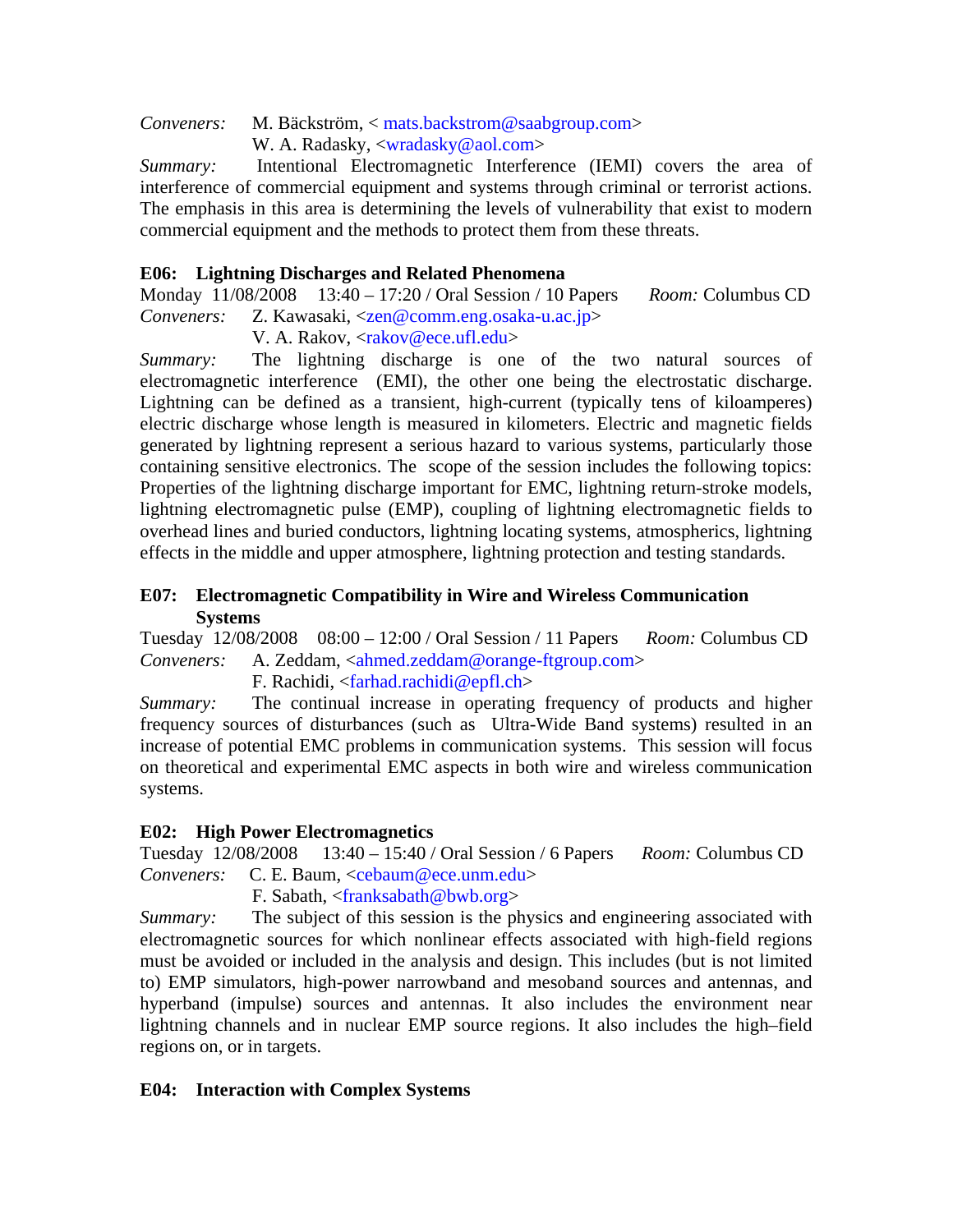Wednesday 13/08/2008 08:00 – 10:40 / Oral Session / 7 Papers *Room:* Columbus CD *Conveners:* M. D'Amore, <marcello.damore@uniroma1.it>

J. LoVetri, <lovetri@ee.umanitoba.ca>

*Summary:* This session covers the different aspects of electromagnetic (EM) interaction with complex systems. Complex systems consist of many interacting components participating to the EM interaction response. The complexity of a system increases with the number of distinct components, the number of connections between them, the complexities of the components and of the connections. Relationships between components give rise to the collective behaviors of a system, which interacts with its environment. Complex systems can be of large dimensions, like transportations systems or information/communication wireless structures, or of micro/nano dimensions, like very large scale integration circuits. The scope of the session includes experimental or numerical simulations, methodology to analyse EM interaction, applications of combined measurement and numerical modelling techniques on such complex systems.

### **EGH: Terrestrial and Planetary Electromagnetic Disturbances and Effects**

Wednesday 13/08/2008 13:40 – 17:20 / Oral Session / 10 Papers *Room:* Columbus CD

*Conveners:* M. Hayakawa, <hayakawa@whistler.ee.uec.ac.jp>

C. Price, <cprice@flash.tau.ac.il>

M. Füllekrug, <m.fullekrug@bath.ac.uk>

*Summary:* This session welcomes papers on the general topic of natural and anthropogenic electromagnetic disturbances in the atmospheres of the Earth and other planets. Papers dealing with ULF, ELF and VLF disturbances are particularly encouraged, although papers dealing with any frequency range are welcome. Some topics related to this session include geomagnetic pulsations and VLF/ELF emissions, Schumann resonances and global lightning, lightning detection and thunderstorm research, upper atmosphere discharges, ionospheric and magnetospheric remote sensing, electromagnetic noise, their effects on transmission lines, etc.

### **EB: EM Modelling for EMC**

Thursday 14/08/2008 08:00 – 12:00 / Oral Session / 11 Papers *Room:* Columbus CD *Conveners:* C. Christopoulos, <christos.christopoulos@nottingham.ac.uk>

K. Langenberg, <langenberg@uni-kassel.de>

*Summary:* The session will focus on aspects of modelling and simulation as applied to EMC problems. Particular attention will be paid to multi-scale problems, complexity reduction techniques and hybridization of methods to deal with complex practical problems. It is expected that the requirements placed on modelling by the ever increasing clock frequencies used in the design of high-speed systems and the use of mixed electronic and optical components will also be addressed.

### **E03: Electromagnetic Noise and Interference Control**

Thursday 14/08/2008 13:40 – 15:40 / Oral Session / 6 Papers *Room:* Columbus CD

*Conveners:* A.P.J. van Deursen, <A.P.J.v.Deursen@tue.nl> F. Silva, <ferran.silva@upc.edu>

*Summary:* This session focuses on the EMC issues in electronic circuits at component and PCB level. Particular attention will be paid to the EMC aspects in new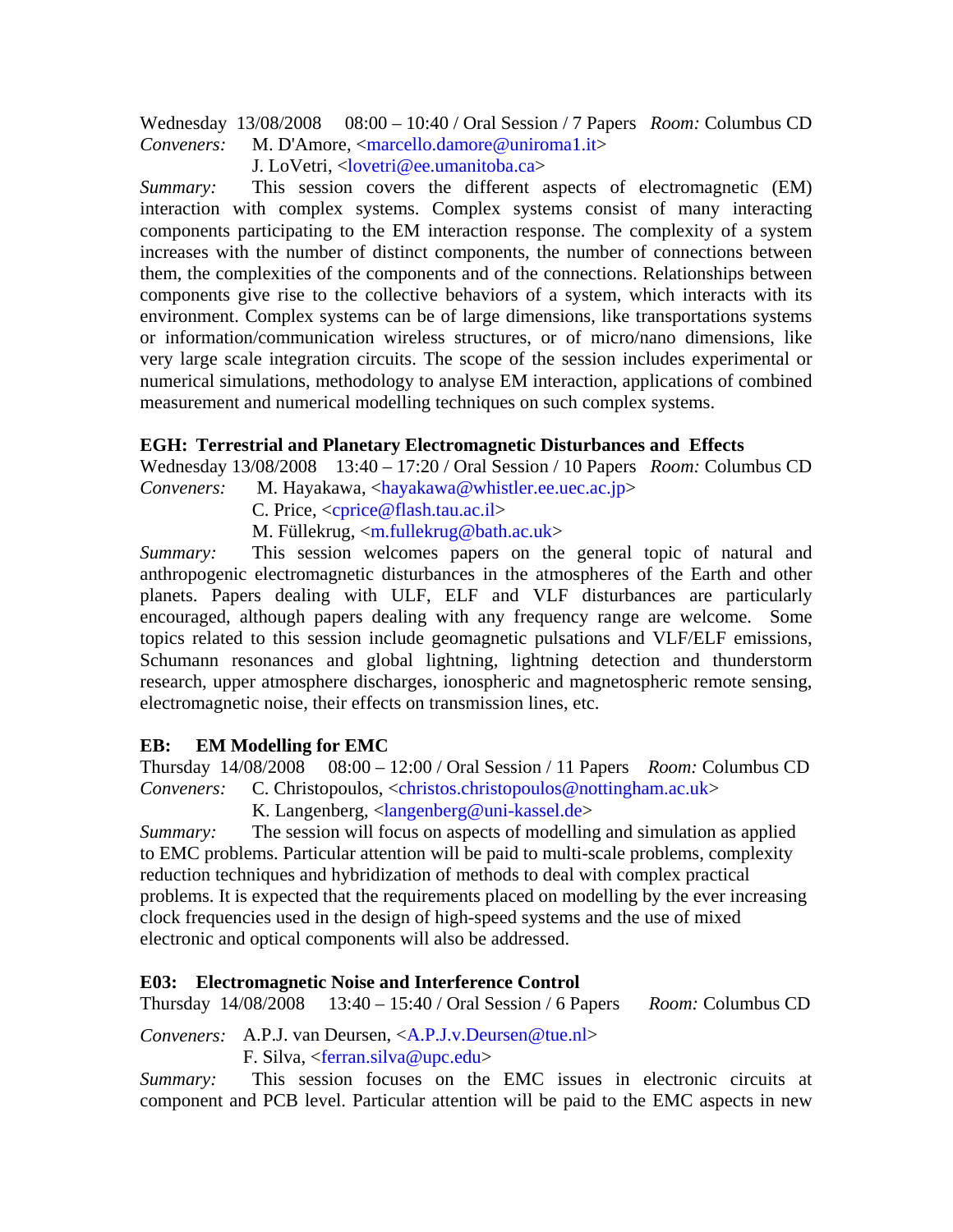electronic technologies like those that integrate high and low power applications. Examples of these are wireless communication systems where the compatibility between transmitter and sensitive stages present new challenges. EM behavior and reliability of microcircuits, micro electromechanical systems (MEMS) or smart textiles can also be considered. The session may also deal with new techniques applied to classical topics such as shielding, cabling and connectors, coupling and grounding.

**E05:** Spectrum Management<br>Friday 15/08/2008 08:00 – 10 08:00 – 10:40 / Oral Session / 7 Papers *Room:* Columbus CD *Conveners:* T. Tjelta, <terje.tjelta@telenor.com>

# G. Yougang, <lichuanjun@datangmobile.cn>

*Summary:* The electromagnetic spectrum is a limited, natural resource with a multitude of competing demands for access, particularly now for broadband wireless communication. Spectrum managers are seeking means of applying the best technologies for developing countries that lack adequate telecommunication infrastructure. However, as new systems continue to develop, it is critical to protect incumbent services, especially science services and those that use passive technology in bands that see encroaching, deleterious energy in the form of out-of-band and even in-band emissions. This session is devoted to effective utilization of the radio spectrum. It covers presentations on sound scientific spectrum management methods such that services are available in an interference-free environment. Development of innovative, intelligent radios, such as those that are cognitive, as low cost products, to help in establishment and maintenance of profitable business, is needed. Presentations on these leading-edge technologies will give impetus to such development.

### **E08: Experimental Techniques for EMC Compliance**

Friday 15/08/2008 14:40 – 17:20 / Oral Session / 7 Papers *Room:* Columbus CD *Conveners:* P. Corona, <paolo.corona@uniparthenope.it> J. Catrysse, <johan.catrysse@khbo.be>

*Summary:* Electromagnetic Compatibility (EMC) compliance is an increasing aspect in the broad landscape of EMC. In fact there are still open problems in the consistency between measurements in a standard environment and the real world performance of equipments. On the other hand the expansion in telecommunications has either led to the reduction of the margins and broadened the possible operating conditions for the equipments. New techniques are requested and in progress. They should consider since their starting the statistic nature of the electromagnetic environment and of the susceptibility or emission process. All the above shall be framed in the following (provisional) items:

- 1. Quantitative aspects of EMC Compliance.
- 1.1. Measurement reliability.
- 1.2. Sampling (of production) procedure and statistic inference.
- 2. Measurement techniques by methods.
- 2.1. Available experimental methods.
- 2.2. New or recently introduced techniques.
- 3. Measurement techniques by products.
- 3.1. Products requiring ad hoc methods.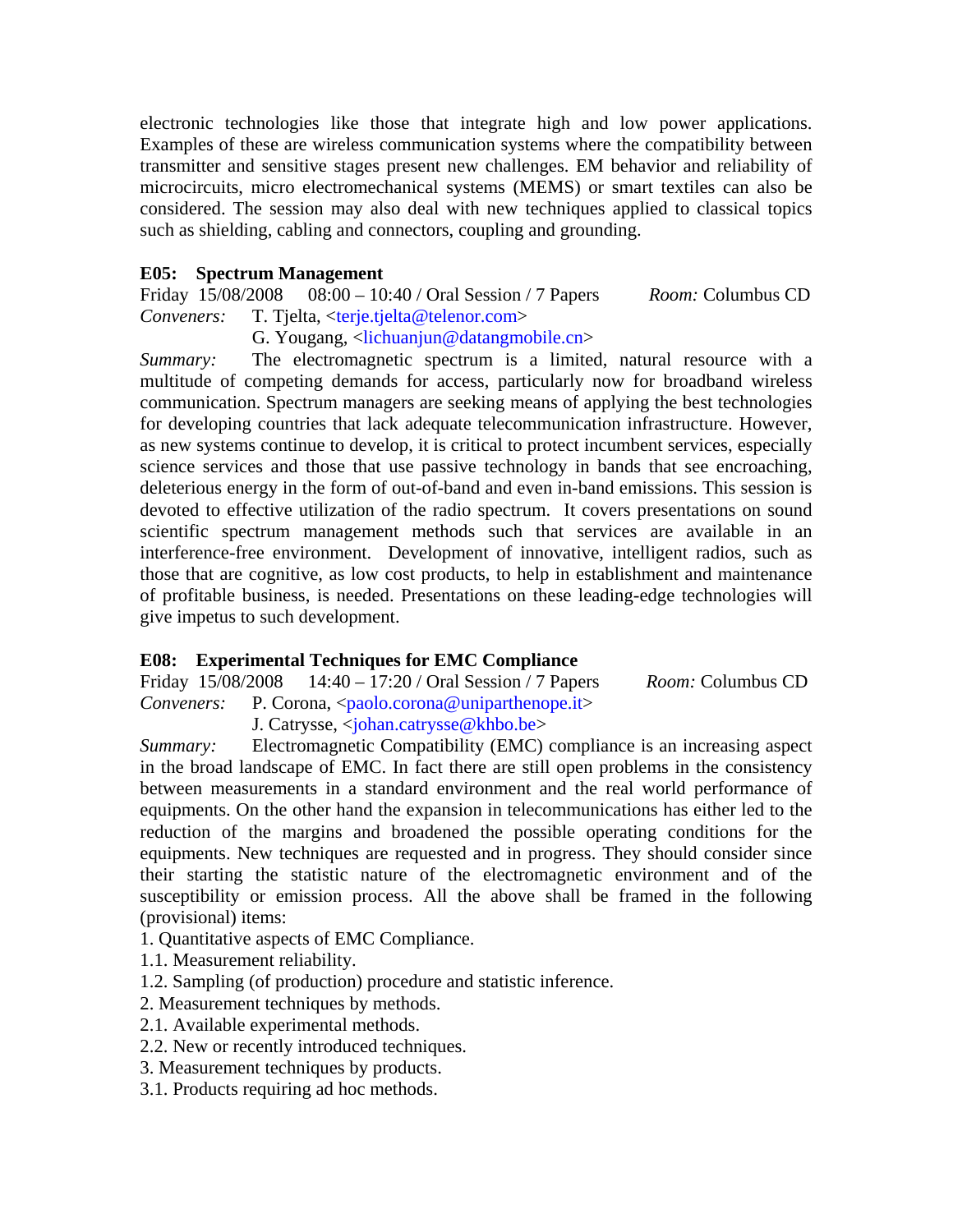3.2. On site measurement techniques.

### **EK: Interference on Medical Devices**

Saturday 16/08/2008 08:00 – 10:40 / Oral Session / 7 Papers *Room:* Columbus CD *Conveners:* A. C. Marvin, <acm@ohm.york.ac.uk>

Q. Balzano, <qbalzano@umd.edu>

*Summary:* The session will offer an overview of the electromagnetic interference (EMI) from RF sources with medical and personal well-being devices. Today, wireless transmitters with sophisticated digital modulation can be located in proximity to medical devices relying on digital processors to sense and protect delicate human health conditions. The session is opened to contributions on various interference scenarios: hospital settings, home settings, personal health monitoring or maintenance devices and personal well-being devices (e.g. hearing aids and cochlear implants). Of particular interest are experimental data collected with patients connected to a variety of monitors at the time of EMI events. Remedial methods to suppress the EMI are also of interest.

#### **Poster Session I:**

Tuesday 12/08/2008 15:40 – 18:20 *Room:* Riverside Center Exhibition Hall Convener:C. Christopoulos, <christos.christopoulos@nottingham.ac.uk**>**

### **Poster Session II:**

Thursday 14/08/2008 15:40 – 18:20 *Room:* Riverside Center Exhibition Hall Convener:C. Christopoulos, <christos.christopoulos@nottingham.ac.uk>

### **ET - Tutorial E : Reverberation Chambers**

Friday 15/08/2008 13:40 – 14:40 *Room:* Columbus CD *Convener:* F. Canavero, <flavio.canavero@polito.it> *Lecturer:* John Ladbury (NIST, Boulder, USA)

# **Commission F**

### **F01: Remote Sensing and Propagation Effects of Vegetation**

Monday 11/08/2008 08:00 – 10:40 / Oral Session / 7 Papers *Room:* Columbus EF *Convener:* P. Pampaloni, <p.pampaloni@ifac.cnr.it>

*Summary:* This session will focus on the fundamental aspects of active and passive microwave remote sensing of vegetated surfaces, considering both forests and agricultural areas and including the effects of vegetation on the measurements of soil parameters. Topics will comprise field and laboratory experiments, physical models, and retrieval algorithms. Special interests will be also on the use of data from the most advanced sensors and missions. The purpose will be to provide an updated state of the art of the discipline from theory to applications.

### **F02: Remote Sensing of Oceans and Precipitating Atmosphere**

Monday 11/08/2008 13:40 – 17:20 / Oral Session / 10 Papers *Room:* Columbus EF Convener: A. Gasiewski, <al.gasiewski@colorado.edu> *Summary:* (not available)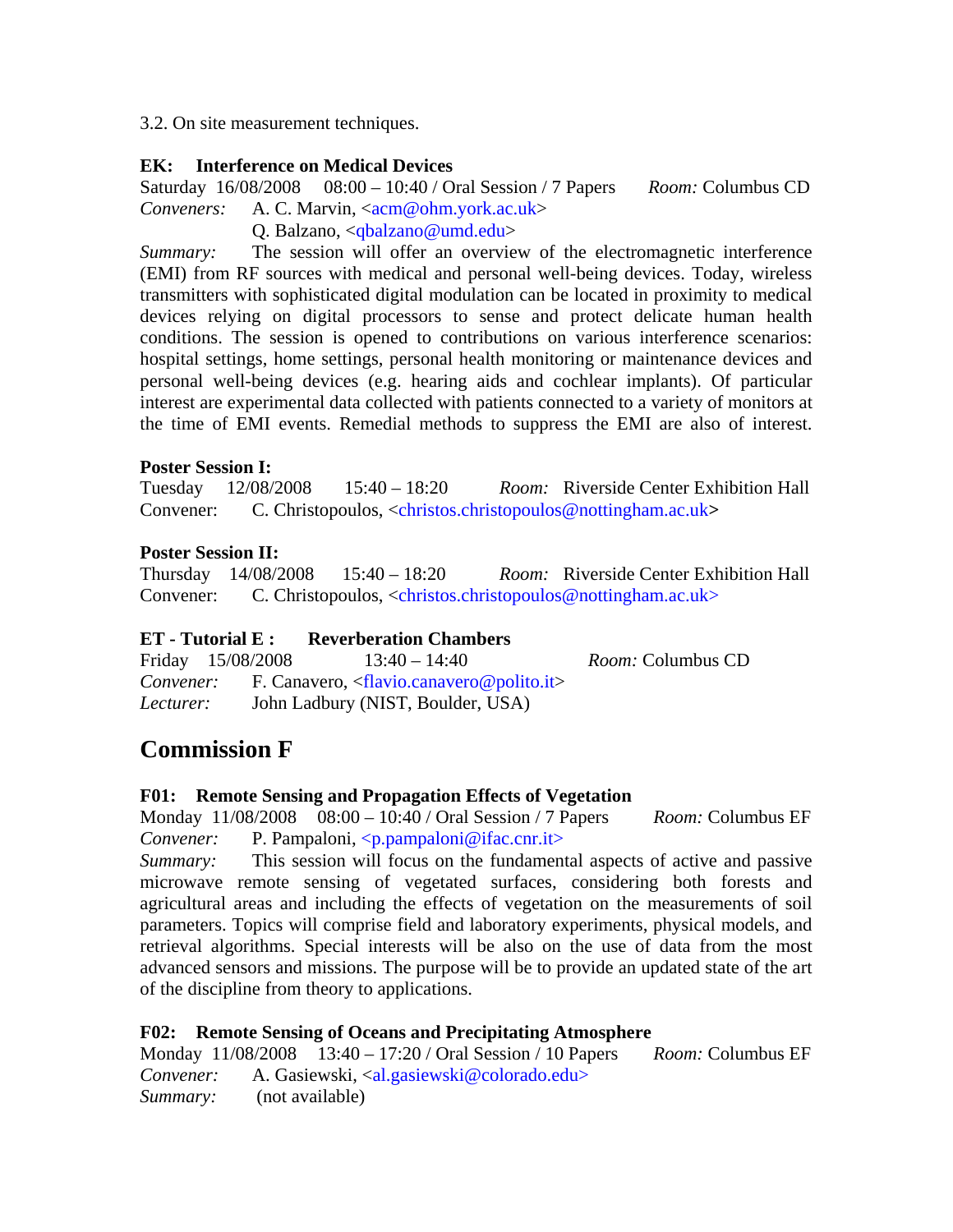#### **F03: Satellite and Terrestrial Propagation**

Tuesday 12/08/2008 08:00 – 12:00 / Oral Session / 11 Papers *Room:* Columbus EF *Convener:* R. J. Watson, <r.j.watson@bath.ac.uk> *Summary:* (not available)

#### **F04: Multiparameter SAR Interferometry**

Tuesday 12/08/2008 13:40 – 15:40 / Oral Session / 6 Papers *Room:* Columbus EF *Conveners:* A. Moreira, <alberto.moreira@dlr.de>

M. Sato, <sato@cneas.tohoku.ac.jp>

*Summary:* The session seeks contributions reporting on the state-of- the-art developments in the field of multiparameter SAR Interferometry. Papers emphasizing methodology, applications and results arising from from multibaseline, polarimetric and bistatic measurements are particularly welcome. Contributions dwelling on current international projects and actions, such as TerraSAR, TandemX will be an important feature of the session.

#### **FG: Mitigation of Ionospheric and Tropospheric Effects in Precision GNSS.**

Wednesday 13/08/2008 08:00 – 10:40 / Oral Session / 7 Papers *Room:* Columbus EF *Conveners:* B. Arbesser-Rastburg, <br/>bertram@tec-ee.esa.int>

M. Hernández-Pajares, <manuel@mat.upc.es>

*Summary:* (not available)

#### **FC1: Propagation Measurements of Indoor-outdoor Channels (including Polarization Aspects)**

Wednesday 13/08/2008 13:40 – 17:20 / Oral Session / 10 Papers *Room:* Columbus EF *Conveners:* I. Glover, <ian.glover@eee.strath.ac.uk>

P. Kyritsi, <persa@kom.aau.dk>

*Summary:* Papers are invited that address propagation measurements and modelling of radio channels spanning the indoor-outdoor interface. All such measurements in any frequency band will be considered including narrowband measurements, but papers that address the following topics are especially welcome: broadband (including UWB), space diversity, polarisation diversity, material and elevation dependence, and MIMO issues. Considerations relating to undesired radiation across the indoor-outdoor interface are also welcome. Results that are theoretically supported are also welcome.

### **F05: Remote Sensing of the Cryosphere**

Thursday 14/08/2008 08:00 – 11:00 / Oral Session / 8 Papers *Room:* Columbus EF *-Conveners:* M. Tedesco, <mtedesco@umbc.edu> R. Kelly, rejkelly@fesmail.uwaterloo.ca

*Summary:* (not available)

### **F06: Sub-millimetric and Terahertz Propagation**

Thursday 14/08/2008 13:40 – 15:40 / Oral Session / 6 Papers *Room:* Columbus EF *Conveners:* S. Zvanovec, <xzvanove@fel.cvut.cz> M. Mazanek, <mazanekm@fel.cvut.cz>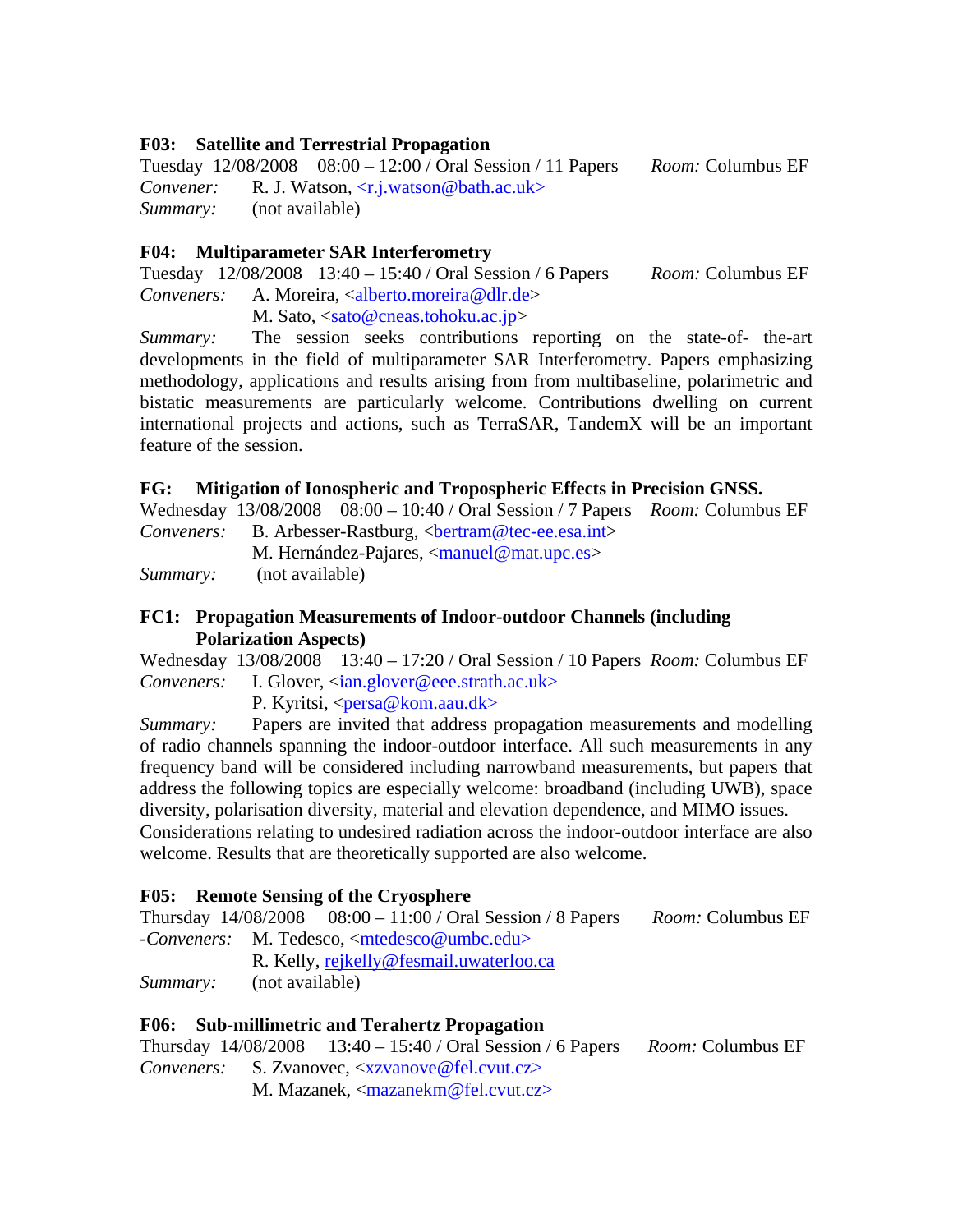*Summary:* This session will address research and measurement activities dealing with propagation aspects in the frequency region ranges from hundreds of gigahertz up to orders of terahertz from both, physical and communication point of view. This includes topics focused on the atmospheric propagation of terahertz waves, interaction of electromagnetic waves with small particles, gas attenuation, spectroscopy etc. The session moreover covers also aspects of reflection/diffraction, surface properties and specific measurement arrangements in terahertz region. Many other issues that emerge mainly at such higher frequencies and that are neglected during solving propagation of electromagnetic waves at lower frequencies are introduced as well.

### **FC2: Wireless Propagation and Channel Modelling**

Friday 15/08/2008 08:00 – 10:40 / Oral Session / 7 Papers *Room:* Columbus EF *Conveners:* C. Oestges, <**oestges@emic.ucl.ac.be>** 

I. Glover, <ian.glover@eee.strath.ac.uk>

*Summary:* Papers are invited in the area of wireless propagation and channel modelling for future radio systems. Topics include (but are not limited to) 4G and beyond networks, fixed wireless access, personal area networks, vehicle-to-vehicle propagation, environmental and biomedical sensor networks, MIMO communications, localization, etc. Considerations related to multi-user or multi-sensor channels and large-scale multidimensional channels are also welcome.

#### **F07: Remote Sensing of the Atmosphere: Temperature, Humidity and Nonprecipitating Clouds**

Friday 15/08/2008 13:40 – 17:20 / Oral Session / 10 Papers *Room:* Columbus EF *Conveners:* S. Reising, <steven.reising@colostate.edu>

E. Westwater, <ed.westwater@colorado.edu>

*Summary:* (not available)

### **F08: Polarimetric Radar Applications in Tropospheric Propagation and Remote Sensing**

Saturday 16/08/2008 08:00 – 10:40 / Oral Session / 7 Papers *Room:* Columbus EF *Conveners:* M. Chandra, <madhu.chandra@infotech.tu-chemnitz.de>

V.N. Bringi, <bringi@engr.colostate.edu>

*Summary:* The session welcomes contributions reflecting recent developments in the application of multiparameter radar methods and techniques for quantitatively and qualitatively assessing the tropospheric properties. In particular, the papers will relate to aspects of wave propagation and radar remote sensing. In this spirit, contributions reporting on current international projects and campaigns will be specially emphasized.

### **Poster Session I:**

Tuesday 12/08/2008 15:40 – 18:20 *Room:* Riverside Center Exhibition Hall Conveners: P. Sobieski, <piotr.sobieski@uclouvain.be> M. Chandra, <madhu.chandra@infotech.tu-chemnitz.de>

### **Poster Session II:**

Thursday 14/08/2008 15:40 – 18:20 *Room:* Riverside Center Exhibition Hall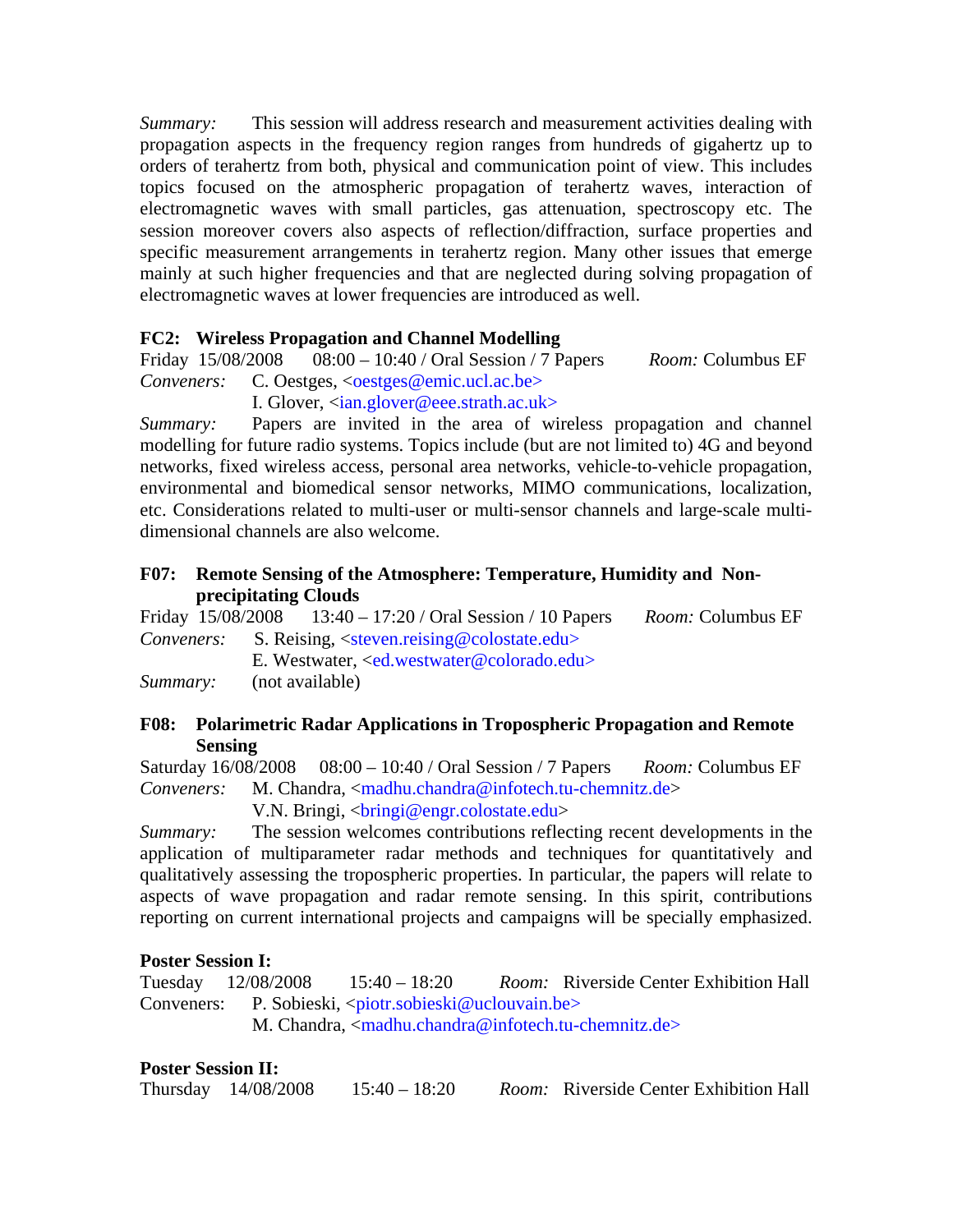| Conveners: | P. Sobieski, <piotr.sobieski@uclouvain.be></piotr.sobieski@uclouvain.be> |  |  |
|------------|--------------------------------------------------------------------------|--|--|
|            | M. Chandra, madhu.chandra@infotech.tu-chemnitz.de                        |  |  |

## **FT - Tutorial F: (title not available)**

| Thursday 14/08/2008 |                 | $11:00 - 12:00$                                                          | <i>Room:</i> Columbus EF                                     |
|---------------------|-----------------|--------------------------------------------------------------------------|--------------------------------------------------------------|
| Conveners:          |                 | P. Sobieski, <piotr.sobieski@uclouvain.be></piotr.sobieski@uclouvain.be> |                                                              |
|                     |                 |                                                                          | M. Chandra, $\langle$ madhu.chandra@infotech.tu-chemnitz.de> |
| Lecturer:           | (not available) |                                                                          |                                                              |

# **Commission G**

### **G01: Open Session and Latest Results**

Monday 11/08/2008 08:00 – 10:40 / Oral Session / 7 Papers *Room:* Grand E *Conveners:* C. Hanuise, <hanuise@cnrs-orleans.fr>

A. Coster, <aic@haystack.mit.edu>

*Summary:* This session welcomes all papers related to the Commission G terms of reference, particularly those not covered by the other sessions. The session also very much welcomes latest results. We encourage papers presenting the latest results from the International Heliospheric Year (IHY) and the International Polar Year (IPY). Topics may include papers on global morphology, theory, modeling and modification of the ionosphere, on the development of tools and networks to measure ionospheric parameters and trends, on the theory and practice of ionospheric radio propagation and on the application of ionospheric knowledge to radio systems.

# **G02: Density Profiling and Models**

Monday 11/08/2008 13:40 – 17:20 / Oral Session / 10 Papers *Room:* Grand E *Conveners:* B. Reinisch, <Bodo\_Reinisch@uml.edu>

D. Bilitza, <dieter.bilitza.1@gsfc.nasa.gov>

B. Zolesi, <zolesi@ingv.it*>* 

*Summary:* This session will address point, local, and world-wide models of the electron density and other characteristics of the ionosphere, including empirical and physical models. Improvement of existing climatological models, e.g., the CCIR/ITU-R and URSI foF2 and hmF2 maps, is an important issue. We invite progress reports on this subject for both global and regional maps and all new model validations. Papers will be welcomed addressing the operational applicability of the models.

# **G03: Irregularities and Scintillation**

Tuesday 12/08/2008 08:00 – 12:00 / Oral Session / 11 Papers *Room:* Grand E Conveners: P. Doherty, <dohertpd@bc.edu>

A. Bhattacharya,  $\langle \arctan \theta \rangle$  iigs.iigm.res.in E. de Paula, <eurico@dae.inpe.br*>* 

*Summary:* This session seeks to review the latest developments in the study of ionospheric irregularities and scintillation. It will welcome papers addressing theoretical developments, together with modelling and morphological studies. Papers will also be welcomed describing new experimental results, including those based on GPS, GLONASS and Galileo signals, beacon transmissions from the COSMIC satellites and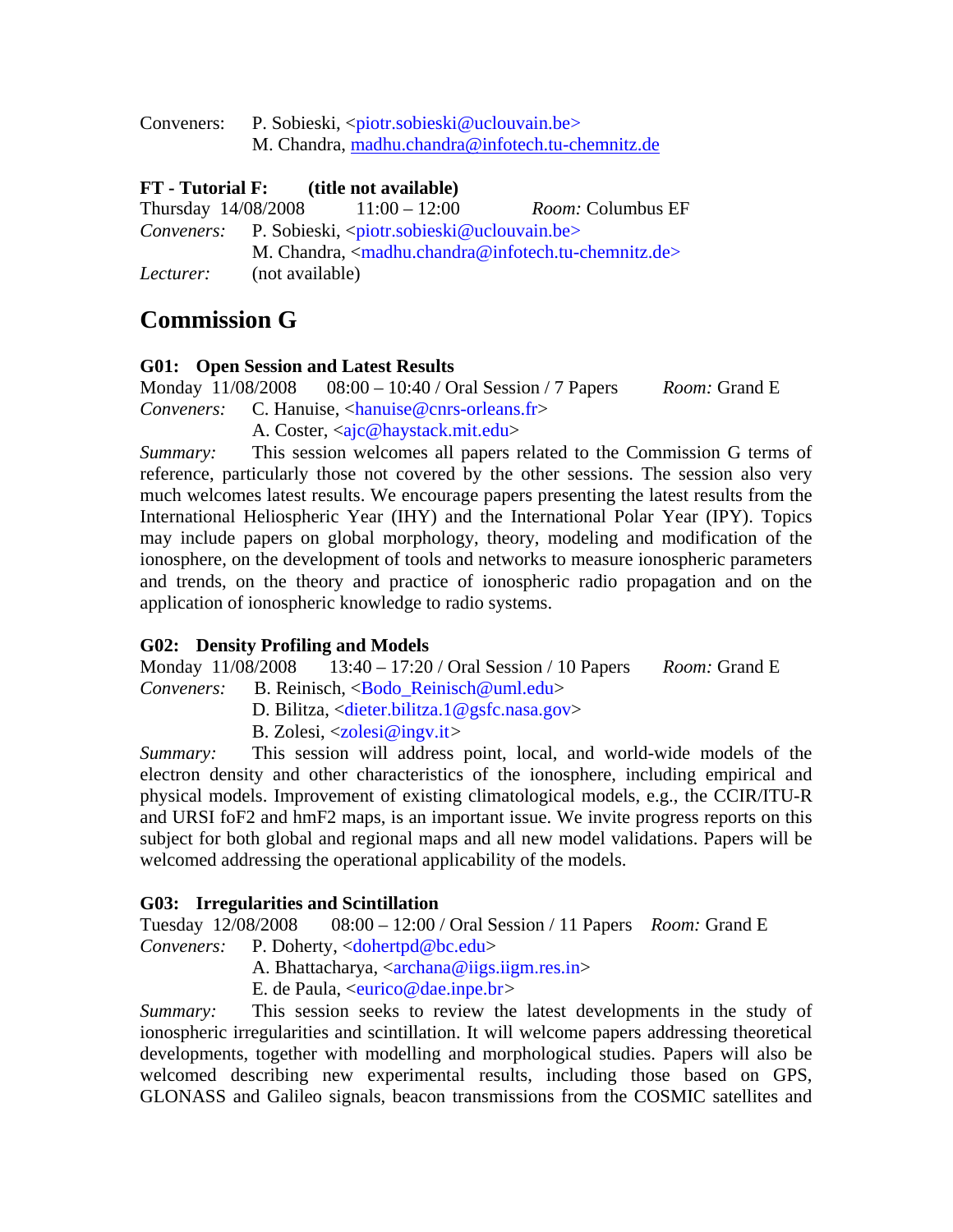insitu satellite irregularity measurements. Ionospheric irregularities and scintillation are a challenge for society's increasing dependence on satellite based technological systems; therefore, studies of scintillation and irregularity effects on operational navigation and communication systems will also be welcomed.

#### **G04a: Assimilation and Imaging of the Ionosphere and Plasmasphere I**

Tuesday 12/08/2008 13:40 – 15:40 / Oral Session / 6 Papers *Room:* Grand E *Conveners:* G. Bust, <gbust@astraspace.net>

N. Jakowski, <norbert.jakowski@dlr.de>

M. Codrescu, *<*mihail.codrescu@noaa.gov>

*Summary:* In recent years ionospheric imaging (tomography and other techniques) and assimilative mapping have matured. These techniques are providing new scientific insights and are providing improvements to the operational capability of various systems. Although still largely driven by ground based TEC sensors, there are also opportunities to use and assimilate new ground and space based data types. While this session will welcome a broad range of papers addressing techniques, validation, scientific results and operational benefits, the following topics are especially encouraged: 1) the ingestion of new data sources, 2) the validation and accuracy limitations of imaging and assimilation, 3) new scientific results obtained by use of imaging and assimilation, and 4) the estimation of underlying physical drivers or input drivers from imaging and assimilation.

#### **GHE: Modification of the Ionosphere and Magnetosphere**

Wednesday 13/08/2008 08:00 – 10:40 / Oral Session / 7 Papers *Room:* Grand E *Conveners:* K. Groves, <keith.groves@hanscom.af.mil>

Y. Ruzhin, <ruzhin@izmiran.ru>

- M. Kosch, <m.kosch@lancaster.ac.uk>
- O. A. Molchanov,  $\langle \text{oleg@mol}$ chanov.org $\rangle$ ,  $\langle \text{oleg@uipe-ras.scgis.ru}\rangle$

*Summary:* This session will include chemical and radio frequency methods and natural lighting effects. There is a separate session led by Commission H on Wave Particle Interactions and Radiation Belt Remediation. A number of active techniques for perturbing the natural space environment have been employed to both study the response of the ionosphere and/or magnetosphere and to investigate fundamental plasma physics in an unbounded medium. The principal technique of interest here is the use of high power, high frequency (HF) radio waves to induce numerous space plasma effects such as elevated temperature, electron acceleration, artificial airglow, stimulated electromagnetic emissions, and the formation of density irregularities. Furthermore, it is anticipated that the recently completed High frequency Active Auroral Research Program (HAARP) HF transmitter near Gakona, Alaska will achieve higher effective radiated power levels than previous or existing facilities and may facilitate the discovery and exploration of new non-linear HF wave-plasma interactions. This session seeks papers addressing the nature of radio wave-plasma effects, their dependence on specific radio wave properties, such as frequency, power, polarization and orientation with respect to the geomagnetic field, and the physical processes responsible for their occurrence. Presentations dealing with other active techniques, such as in situ chemical releases, including rocket motor exhaust effects, are also welcome.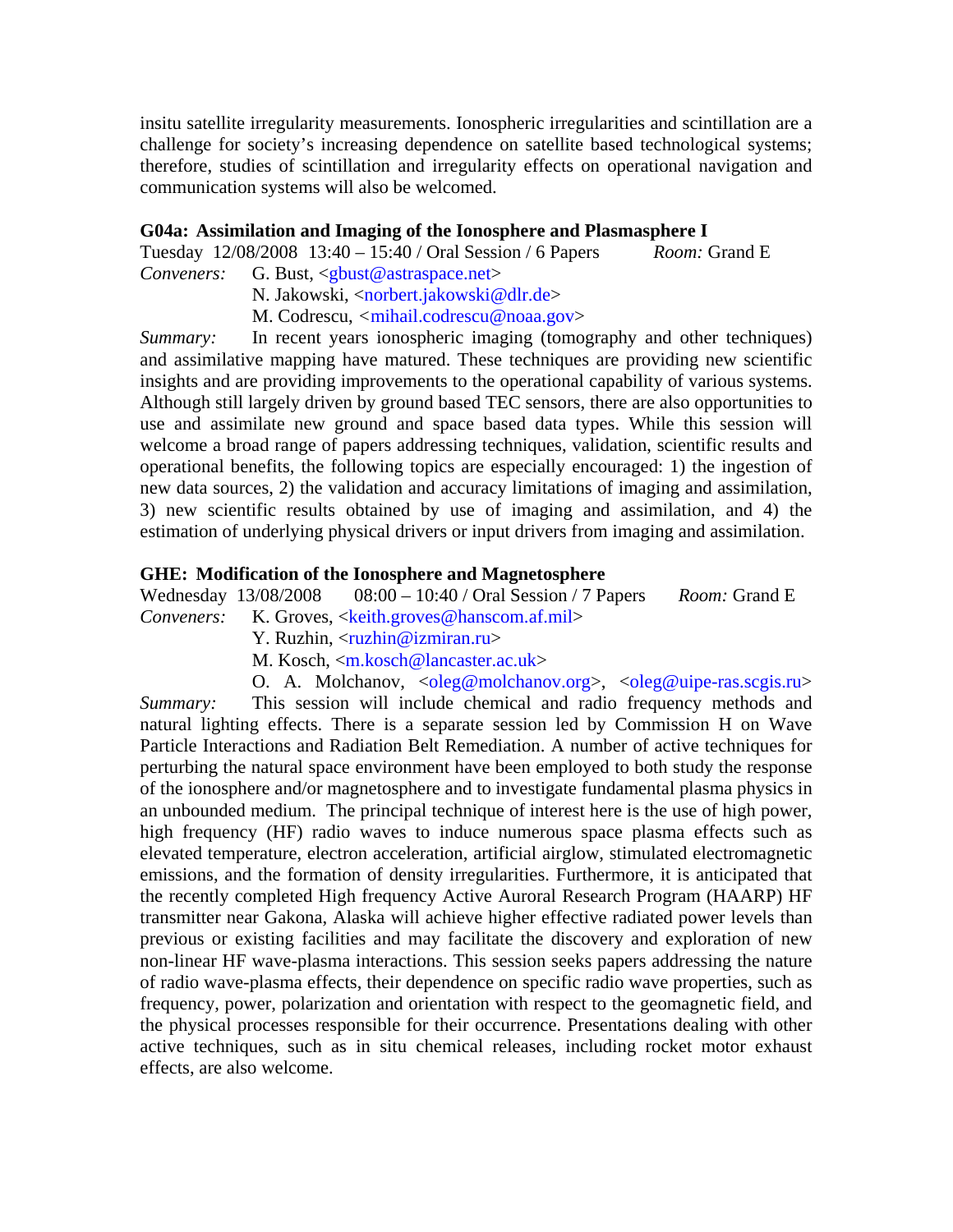#### **GF: Radio Occultation – Techniques, Validation, Science and Applications**

Wednesday 13/08/2008 13:40 – 17:20 / Oral Session / 10 Papers *Room:* Grand E *Conveners:* C. Mitchell, <c.n.mitchell@bath.ac.uk>

C.-H. Liu, <chliu@cc.ncu.edu.tw>

T. Schueler, <dr\_schueler@gmx.net>

*Summary:* Radio-occultation of the neutral or ionised atmosphere of the Earth are both of interest to this joint G-F session. Papers are welcome that focus on either technique development or scientific results, in particular those that capitalize on using multiple occultation satellites. Results may include data from either past (e.g. GPS/MET) or current (e.g. CHAMP, SAC-C, COSMIC) missions. Descriptions of future planned missions are also of interest to this session.

### **GH: Radio Sounding Techniques for the Ionosphere and Magnetosphere.**

Thursday 14/08/2008 08:00 – 12:00 / Oral Session / 11 Papers *Room:* Grand E *Conveners:* L.-A. McKinnell, <l.mckinnell@ru.ac.za>

G. James,  $\langle$  gordon.james@crc.ca>

*Summary:* Techniques in radio sounding the ionosphere and magnetosphere have advanced considerably in the past 10 years. This session will address the latest techniques in ionosondes and space-borne sounders and how these may generate a new understanding of the complex geospace environment. Solicited and contributed papers covering ionosondes, space sounders and the applications of these sounders in the field of space physics research will make up this session. Papers that highlight the differences in the current available sounders as well as those highlighting new sounding techniques will be welcome.

### **G04b: Assimilation and Imaging of the Ionosphere and Plasmasphere II**

Thursday 14/08/2008 13:40 – 15:40 / Oral Session / 6 Papers *Room:* Grand E *Conveners:* G. Bust, <gbust@astraspace.net>

N. Jakowski, <norbert.jakowski@dlr.de>

M. Codrescu, *<*mihail.codrescu@noaa.gov>

*Summary:* In recent years ionospheric imaging (tomography and other techniques) and assimilative mapping have matured. These techniques are providing new scientific insights and are providing improvements to the operational capability of various systems. Although still largely driven by ground based TEC sensors, there are also opportunities to use and assimilate new ground and space based data types. While this session will welcome a broad range of papers addressing techniques, validation, scientific results and operational benefits, the following topics are especially encouraged: 1) the ingestion of new data sources, 2) the validation and accuracy limitations of imaging and assimilation, 3) new scientific results obtained by use of imaging and assimilation, and 4) the estimation of underlying physical drivers or input drivers from imaging and assimilation.

#### **G05a: Radar Studies I**

Friday 15/08/2008 08:00 – 09:20 / Oral Session / 4 Papers *Room:* Grand E *Conveners:* W. Swartz, *<*wes@ece.cornell.edu> M. Lester, <mle@ion.le.ac.uk> J. Chau,  $\langle$ chau@geo.igp.gob.pe $\rangle$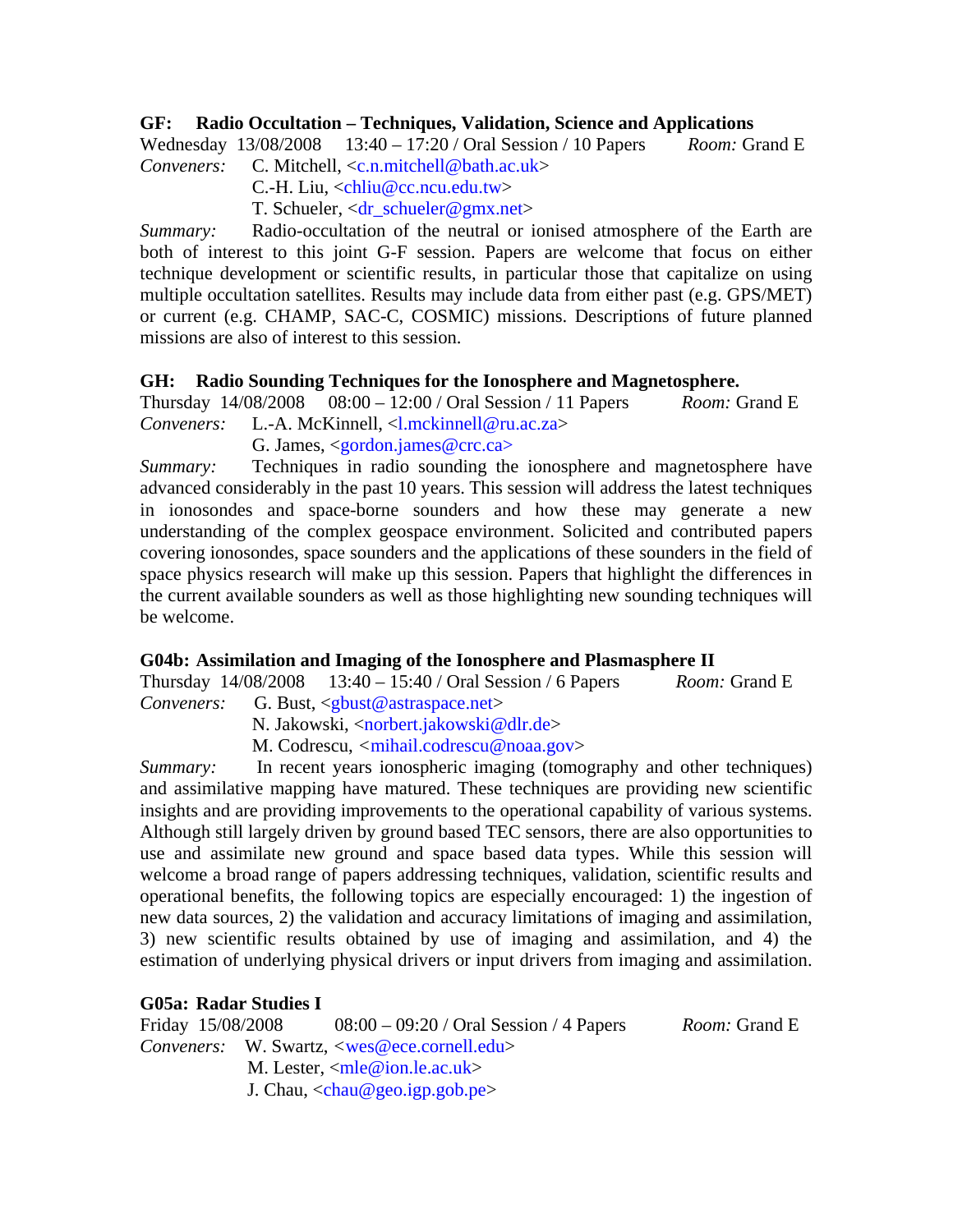*Summary:* Papers on a broad range of radar topics related to the study of the upper atmosphere and ionosphere and the resulting scientific results will be welcomed. We expect this session to include new technique driven approaches to incoherent scatter and coherent scatter radars and to meteor radars, such as the use of two and three dimensional imaging, pulse coding and decoding, interferometry, passive radar, plus the use of new on-line and off-line analysis approaches. Papers will also be welcomed that address the science resulting from the radar data - including the microphysics of the aurora, small scale structures and processes at all latitudes and the general aeronomy of the ionosphere. Papers on simulations that relate to the radar results or the implications of the radar results upon the underlying physics are also appropriate for this session.

#### **G05b: Radar Studies II**

Friday 15/08/2008 13:40 – 17:20 / Oral Session / 10 Papers *Room:* Grand E *Conveners:* W. Swartz, <wes@ece.cornell.edu>

M. Lester,  $\langle$ mle@ion.le.ac.uk $>$ 

J. Chau,  $\langle$ chau@geo.igp.gob.pe $\rangle$ 

*Summary:* Papers on a broad range of radar topics related to the study of the upper atmosphere and ionosphere and the resulting scientific results will be welcomed. We expect this session to include new technique driven approaches to incoherent scatter and coherent scatter radars and to meteor radars, such as the use of two and three dimensional imaging, pulse coding and decoding, interferometry, passive radar, plus the use of new on-line and off-line analysis approaches. Papers will also be welcomed that address the science resulting from the radar data - including the microphysics of the aurora, small scale structures and processes at all latitudes and the general aeronomy of the ionosphere. Papers on simulations that relate to the radar results or the implications of the radar results upon the underlying physics are also appropriate for this session.

#### **G06: Improving Radio Systems through Ionospheric Radio Science (Transand Sub-ionosphere, Radio Propagation)**

Saturday 16/08/2008 08:00 – 10:40 / Oral Session / 7 Papers *Room:* Grand E *Conveners:* M. J. Angling, <mjangling@qinetiq.com>

C. Coleman, <ccoleman@eleceng.adelaide.edu.au>

A. Bourdillon, alain.bourdillon@univ-rennes1.fr

*Summary:* The ionosphere is an important factor in the design and operation of many communications, navigation and radar systems working below about 2GHz. This session will accept papers over a broad range of topics including radio propagation modelling and measurements, and their application to radio systems. Papers may address ionospheric situational awareness; mitigation of ionospheric effects on radio systems; or the exploitation of the ionosphere by radio systems. In particular papers addressing the issue of channel coherency (bandwidth, temporal and spatial) and how this relates to waveform design and signal processing in all bands affected by the ionosphere will be welcomed.

#### **Poster Session I:**

Tuesday 12/08/2008 15:40 – 18:20 *Room:* Riverside Center Exhibition Hall Conveners:M. Rietveld, <mike.rietveld@eiscat.uit.no>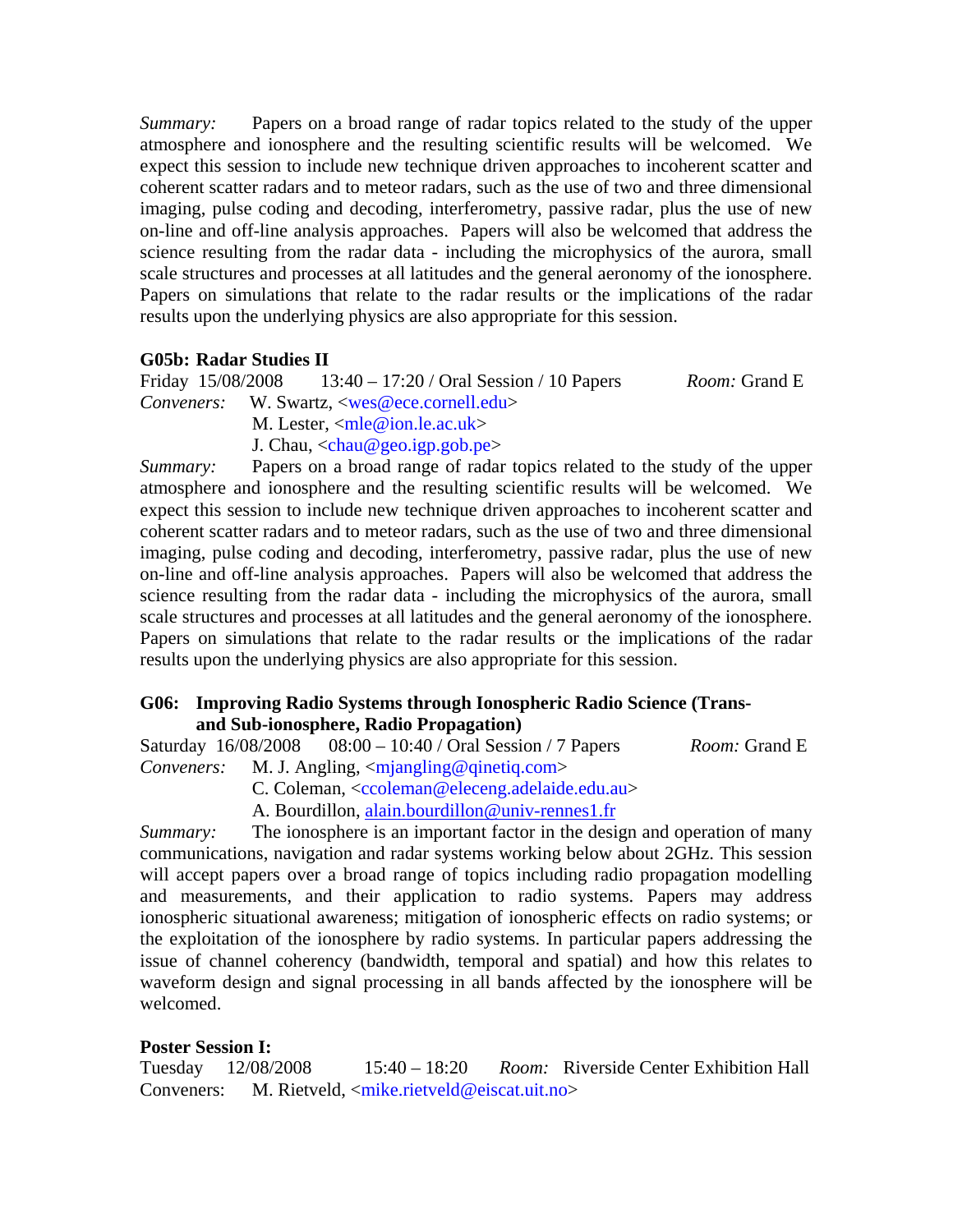#### T. Maruyama, <tmaru@nict.go.jp**>**

#### **Poster Session II:**

Thursday 14/08/2008 15:40 – 18:20 *Room:* Riverside Center Exhibition Hall Conveners: M. Rietveld, <mike.rietveld@eiscat.uit.no> T. Maruyama, <tmaru@nict.go.jp**>**

**GT - Tutorial G: Ionospheric Assimilation – Techniques and Performance**  Friday 15/08/2008 09:40 – 10:40 *Room:* Grand E *Convener:* P. Cannon, <pcannon@qinetiq.com> *Lecturer:* Brian Wilson (Jet Propulsion Laboratory, USA), <brian.d.wilson@jpl.nasa.gov>

# **Commission H**

#### **H01: Dynamics of the Plasmasphere using Wave Techniques**

|  | Monday $11/08/2008$ 08:00 – 10:40 / Oral Session / 7 Papers                                  | <i>Room:</i> Grand F |
|--|----------------------------------------------------------------------------------------------|----------------------|
|  | <i>Conveners:</i> B. Fraser, <brian.fraser@newcastle.edu.au></brian.fraser@newcastle.edu.au> |                      |
|  | H. Laakso, $\langle$ harri.laasko@esa.int>                                                   |                      |

*Summary:* The co-rotating high density plasmasphere, separated from the low density outer magnetosphere by the plasmapause and often overlapping the ring current, supports a wide variety of wave processes. Through monitoring and applying diagnostics to smalland large-scale instabilities, discontinuities and boundary regions we can gain a more detailed understanding of the dynamic nature of the plasmasphere and its considerable structure. This session solicits satellite and ground experimental and observational papers and theory/modeling papers on the role of waves in all frequency regimes from ULF-ELF-VLF to higher frequencies. Also important is the plasmasphere relationship to the ring current and outer radiation belt.

#### **H02: Observations of Waves and Coherent Structures in Space Plasmas**

Monday 11/08/2008 13:40 – 17:20 / Oral Session / 10 Papers *Room:* Grand F *Conveners:* O. Santolik, <ondrej.santolik@mff.cuni.cz>

J. Pickett, <pickett@uiowa.edu>

*Summary:* This session will cover all aspects of waves and coherent structures in space plasmas, including multi-point measurements, analysis techniques, theory and simulation results. Reports on new results related to waves observed in plasmas of different regions of the Earth's and planetary magnetospheres and in the solar wind are welcome, as well as papers on progress in understanding highly localized coherent structures such as solitary waves and weak double layers. Magnetospheric boundary regions such as bow-shock, magnetosheath, magnetopause boundary layers, cusp, auroral field lines, and neutral sheet are of special interest. Sophisticated wave and particle instruments onboard different spacecraft (CLUSTER, THEMIS, Cassini, DEMETER, and Stereo, among others) form a good basis for new results on nonlinear wave-wave interactions and on wave-particle interactions such as wave emission and particle heating. We also expect new results on the generation mechanism of coherent structures and their role in ongoing physical processes, particularly in boundary layers. Papers on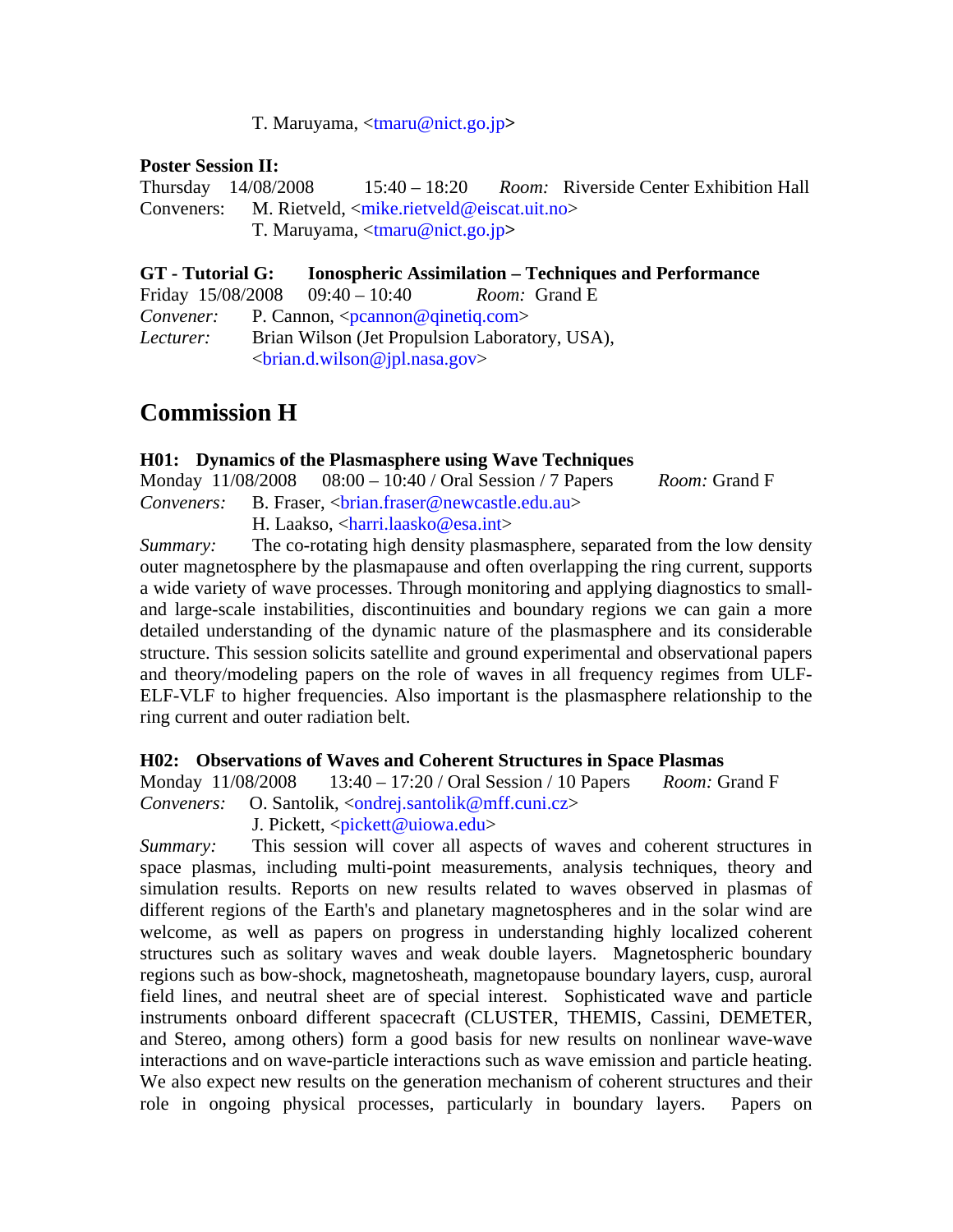experimental results, theory, and computer simulation studies are solicited.

## **HG1a: Wave-particle Interactions and Radiation Belt Remediation I**

Tuesday 12/08/2008 08:00 – 11:00 / Oral Session / 8 Papers *Room:* Grand F *Conveners:* J. Albert, <jay.albert@hanscom.af.mil>

- G. Ganguli, <gurudas.ganguli@nrl.navy.mil>
- K. Groves, <keith.groves@hanscom.af.mil>

*Summary:* It is increasingly recognized that naturally occurring waves in space play a key role in the acceleration and loss of charged particles, at Earth, the magnetized planets, and other astrophysical objects. This session is mainly focused on these processes in the Earth's radiation belts, aurora, and elsewhere, as well as the possibility of applying such mechanisms to mitigate the effects of energetic particles on man-made systems. Papers are solicited on wave-particle interactions in space plasmas, including experimental, observational (ground- and space-based), theoretical, and modeling studies.

### **HG1b: Wave-particle Interactions and Radiation Belt Remediation II**

| Tuesday 12/08/2008 | $13:40 - 15:40$ / Oral Session / 6 Papers                                   | <i>Room:</i> Grand F |
|--------------------|-----------------------------------------------------------------------------|----------------------|
|                    | <i>Conveners:</i> J. Albert, $\langle$ <b>jay.albert@hanscom.af.mil&gt;</b> |                      |
|                    | G. Ganguli, $\langle$ gurudas.ganguli@nrl.navy.mil>                         |                      |
|                    | K. Groves, $\langle$ keith.groves@hanscom.af.mil>                           |                      |

*Summary:* It is increasingly recognized that naturally occurring waves in space play a key role in the acceleration and loss of charged particles, at Earth, the magnetized planets, and other astrophysical objects. This session is mainly focused on these processes in the Earth's radiation belts, aurora, and elsewhere, as well as the possibility of applying such mechanisms to mitigate the effects of energetic particles on man-made systems. Papers are solicited on wave-particle interactions in space plasmas, including experimental, observational (ground- and space-based), theoretical, and modelling studies.

#### **HSR: Special Review - Roger Gendrin, In Memory of an Outstanding Scientist**  Room: Grand F

|                  | Wednesday 13/08/2008 | $13:40 - 14:20$                                                                                                |
|------------------|----------------------|----------------------------------------------------------------------------------------------------------------|
|                  |                      | <i>Convener:</i> R. B. Horne, $\langle r \cdot h \cdot \rangle$ R. B. Horne, $\langle r \cdot h \cdot \rangle$ |
| <i>Reviewer:</i> |                      | F. Lefeuvre, $\langle$ lefeuvre@cnrs-orleans.fr>                                                               |

### **H03: Open Session and Latest Results**

Wednesday 13/08/2008 14:20 – 17:20 / Oral Session / 8 Papers *Room:* Grand F *Conveners:* Y. Omura, <<u>omura@rish.kyoto-u.ac.jp</u>>

R. B. Horne,  $\langle r \cdot \text{horne} \mathcal{Q} \rangle$  bas.ac.uk

*Summary:* This session solicits papers on all aspects of waves in space and laboratory plasmas that do not easily fit in to the other sessions within Commission H, including solar and planetary plasmas, spacecraft-plasma interactions, applications to space weather, the use of space as a laboratory, and new results from the International Polar Year and International Heliospheric Year.

#### **H04: Kinetic Processes at Boundary Layers**

Thursday 14/08/2008 08:00 – 12:00 / Oral Session / 11 Papers *Room:* Grand F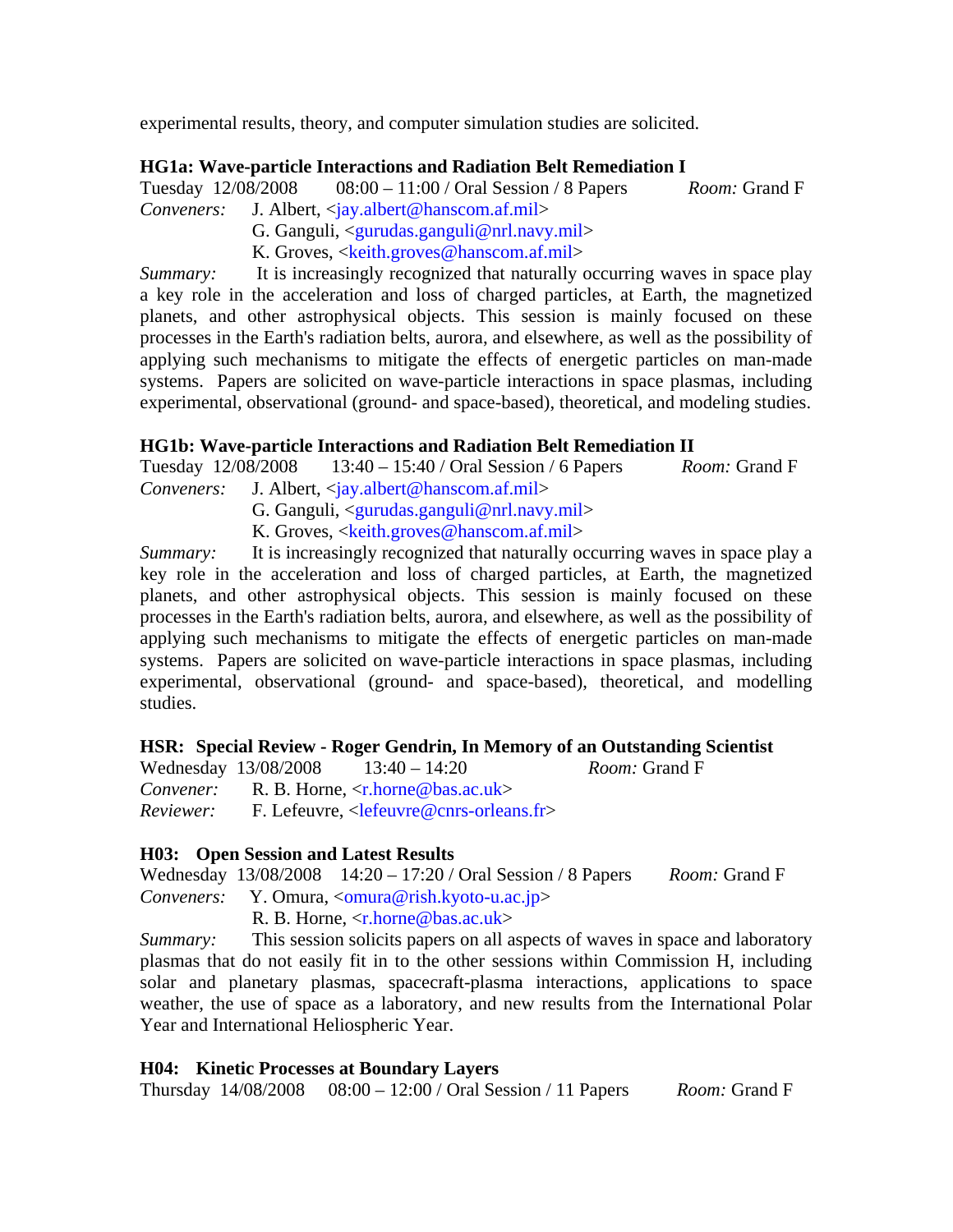### *Conveners:* B. Lembege, <Bertrand.Lembege@cetp.ipsl.fr>

- G. Lakhina, <lakhina@iig.iigm.res.in>
- K. Quest, <quest@ecepops.ucsd.edu>

*Summary:* A large variety of microscopic processes take place in the internal physics of boundary layers and occur over micro- and meso-scales. These are based on intricate wave-particle interactions, nonlinear effects and nonstationary mechanisms, which partially or fully control the overall dynamics of these frontiers. The session welcomes the discussion of results from theory, multi-dimensional numerical simulations and experimental data obtained from space missions. Such a comparison between these approaches is now possible thanks to refined measurements obtained on board of recent multi-spacecraft missions (e.g., Cluster, Themis). Comparison with data issued from other missions (Geotail, Wind, Double Star) are also encouraged. Applications include magnetospheric, ionospheric and space plasma physics. Examples of boundary layers include: (i) collisionless shocks, (ii) the magnetopause, (iii) plasma sheet currents, (iv) potential drops in the ionosphere, (iv) basic particle acceleration process, and (v) dynamics of interface in active space experiments. Any contributions related to these topics are very welcome.

#### **HG2: Dusty Plasmas**

Thursday 14/08/2008 13:40 – 15:40 / Oral Session / 6 Papers *Room:* Grand F *Conveners:* M. Rosenberg, <rosenber@ecepops.ucsd.edu> P. Bernhardt, <br/>bern@ppd.nrl.navy.mil>

*Summary:* Dusty plasmas (plasmas containing charged particulates) comprise a wide range of phenomena in both laboratory and space environments. In the laboratory, dusty plasmas have applications in materials processing as well as studying strongly coupled Coulomb systems. In space, dusty plasmas are found in the mesosphere coincident with polar mesospheric clouds, in micro-gravity and chemical release experiments, in meteor trails, on the lunar surface, in comet tails, in planetary atmospheres and rings, and in the interplanetary medium. Research on dusty plasma runs the full range of theory, computation, experiment and observations. Both invited and contributed papers will be solicited for the URSI General Assembly Session on Dusty Plasmas.

#### **H05: Wave Experiments in Laboratory Plasmas and Applications to Space**

Friday 15/08/2008 08:00 – 10:40 / Oral Session / 7 Papers *Room:* Grand F *Conveners:* W. Amatucci, <ball.amatucci@nrl.navy.mil>

T. Kaneko, <kaneko@ecei.tohoku.ac.jp>

*Summary:* Modern high-resolution satellites report localized coherent structures and short wavelength fluctuations, often in association with high-energy particles, field aligned currents, localized electric fields, and spatial inhomogeneities. Many of these small-scale phenomena have been simulated in scaled laboratory devices under controlled and repeatable conditions, improving physical understanding. In addition, laboratory studies of wave heating, wave propagation characteristics, wave-particle interactions, plasma stability, nonlinear dynamics, and double layer formation are relevant to space plasmas and are finding new applications, such as to plasma thrusters for spacecraft.

Papers on basic and applied laboratory studies related to space plasma processes are solicited.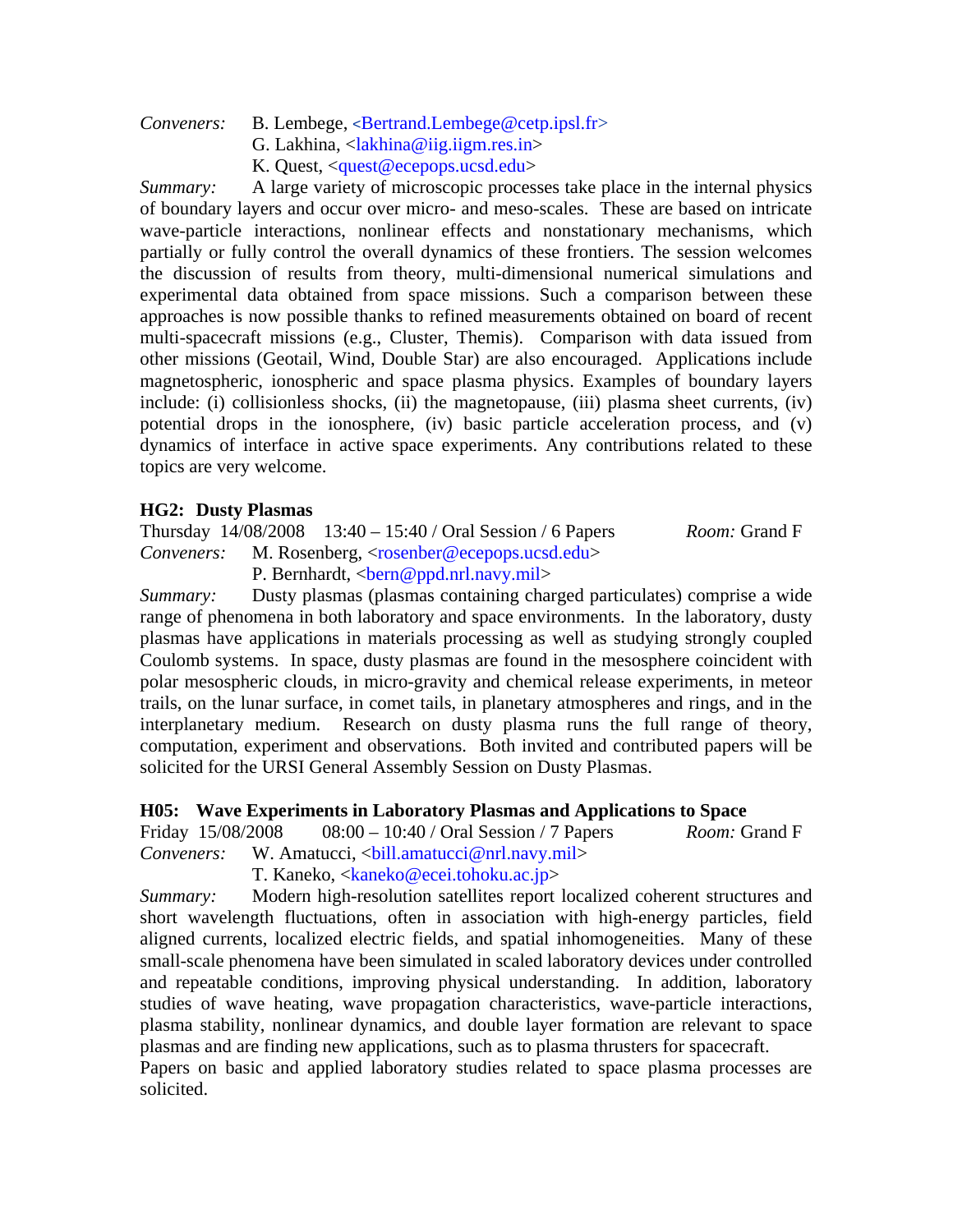#### **HGE: Seismo-electromagnetics**

Friday 15/08/2008 13:40 – 17:20 / Oral Session / 10 Papers *Room:* Grand F

*Conveners:* M. Parrot, <mparrot@cnrs-orleans.fr>

S. Pulinets,  $\langle \text{pulse} @ \text{geofisica}$ .unam.mx $\rangle$ 

O. Molchanov, <oleg@molchanov.org>

*Summary:* Observations of electromagnetic phenomena associated with seismic and volcanic activities have been reported for many years. Perturbations occur not only in the lithosphere but also in the atmosphere and ionosphere, leading to the generation of a new science field, lithosphere-atmosphere-ionosphere coupling. This session will accept papers dealing with new observational findings on the seismic effects in different regions and also those dealing with theoretical works on the mechanisms of the seismogenic effects and of the lithosphere-atmosphere-ionosphere coupling.

#### **HBDGJK: Solar Power Satellites**

Saturday 16/08/2008 08:00 – 10:40 / Oral Session / 7 Papers *Room:* Grand F *Conveners:* K. Hashimoto, <kozo@rish.kyoto-u.ac.jp> R. Dhillon, <rsd6@ion.le.ac.uk> W. van Driel, <wim.vandriel@obspm.fr>

R. J. Pogorzelski, <ronald.j.pogorzelski@jpl.nasa.gov>

*Summary:* Solar power satellite (SPS) research is important for a possible clean power supply for mankind and URSI has published White Paper on SPS Systems. One of the key issues for SPS is safe and efficient microwave power transmission (MPT). Contributions related to SPS from the various commissions are welcome. Session subjects include: MPT and its ground applications, passive and active microwave devices, antennas, rectennas, and rectenna arrays, retrodirective systems, antennas in plasma, self calibration, compatibility with telecommunications and radio astronomy, and the interactions of the microwave beam with the ionosphere and heavy ions ejected from electric spacecraft propulsion systems.

#### **Poster Session I:**

Tuesday 12/08/2008 15:40 – 18:20 *Room:* Riverside Center Exhibition Hall *Convener*:Y. Omura, <omura@rish.kyoto-u.ac.jp>

#### **Poster Session II:**

Thursday 14/08/2008 15:40 – 18:20 *Room:* Riverside Center Exhibition Hall *Convener*: Y. Omura, <omura@rish.kyoto-u.ac.jp>

| <b>HT</b> - Tutorial <b>H</b> : | Wave Acceleration and Loss Processes at the Earth and                                                                          |                      |
|---------------------------------|--------------------------------------------------------------------------------------------------------------------------------|----------------------|
|                                 | <b>Planets</b>                                                                                                                 |                      |
|                                 | Tuesday $12/08/2008$ $11:00-12:00$                                                                                             | <i>Room:</i> Grand F |
|                                 | <i>Convener:</i> R. B. Horne, $\langle r \cdot \text{horne} \otimes \text{bas.ac.uk} \rangle$                                  |                      |
| Lecturer:                       | R. M. Thorne (University of California at Los Angeles, USA),<br>$\langle \text{rmt} \mathcal{Q} \text{atmos.ucla.edu} \rangle$ |                      |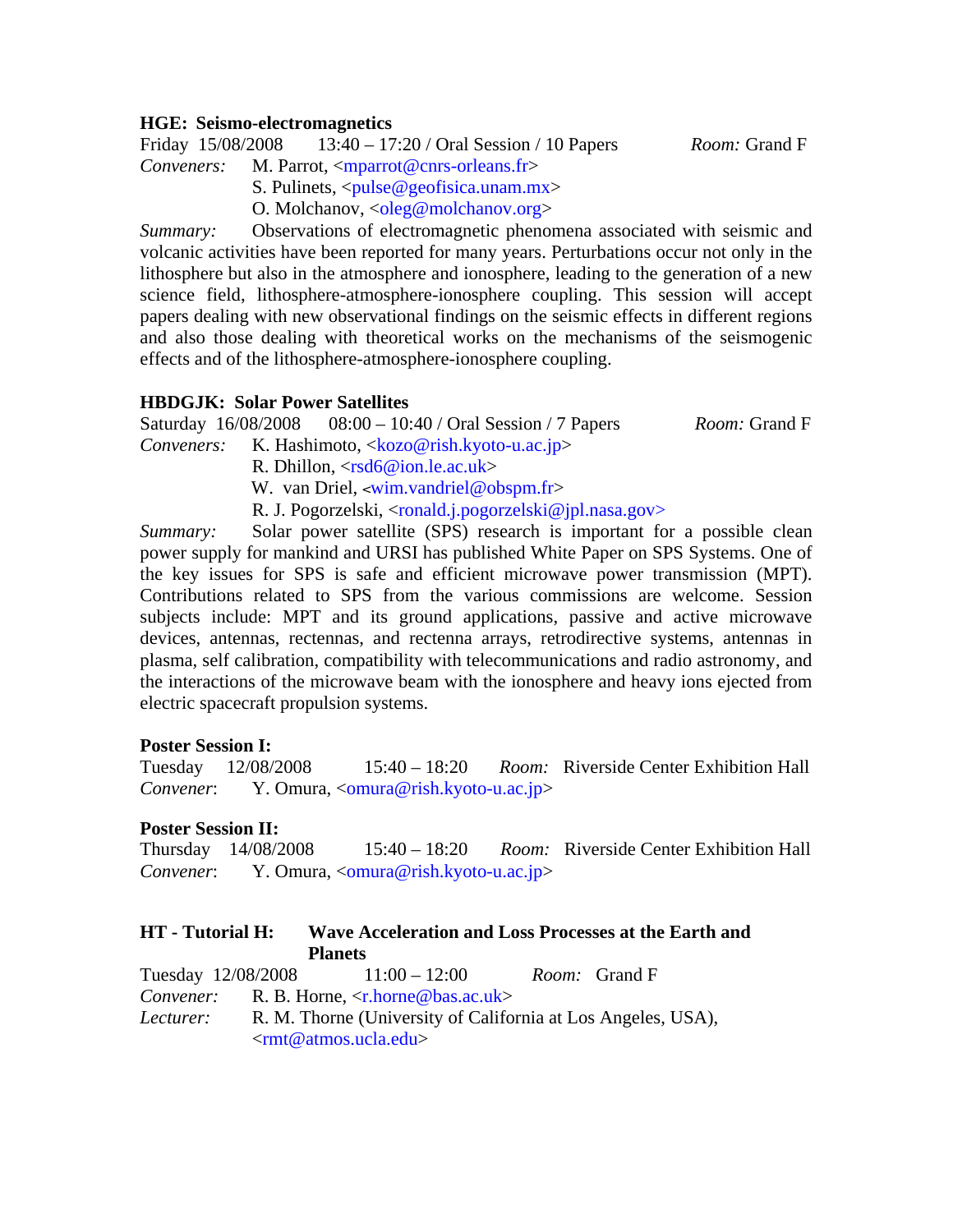# **Commission J**

#### **J01a: Future Large Telescopes I**

Monday 11/08/2008 08:00 – 09:20 / Oral Session / 4 Papers *Room:* Grand A *Convener:* P. Wilkinson, <pnw@jb.man.ac.uk>

*Summary:* The next generation radio telescopes with dramatically new capabilities at metre and centimetre wavelengths is on the way. In the next few years a giant phased array, LOFAR, will make unique searches for hydrogen in the early universe and for new types of transient events. Advanced signal processing technology is allowing other long wavelength phased arrays, with wide-area scanning capabilities, to be built in Australia (MWA) and the USA (LWA). A 500-m diameter Arecibo-like telescope, FAST, will come into operation in China in 2013. In the lead up to the Square Kilometre Array (SKA) the USA (ATA), Australia (Miranda) and South Africa (MeerKAT) are constructing dish-based interferometers with much wider fields-of-view than current arrays, appropriate for a range of new sky surveys. Construction for the SKA itself may start in 2012. Its massive collecting area and wide field-of-view will allow it to address fundamental physical questions on the nature of gravitation, matter and energy.

#### **J02: Aperture and Focal Plane Arrays in Radio Astronomy**

Monday 11/08/2008 13:40 – 17:20 / Oral Session / 10 Papers *Room:* Grand A

*Convener:* B. Veidt, <bruce.veidt@hia.nrc.ca>

*Summary:* In the coming decades, many science goals of radio astronomers require large areas of the sky to be mapped to very deep sensitivity.This need, along with advancements in electronics which enable low noise and high data rate systems, has lead radio engineers to explore array technologies as a way to expand the field of view of next-generation radio telescopes. This session will examine these techniques, namely low-noise wide-band phased arrays, and focal-plane arrays on reflectors based on either phased arrays or on clusters of wide-band horns. Papers are invited that describe theory, design, testing of prototypes or demonstrators, and plans for science-capable instruments.

#### **J03a: Mm and Sub-mm Radio Astronomy I**

Tuesday 12/08/2008 08:00 – 12:00 / Oral Session / 11 Papers *Room:* Grand A *Convener:* T. Beasley, <tbeasley@alma.cl>

*Summary:* Bolometric and heterodyne radio observations at mm/submm wavelengths provide unique information about the formation of planets, stars and galaxies, and allow the study of star formation from molecular gas and warm dust at high redshifts. Worldwide there are several major single-dish telescopes and interferometers currently under construction at high-altitude sites, and numerous scientific programs combining these instruments to consider. In session J06 the development status of these new projects will be reviewed, with a focus on emerging technologies and the new science being opened up in this little-explored region of the spectrum.

### **J03b: Mm and Sub-mm Radio Astronomy II**

Tuesday 12/08/2008 13:40 – 15:40 / Oral Session / 6 Papers *Room:* Grand A *Convener:* T. Beasley, <tbeasley@alma.cl>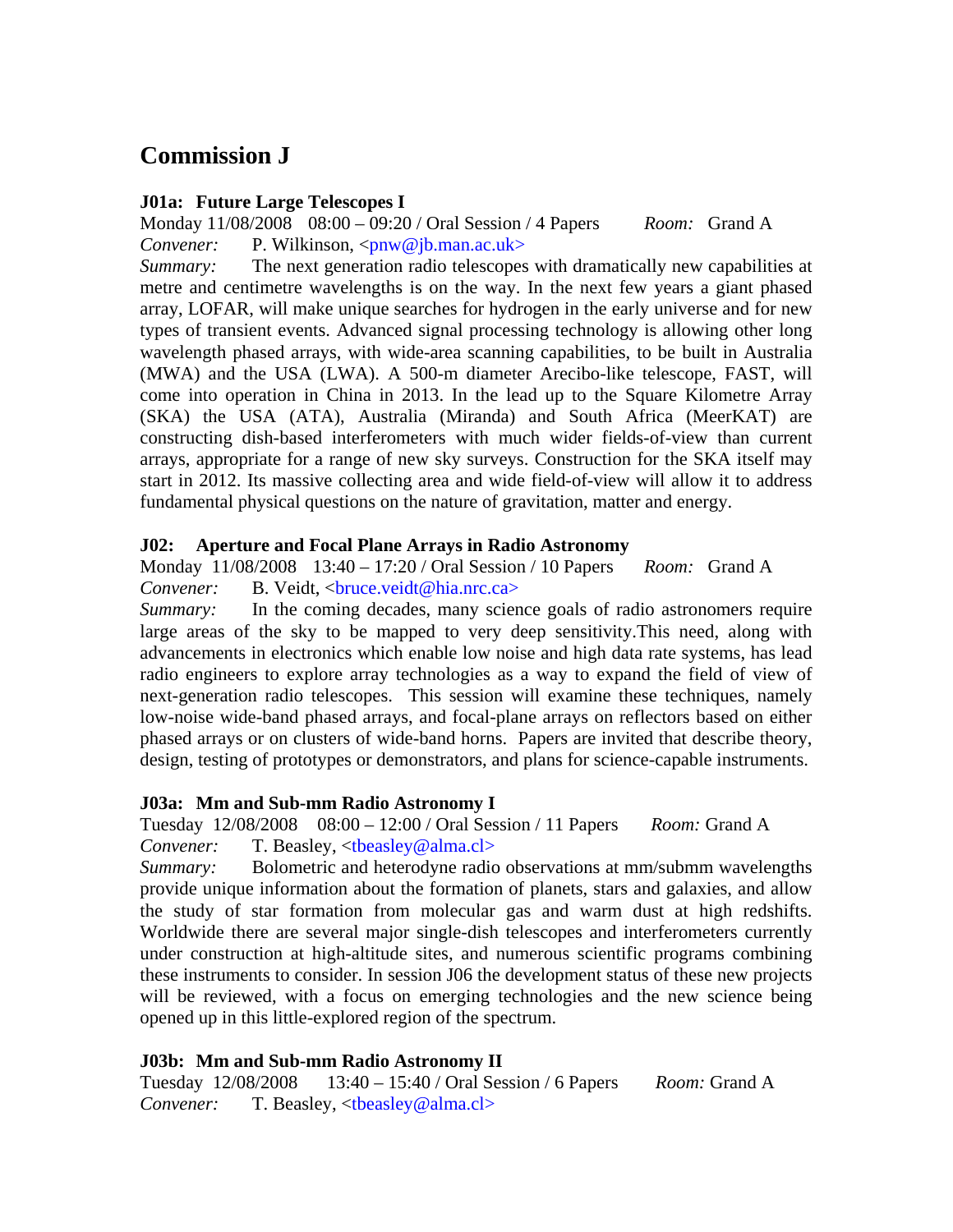*Summary:* Bolometric and heterodyne radio observations at mm/submm wavelengths provide unique information about the formation of planets, stars and galaxies, and allow the study of star formation from molecular gas and warm dust at high redshifts. Worldwide there are several major single-dish telescopes and interferometers currently under construction at high-altitude sites, and numerous scientific programs combining these instruments to consider. In session J06 the development status of these new projects will be reviewed, with a focus on emerging technologies and the new science being opened up in this little-explored region of the spectrum.

# **J01b: Future Large Telescopes II**

Wednesday 13/08/2008 08:00 – 10:40 / Oral Session / 7 Papers *Room:* Grand A *Convener:* P. Wilkinson, <pnw@jb.man.ac.uk>

*Summary:* The next generation radio telescopes with dramatically new capabilities at metre and centimetre wavelengths is on the way. In the next few years a giant phased array, LOFAR, will make unique searches for hydrogen in the early universe and for new types of transient events. Advanced signal processing technology is allowing other long wavelength phased arrays, with wide-area scanning capabilities, to be built in Australia (MWA) and the USA (LWA). A 500-m diameter Arecibo-like telescope, FAST, will come into operation in China in 2013. In the lead up to the Square Kilometre Array (SKA) the USA (ATA), Australia (Miranda) and South Africa (MeerKAT) are constructing dish-based interferometers with much wider fields-of-view than current arrays, appropriate for a range of new sky surveys. Construction for the SKA itself may start in 2012. Its massive collecting area and wide field-of-view will allow it to address fundamental physical questions on the nature of gravitation, matter and energy.

### **JF: Radio Frequency Interference, Problems and Solutions**

Wednesday 13/08/2008 13:40 – 17:20 / Oral Session / 10 Papers *Room:* Grand A *Conveners:* S. Ellingson, <ellingso@vt.edu>

J. T. Johnson, <johnson@ece.osu.edu>

*Summary:* Radio frequency interference (RFI) poses a continuing challenge to many forms of radio science observing, including radio astronomy and passive remote sensing at radio frequencies. This session is open to contributions which (1) characterize and quantify the extent to which RFI impedes productive science, (2) propose technical solutions for the mitigation of RFI, or (3) document real-world examples of attempts to mitigate RFI using technical methods. Objectives of this session are to share information about some of the considerable efforts in this area that have been performed independently and in parallel within the astronomy and remote sensing communities, and to review current issues in spectrum management.

### **J04: Observatory Reports**

Thursday 14/08/2008 08:00 – 12:00 / Oral Session / 11 Papers *Room:* Grand A *Convener:* S. Ananthakrishnan, <ananth@ncra.tifr.res.in>

*Summary:* Brief reports will be given on recent developments at radio astronomy observatories around the world.

# **JG: Low Frequency Radio Astronomy and the Ionosphere**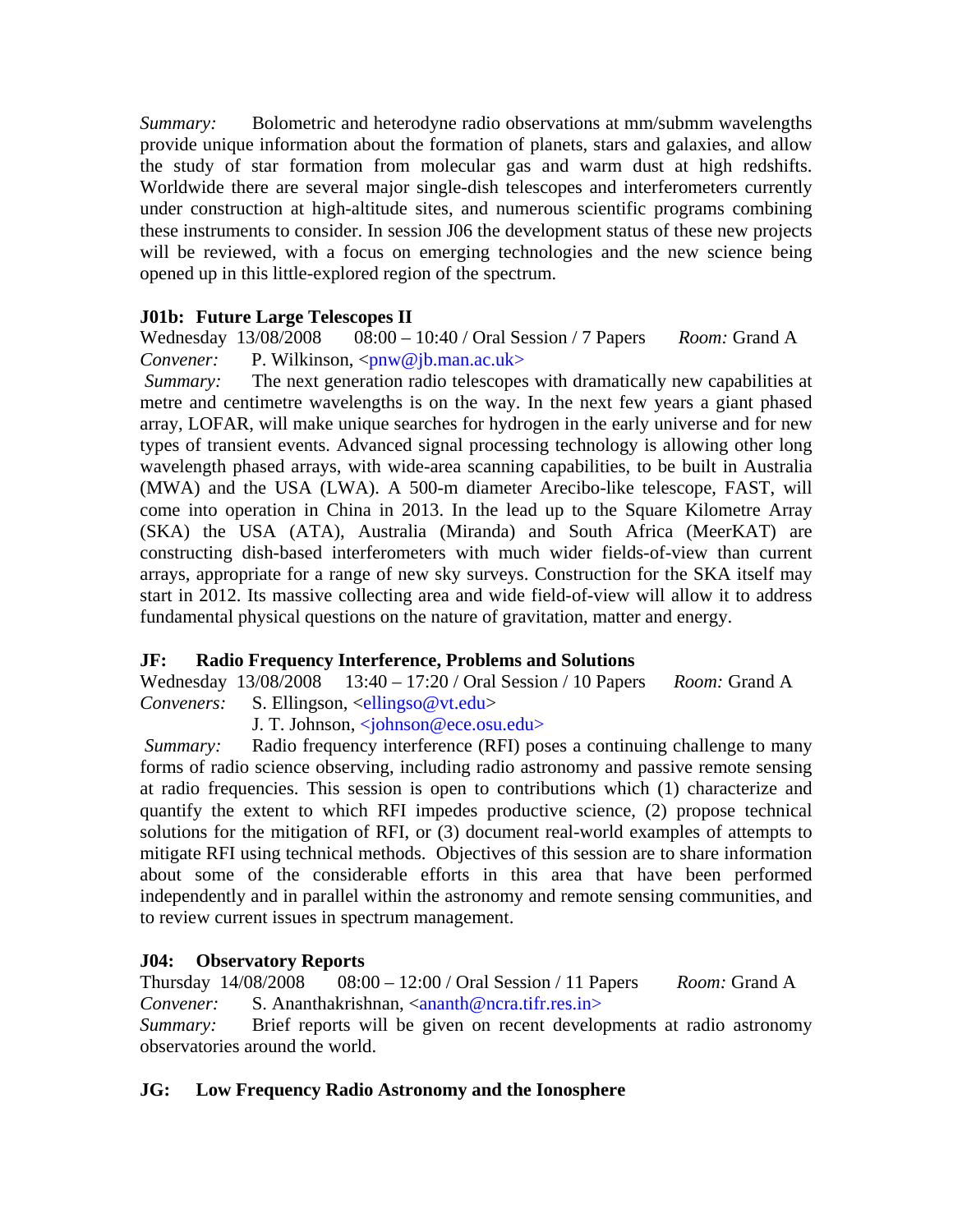Thursday 14/08/2008 13:40 – 15:40 / Oral Session / 6 Papers *Room:* Grand A *Conveners:* G. de Bruyn, <ger@astron.nl>

- P. Rao,  $\langle rao@nca.tifr,res.in\rangle$
- B. Junor,  $\langle$ bjunor@lanl.gov>

*Summary:* Sensitive low frequency radio telescopes require a deeper look at ionospheric effects on signal propagation. New approaches are required to deal efficiently with non-isoplanaticity over wide fields of view. Data from existing and new satellite systems will provide new opportunities for 3-D modelling. The session will present results from low frequency observations, algorithms for coping with non-isoplanatic effects, and the underlying theory.

#### **J05: Radio Astronomy in Space and on the Moon**

Friday 15/08/2008 08:00 – 10:40 / Oral Session / 7 Papers *Room:* Grand A *Convener:* L. Gurvits, <gurvits@jive.nl>

*Summary:* The first decade of the 21st century is seeing a steady advance of radio astronomy into space. After the successes of NASA's microwave telescopes COBE and WMAP, the first European Space-based CMB explorer, the Planck mission, is about to take off. The first dedicated Japan-led Space VLBI observatory VSOP-HALCA completed its mission in 2004 and provided a solid basis for the next generation Space VLBI mission VSOP-2/Astro-G approved by JAXA for launch in 2012. A longwavelength astronomy facility on the Moon is being discussed as an attractive science component of the imminent first wave of exploration missions to the Earth's satellite. Session J07 will provide a review of the recent results of space-based radio astronomy missions and address the scientific and technological challenges of the near term spacebased radio astronomy projects and initiatives.

#### **J06: Signal Processing, Calibration and Imaging in Radio Astronomy (in memory of Ronald Bracewell)**

Friday 15/08/2008 13:40 – 17:20 / Oral Session / 10 Papers *Room:* Grand A *Convener:* T. Cornwell, <tim.cornwell@csiro.au>

*Summary:* The new generation of radio telescopes such as ALMA, SKA, LOFAR, EVLA, and M*:*IRANdA are triggering a renewed interest in all stages in processing of radio astronomical signals into scientific results. The topics receiving attention include RFI mitigation, calibration, data flagging, imaging, and the implementation of these on distributed, parallel computers. This session will bring together leading researchers in all these areas to present the latest results, and will also encourage presentations by younger researchers.

### **J07: Splinter Meetings**

Saturday 16/08/2008 08:00 – 10:40 / Oral Session / 7 Papers *Room:* Grand A *Convener:* W. van Driel, <wim.vandriel@obspm.fr>

*Summary:* This session will be used for small informational meetings on topics of interest to Commission J membership, eg i) IUCAF (frequency allocations), ii)Global VLBI Working Group (global ground-based VLBI planning), and iii) Space VLBI (future mission planning)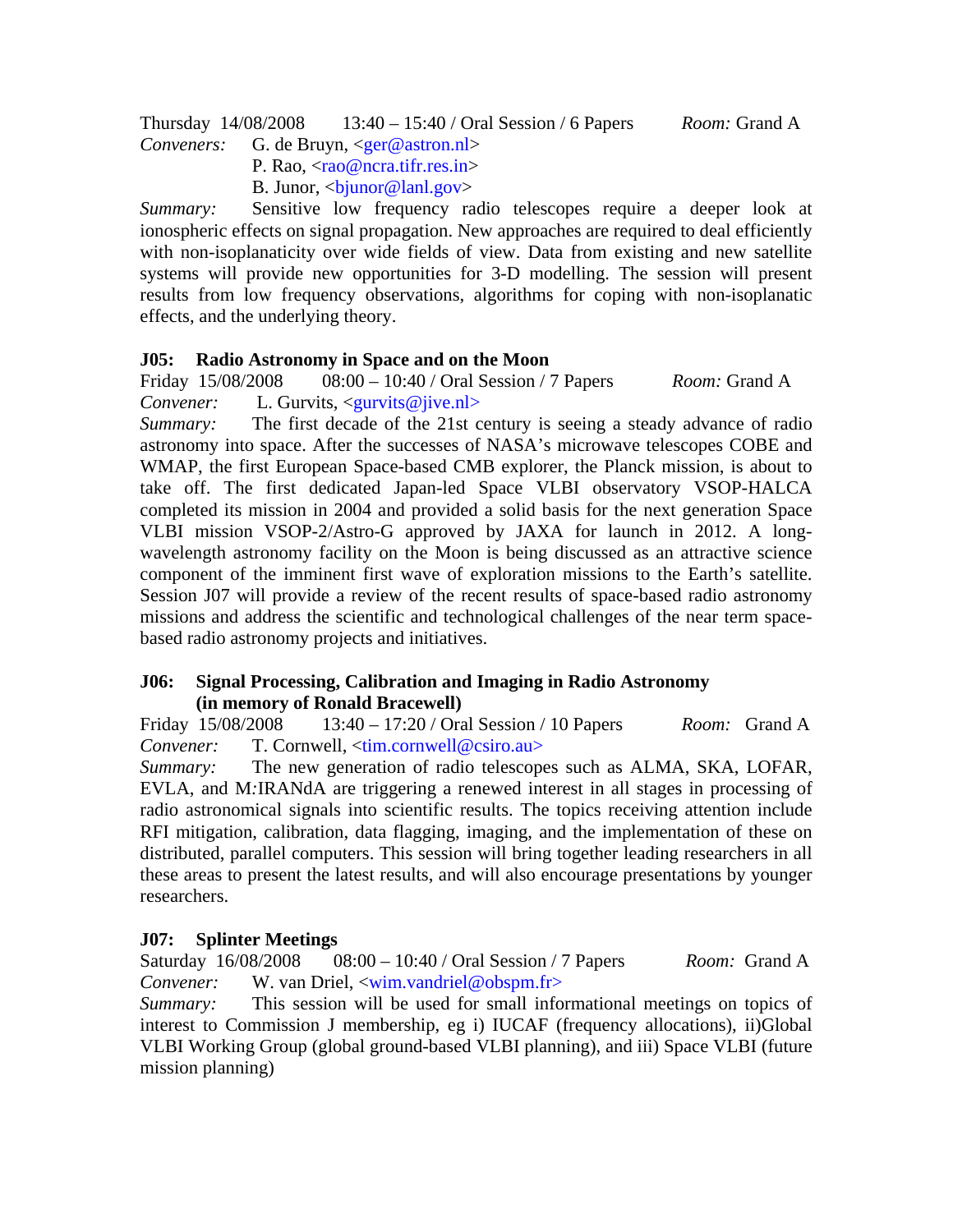#### **Poster Session I:**

Tuesday 12/08/2008 15:40 – 18:20 *Room:* Riverside Center Exhibition Hall Convener: **S. Ananthakrishnan, <ananth@ncra.tifr.res.in>** 

#### **Poster Session II:**

Thursday 14/08/2008 15:40 – 18:20 *Room:* Riverside Center Exhibition Hall Convener: **S. Ananthakrishnan, <ananth@ncra.tifr.res.in>** 

#### **JT - Tutorial J : Phased Arrays in Radio Astronomy**

Monday 11/08/2008 9:40 – 10:40 *Room:* Grand A *Convener:* R. Schilizzi, <schilizzi@skatelescope.org> *Lecturer*: Arnold van Ardenne (ASTRON, Netherlands)

# **Commission K**

#### **K01: Modelling of Interactions Between EMF and Biosystems**

Monday 11/08/2008 08:00 – 10:40 / Oral Session / 7 Papers *Room:* Columbus KL *Conveners:* G. d'Inzeo, <dinzeo@die.uniroma1.it> J. Vrba, <vrba@fel.cvut.cz>

*Summary:* Description and evaluation of models are proposed to explain the biological effects of electric, magnetic and electromagnetic fields of low intensity from ELF to microwaves. Attention is focused on biological structures and processes at the microscopic level and on critical experiments needed to support or reject theories. Contributions will identify processes in biological systems that could help in linking low level molecular modifications to cellular alterations.

### **KBE: Biomedical Applications: Microwave Breast Imaging**

Monday 11/08/2008 13:40 – 17:20 / Oral Session / 10 Papers *Room:* Columbus KL *Conveners:* J. LoVetri, <lovetri@ee.umanitoba.ca>

S. Hagness, < hagness@engr.wisc.edu>

*Summary:* This session is devoted to electromagnetic (and hybrid-electromagnetic) imaging systems using microwave frequencies for breast imaging and the detection/identification of breast tumors. Much progress has been made during the last ten years on the development of such systems and some clinical applications have already been reported. Specific topics of interest are: (1) tomographic, and other, image construction algorithms, (2) signal and image processing techniques for the detection and identification of tumors, (3) experimental results from prototype and clinical imaging systems, (4) the description of such systems, and (5) the electromagnetic characterization of biological tissues found in the breast.

#### **K03a: Wireless Communication and Health: Molecular, Cellular, Animal**

Tuesday 12/08/2008 08:00 – 12:00 / Oral Session / 11 Papers *Room:* Columbus KL *Conveners:* D. Leszczynski, <dariusz.leszczynski@stuk.fi>

J. McNamee,  $\langle$ james mcnamee@hc-sc.gc.ca>

*Summary:* This session will overview the present status of research on the possible biological effects of non-ionizing radiation emitted by wireless communication devices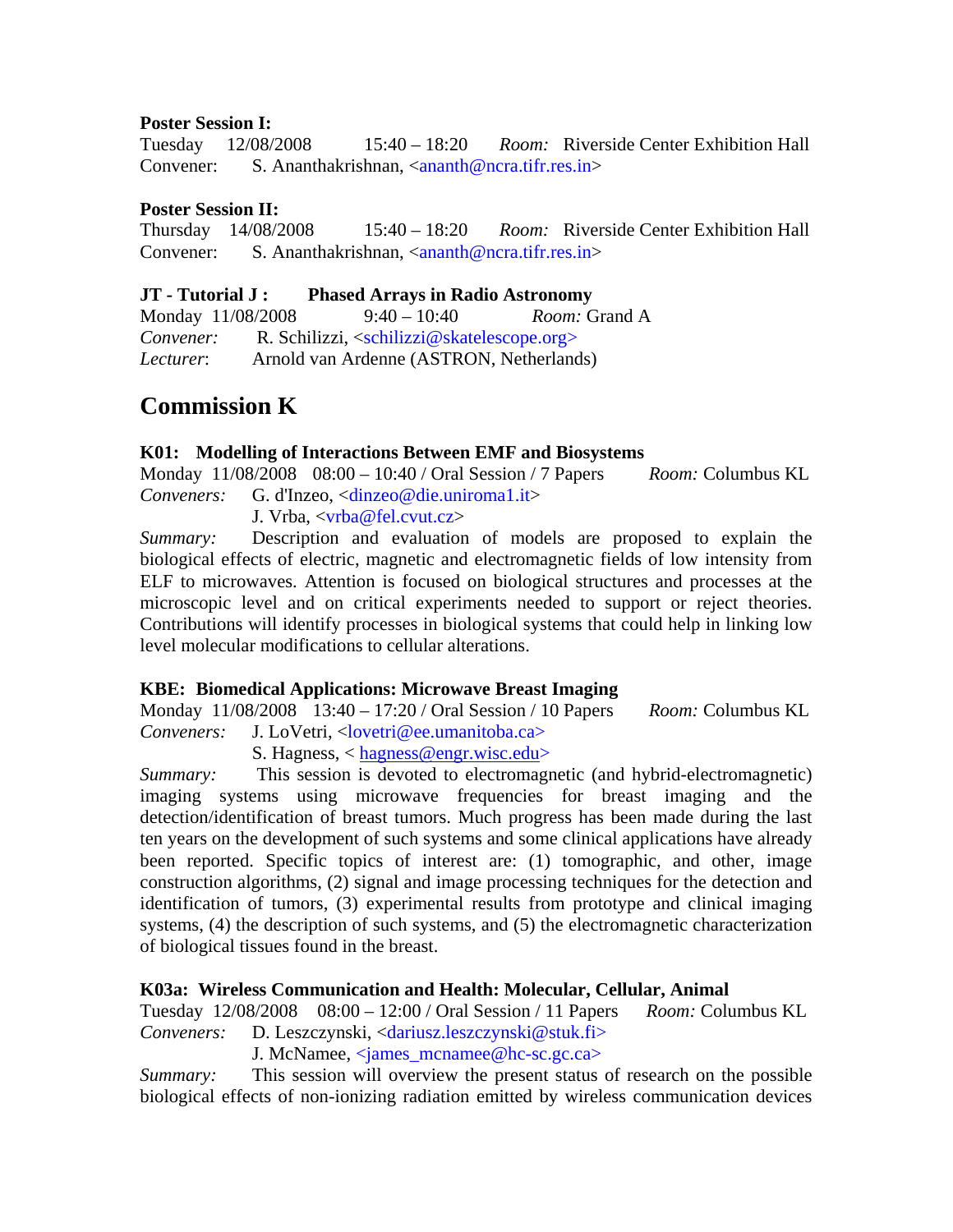(cell phones and other hand-held devices, base stations, WiFi networks etc.) and the potential impact of these effects on human health. Special emphasis will be given to the plausibility of the available evidence for non-thermal effects and to the application of modern molecular biology technologies (proteomics, transcriptomics, DNA damage analysis) in the search for target molecules and biophysical mechanism of RF-EMF exposure.

#### **K03b: Wireless Communication and Health: Genotoxicity**

Tuesday 12/08/2008 14:40 – 15:40 / Oral Session / 3 Papers *Room:* Columbus KL *Conveners:* M. R. Scarfi, <scarfi.mr@irea.cnr.it> Vijayalaxmi, <vijay@uthscsa.edu>

*Summary:* Non-ionizing radiofrequency radiation (RFR) in the frequency range of 300 MHz – 300 GHz has tremendous impact in modern society. In recent years the number of people subscribing to use wireless communication systems has increased at an extraordinary rate. This escalated use is accompanied by an increase in public concern about possible adverse effects on human health. Induction of damage to the DNA in somatic cells can lead to the development of cancer or cell death. Changes in the DNA of germ cells can lead to mutations which can be transmitted to subsequent generations.

#### **K04a: Biomedical Applications: Neurostimulation**

Wednesday 13/08/2008 08:00 – 10:40 / Oral Session / 7 Papers *Room:* Columbus KL *Conveners:* A. Thomas, <athomas@lawsonimaging.ca>

M. Jog, <mandar.jog@lhsc.on.ca>

*Summary:* Neurostimulation (neuromodulation) of electric and magnetic stimulation is one of the newest and most controversial therapeutic practices. Deep brain stimulation (DBS), vagal nerve stimulation, and transcutaneous nerve stimulation may have common mechanisms but they target very different areas to elicit therapeutic relief. Transcranial magnetic stimulation (TMS) and complex neural pulses (CNP) also offer a method of neurostimulation, but differ greatly in both proposed mechanisms and targets. Here, experts in DBS, TMS, and CNP will present some of their latest data and perspectives.

#### **K02a: Biological Effects of EMF: Antenna Interactions with the Human body and Implanted Systems**

Wednesday 13/08/2008 13:40 – 17:20 / Oral Session / 10 Papers *Room:* Columbus KL *Conveners:* G. Lazzi, <*lazzi@ncsu.edu>* 

C. Furse, <cfurse@ece.utah.edu>

*Summary:* This session focuses on the latest research on the electromagnetic interaction between the human body and external or internal antennas/systems for wireless or medical applications. Given the growing number of applications that involve close coupling between antennas or stimulating devices and the human body, it is increasingly important to develop methods to accurately characterize this interaction as well as to design antennas and systems that account for the close proximity with the human tissue. Applications include interactions with wireless devices, telemetry systems for biomedical implantable devices, and electric/magnetic neural stimulation/recording.

#### **K02b: Biological Effects of EMF: Molecular, Cellular, Animal**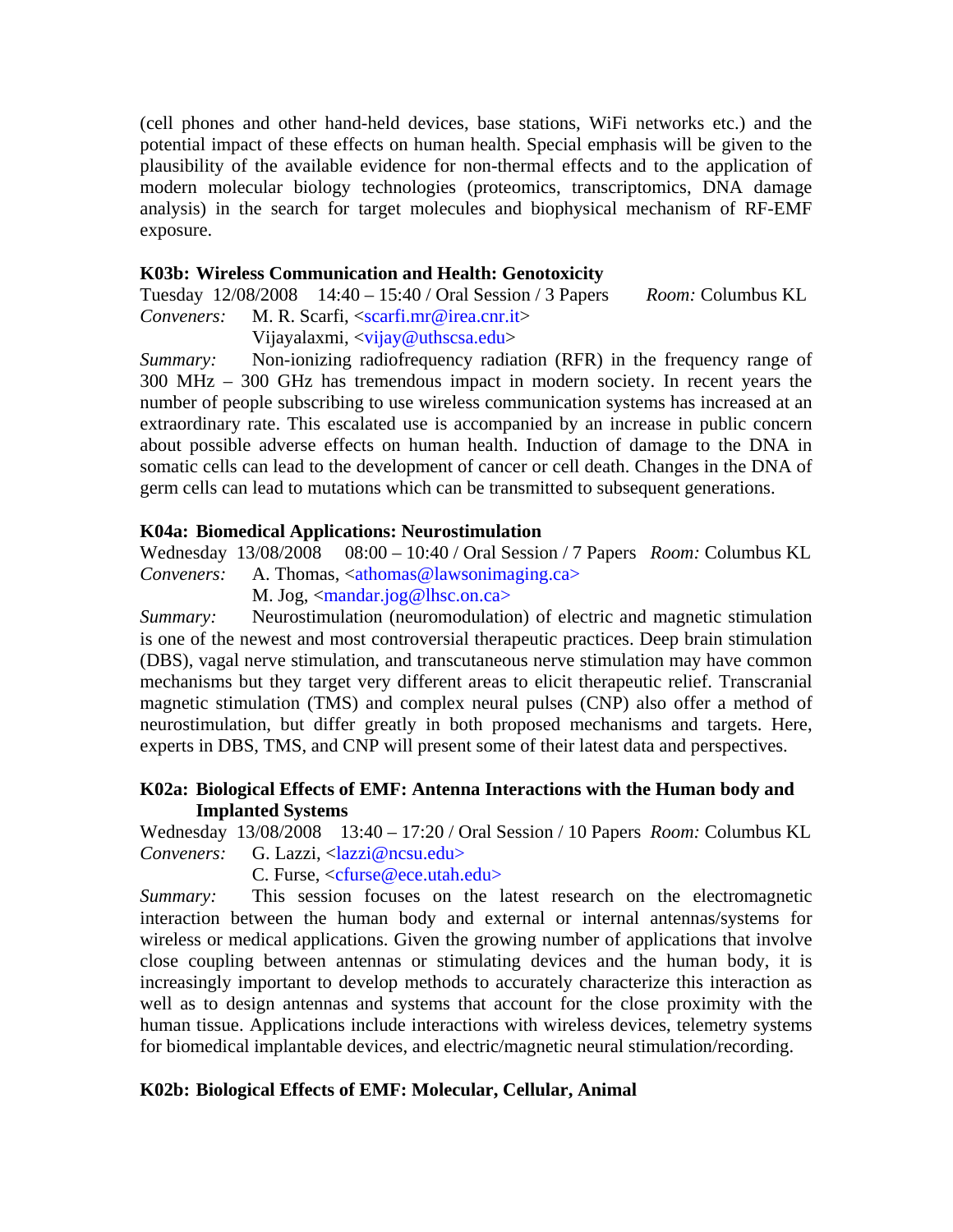Thursday 14/08/2008 08:00 – 12:00 / Oral Session / 11 Papers *Room:* Columbus KL *Conveners:* J. Behari, <*jbehari2000@yahoo.co.in>* 

R. Korenstein, <korens@post.tau.ac.il>

*Summary:* The areas of current debate are the interactions between living organisms and technologically generated fields at power line frequencies, cell phones and microwave oven. However, the exact mechanism of non-thermal interaction of radiation with biological system is yet to be elucidated. Therefore, the phenomena relating to the low level interaction of electromagnetic field exposure to biological system is one of continuing interest for it produces results which are diversified and unexplainable by any single or multiplicity of theoretical formulations. It is planned to review and evaluate the existing scientific information on the possible effects of animal exposure to EMFs on the incidence on reproduction, developmental abnormalities, and on neurobiological response as reflected in learning and behavior. Moreover, the therapeutic role of such fields remains to be understood. Furthermore, the role of modulated fields has not yet been established. More irrefutable experimental evidence, particularly at the cellular and molecular levels, is needed to fully understand these phenomena. This session aims to discuss and update on emerging trends and results.

#### **K04b: Biomedical Applications: Brain Imaging and Brain Mapping**

Thursday 14/08/2008 13:40 – 15:40 / Oral Session / 6 Papers *Room:* Columbus KL *Conveners:* S. Ueno, <ueno@athena.ap.kyushu-u.ac.jp>

F. Prato,  $\langle \text{prato@lawsonimaging.ca} \rangle$ 

*Summary:* The recent developments in non-invasive brain function measurement technologies have contributed to the rapid progress of brain science research and clinical medicine. The session will cover various non-invasive techniques of brain imaging and brain mapping based on the usage of electric, magnetic, and electromagnetic fields with wide spectral ranges from DC to light bands. Current advances in electrical impedance tomography (EIT), magnetic resonance imaging (MRI), magnetoencephalography (MEG), electroencephalography (EEG), THz wave imaging, near-infrared spectroscopy (NIRS), transcranial magnetic stimulation (TMS), and related techniques and biomedical applications will be discussed.

#### **K02c: Biological Effects of EMF: Imaging the Human Response**

Friday 15/08/2008 08:00 – 10:40 / Oral Session / 7 Papers *Room:* Columbus KL *Conveners:* N. Kuster, <kuster@itis.ethz.ch>

P. Achermann,  $\langle \text{acherman} \mathcal{Q} \text{pharma.}$ unizh.ch>

*Summary:* Brain imaging methods such as fMRI or PET and brain mapping methods such as EEG and MEG have advanced to the point of being able to record physiological changes associated with subtle brain processing including the ability to detect cognition. In the past EMF effects on cognitive function have been largely recorded using behavioral measures and are affected by individual variability. Recently brain imaging and mapping methods have been used to detect changes in brain activation associated with EMF exposure and claims have been made that effects at the individual level can be detected as well as for groups. This session will be devoted to the presentation of the effects or non-effects on brain imaging and mapping from EMF exposures. Brain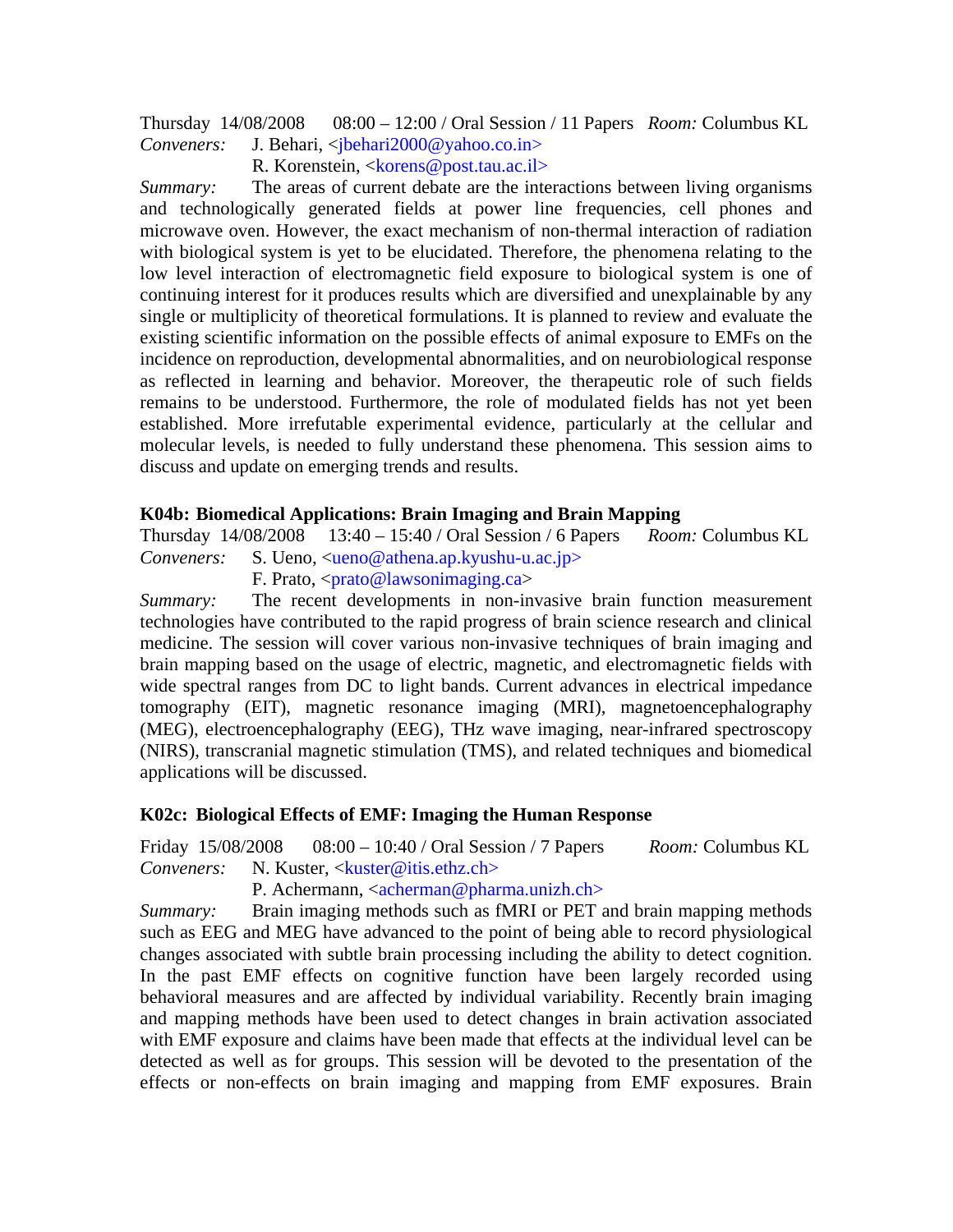imaging and mapping hold the potential to not only provide objective measures of effects but also to infer the importance of these effects.

#### **KAE: Exposure Assessment & Emerging New Technologies**

Friday 15/08/2008 13:40 – 17:20 / Oral Session / 10 Papers *Room:* Columbus KL *Conveners:* G. Neubauer, <georg.neubauer@arcs.ac.at>

A. Faraone, <antonio.faraone@motorola.com>

*Summary:* In recent years new technologies for broadband wireless communication were brought into the market. Examples are UMTS, WLAN or Bluetooth. WiMAX is in the process of being deployed. Ultra Wide Band (UWB) applications also need to be considered. Many of these new technologies are based on broadband modulations, e.g. UMTS uses 5 MHz broad channels while WiMAX can have channels as broad as 10 MHz. The power regulation of such systems became faster compared to older technologies, and available data rates are continuing to increase. In parallel, the requirements on human exposure assessment procedures are also continuing to augment. New directives and recommendations from international organizations, e.g. the European Union Commission, are implemented through world-wide harmonized standards. This session gives an overview on new technologies and their features and the arising requirements on human exposure assessment procedures.

#### **K05: Occupational EMF Safety & Health**

Saturday 16/08/2008 08:00 – 10:40 / Oral Session / 7 Papers *Room:* Columbus KL *Conveners:* M. Hietanen, <maila.hietanen@ttl.fi>

V. Anderson, <vitas.anderson@kordia.com.au>

*Summary:* This session will deal with the many practical problems of ensuring safe RF exposure in the work environment. It will address gaps in knowledge on real exposures in different workplaces, health risk assessments, appropriate protective measures to reduce exposure levels and other issues arising from the implementation of relevant RF safety standards and guidelines. Special problems relating to uncertainties in measured and calculated exposure assessments are also of interest in the session. Papers are also welcome on occupational RF over-exposure incidents and pre-placement assessments of RF workers, particularly relating to the needs of workers with medical implants and pregnant workers.

#### **Poster Session I:**

Tuesday 12/08/2008 15:40 – 18:20 *Room:* Riverside Center Exhibition Hall *Convener:*B. Greenebaum, <greeneba@uwp.edu>

#### **Poster Session II:**

Thursday 14/08/2008 15:40 – 18:20 *Room:* Riverside Center Exhibition Hall *Convener:*B. Greenebaum, <greeneba@uwp.edu>

**KT - Tutorial K : Wireless Communication and Health: Epidemiology** 

Tuesday 12/08/2008 13:40 – 14:40 *Room:* Columbus KL *Convener:* F. Prato, <prato@lawsonimaging.ca>

*Lecturer*: D. Krewski (University of Ottawa, Canada),